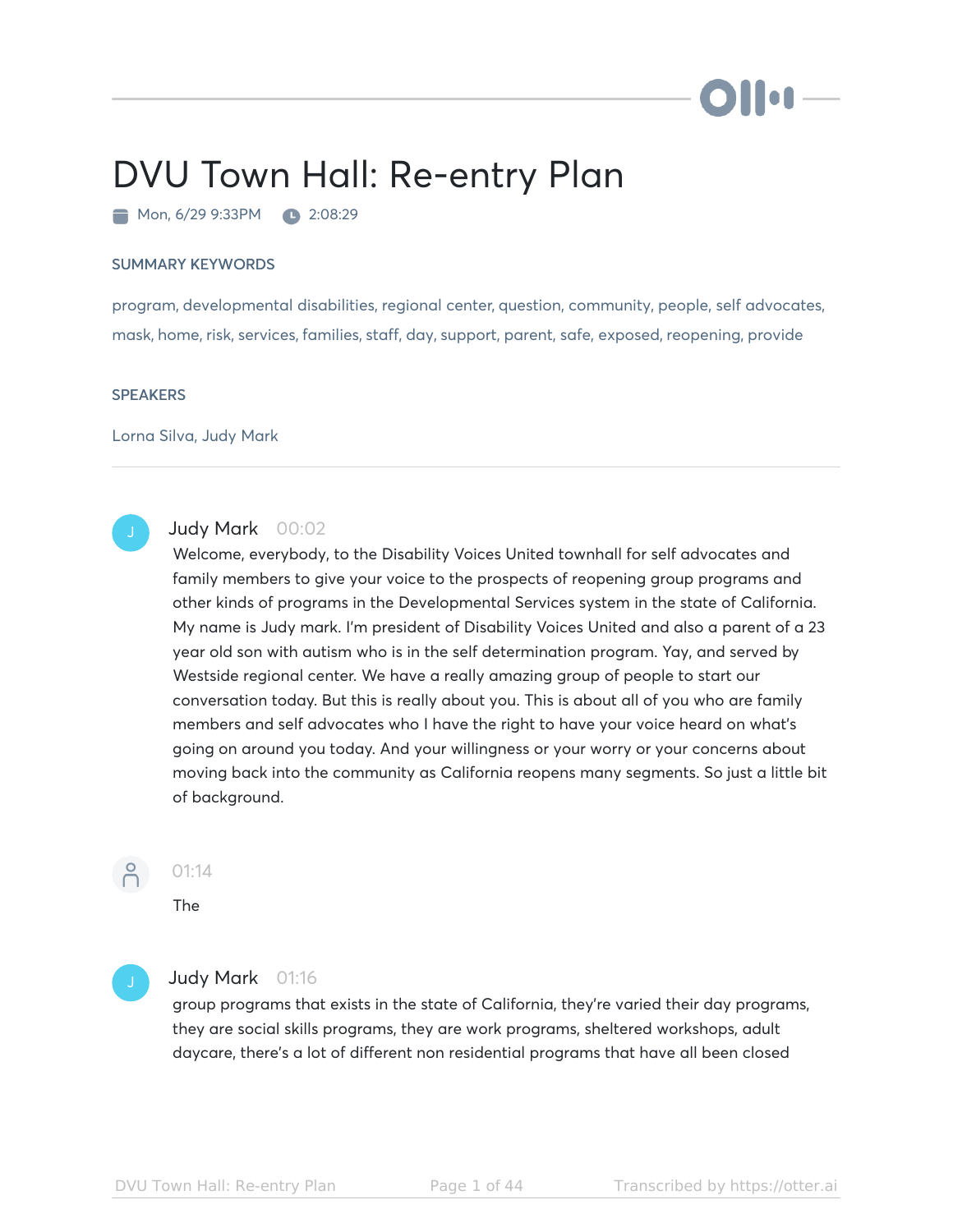because of the governor's order to not have people in groups congregate together. Um, and I you know, so just like restaurants were closed or stores were closed we, the these group programs have to be closed. Many of you might have been personally affected by that. And whether your program was shut down or whether your your family members program was shut down. We are. We are now entering a stage where we're reopening a great deal of California, you can have your opinion about whether that is a wise thing to do or not. I certainly have my opinion. But regardless of whether we're opposed to or not, it is happening. We're seeing it deep in our communities. We're also seeing a lot of people being really irresponsible by going to restaurants without masks or going to malls without masks or, or, you know, walking down the street. And, obviously, we strongly urge you and we'll talk to you a lot about the fact that we all need to remain safe and we all need to stay at home as much as possible. And but we know that people want to go out there in the efforts to move forward and the efforts to figure out how these programs can reopen on the Department of Developmental service. It's been in discussions with a lot of providers, regional centers. And now they've been really asking us to add self advocates and family members what our thoughts are. You should know that some of these group programs have been getting paid, even though they haven't been able to provide the trade the services, as they traditionally have done. It's a little bit complicated. It's called they're getting paid for absences. I think as families and self advocates, we don't have to know all the details. However, that ability to continue to get paid, even though they're not providing the regular types of services is going to end it was supposed to end on June 30. And now it's going to end at the end of July. They've extended it one more month. So service providers are obviously extraordinarily worried that they're not going to continue to get paid. And they're wondering how they can go back to providing services. At the same time. There's a whole lot of us who are really worried about going into any kind of setting that is congregate and kind of group setting. And so we're, we're really worried about that. So this this town hall as part of our effort to get that information from you on what your concerns are, what your beliefs are, and get that information back to the regional centers, and I'm sorry, back to the Department of Developmental Services, so that DDS can hear from you directly. So just a couple of ways we're going to hear from you. And I'll repeat this again, after our presentations, is that you're going to be able to give your comments in in the chat. But you will also going to be able to give your comments in the q&a. So if you go down to QA, you'll be able to see that at the bottom of your screen. It's really for me the best way to ask a question, because I'll be able to monitor that. And when that question is asked, I click that it's answered and I'll be able to tell that I've that I've gotten to all of your questions. The chat is constantly moving. So that was will be a little bit harder for me to monitor but I do have people who are doing that for us. The final way that it is very different than we've ever done before is that we're going to allow you to speak on this webinar. And you're going to do that by raising your hand raising, you're not physically raising your hand because I can't see you. You are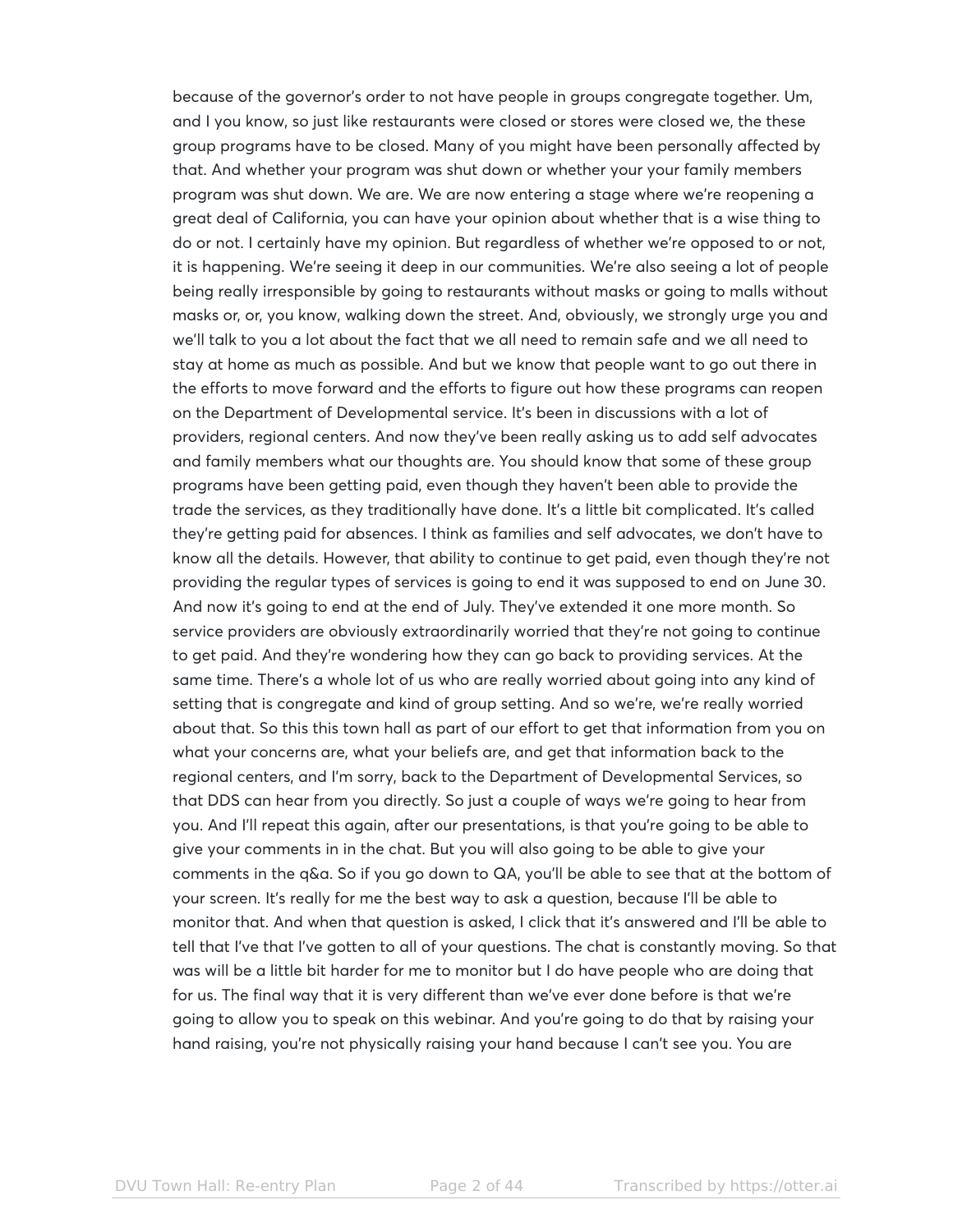going to go down to participants, click on participants, then you're given an opportunity to raise hand and I will see your hand raised and I will call on you and then add our fabulous program assistant is going to make you a presenter so that you can ask your question or give your comment. You do not you could absolutely have a very strong opinion. We're interested in that. And then after you provide your comment or question, we will put you back in as an attendee. I will repeat all that. But before we move on, I want to introduce our amazing Spanish Language Interpreter Lorna Silva, who will explore For those of you who need Spanish interpretation, we have a different phone line for you to get that interpretation. So go ahead Lorna.

### Lorna Silva 06:09

Better left personas Kia Lang espanol Estonian soom. Willing damar ile cinco cinco into you know dos cuarenta you gnosis antitrust vs. But as we travel interpreters to simultaneous manual dinner we know Mary's cinco cinco Quinta, you know, dos cuarenta you know, Sisson, Piper is the ES necesita Codex. So gracias.

### Judy Mark 06:30

Thank you. Thank you so much. All right, so we're gonna get started with the presentations. We're really lucky to have our three presenters today. They're all experts in different ways, and also really, really amazing human beings. And and love working with all of you. So our first presenter is Dr. Clarissa krupke, who first and foremost is a mom of an amazing daughter who has actually been doing some pretty amazing things during the code. been shut down. And you're welcome to talk about better not know if you have our permission or not. But, but it's also a developmental physician at the University of California, San Francisco, Office of developmental primary care and has, I think, a pretty extraordinary presentation for you. And I hope you'll all pay careful attention. So go ahead, Clarissa, thank you for joining us.



## **07:25**

Thank you so much. I'm gonna share my screen now.



### **07:34**

There we go. How does that look?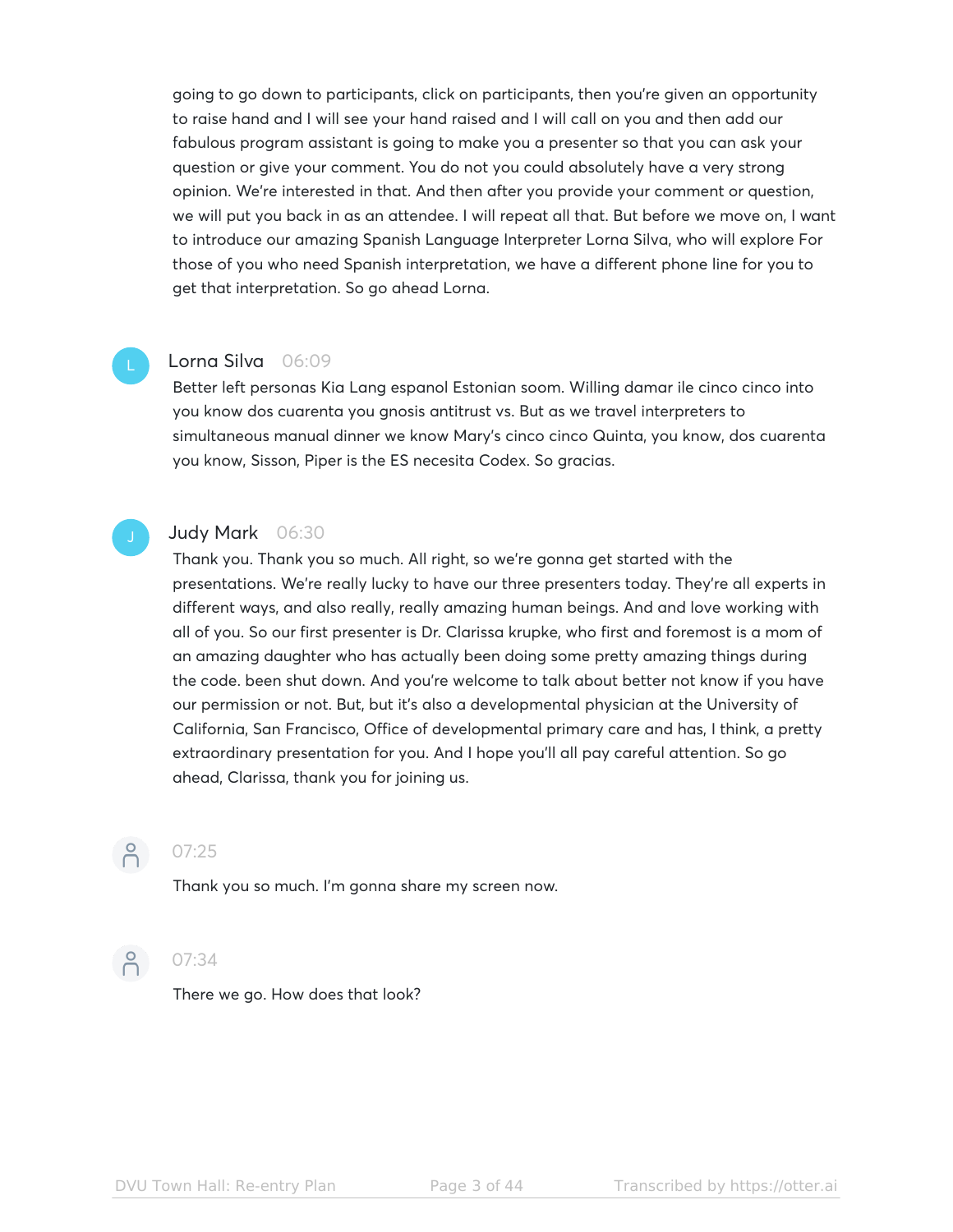

### $O(107:37)$

It's perfect. Perfect. Great. Okay.

 $O(5) 07:41$ 

## **07:43**

So,

so I'm going to talk about reopening programs that bring people with developmental disabilities together for in person, indoor group activities. Site based programs and I'm talking about are things like day programs AMS, sheltered workshops, indoor group employment or social skills groups. I'm going to speak bluntly, because there's so much missing information out there. It's very easy for people to be confused. And frankly, this is life or death. The decisions that we make as individuals and as a community are going to save or cost thousands of lives. It's important that we have our facts right. And I recognize that some of what I'm going to talk about may be quite hard to hear. I have no financial interest to disclose. Although I'm a family physician who takes care of people with developmental disabilities and I'm a parent. We all want to support people with disabilities to direct their own lives. Anyone who provides or fun Services has a competing interests with the person served The needs and perspectives of all people who provide and fund services are critically important but they need to be considered separately. competing interests need to be acknowledged and managed. We're in this together for the long term. The needs of families are important. The needs of service providers important. Laws, regulation, and limited resources are important. And the needs of people with disabilities are important. We need to find solutions that meet everyone's needs. decisions about services should be person centered and uncoerced. But in this unprecedented pandemic, all of our individual freedoms and choices have been restricted, because we realize it's necessary for the common good. We are interdependent. A community that leaves even one person behind is no community at all. Regional center clients are at high risk of severe disease or hospitalization, even if they don't have any underlying Heart, Lung, kidney or liver diseases. However, most people with developmental disabilities have additional risk factors such as older age or chronic illnesses. In addition to their disability related risk. their caregivers are also at higher risk of COVID-19 due to their close contact. In this slide, you see the CDC definition of high risk for disability. And on the right side, you see the definition of developmental disability per the lanterman Act. And you see that they're basically identical that if you meet the criteria for developmental disability, per the lanterman Act of your regional center client,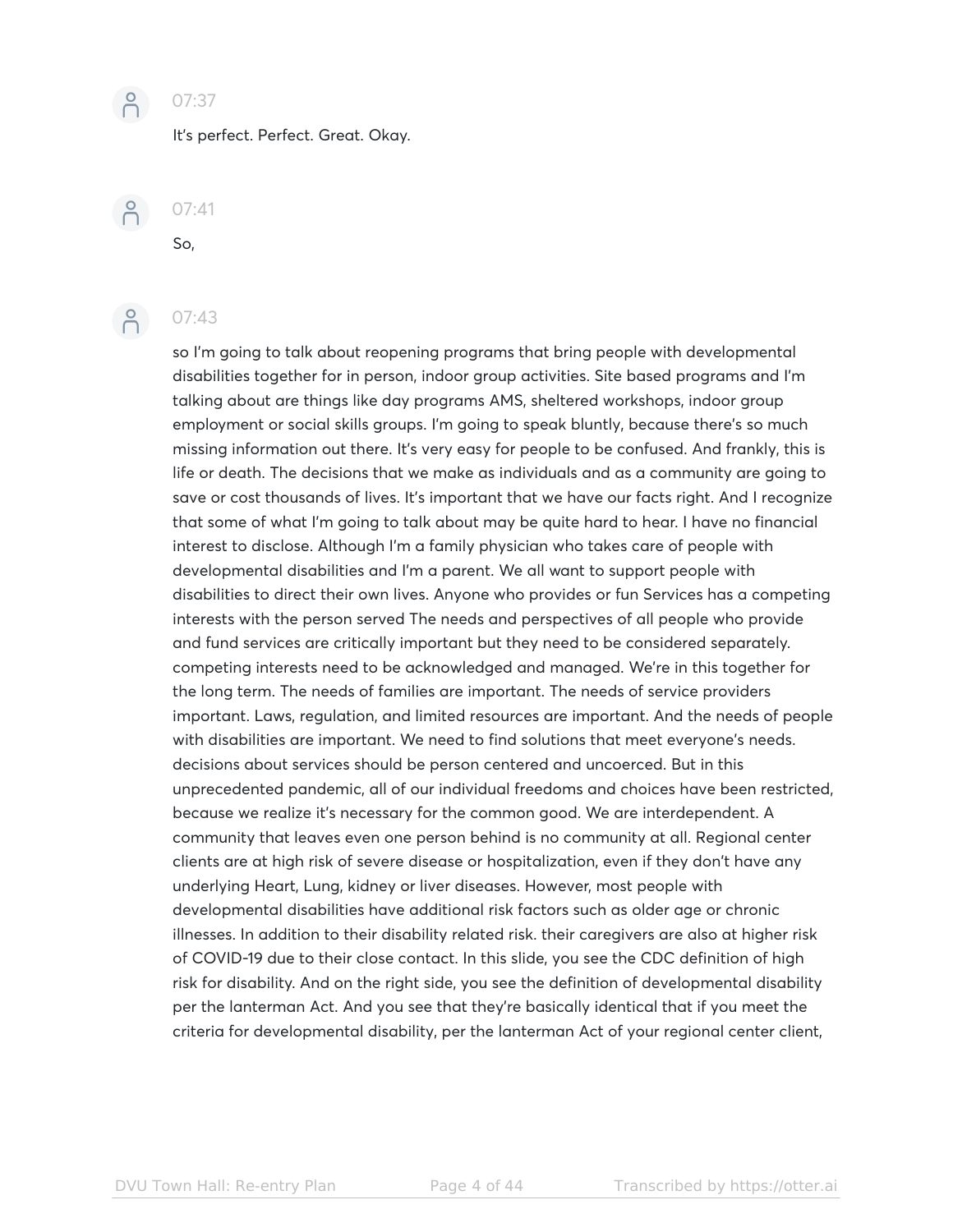then you also meet the CDC definition of someone Who is at high risk of severe disease from COVID-19? What is the data show? reporting is incomplete. But there is enough data now to know that people with developmental disabilities are not just theoretically at higher risk, but they are getting sick and dying at more than twice the rate of the general population. In New York, it was five times five times the infections and five times the death rate. Is it safe to return to our previous life? there's currently no specific Food and Drug Administration approved treatments for COVID-19. there's currently no vaccine to prevent COVID-19 treatment is currently supportive. That means basically, we take care of you till your body body fights it off, and the best way to prevent illness is to avoid being exposed to the virus. We haven't contained the virus and loosening stay at home orders has increased infections in California and across the country.

# $\beta$

### How do pandemics end?



12:19

Well, they continue until everyone susceptible is infected. If getting infected makes people either die or become immune, it'll eventually peter out. The problem with letting everyone susceptible get infected is that right now everyone is susceptible aside from a very small percentage of the population, and there are 8 billion people in the world. That's a lot of infections. It'll take many years for everyone susceptible to become infected. Millions of people will die and if The if getting infected doesn't mean make people immune for the long term, then it won't peter out, even if everyone is exposed. Another way that pandemics end is that we contain it with testing, contact tracing and quarantine. This is what most countries are doing, getting the numbers very low. So it's practical to find every single case and make sure it doesn't spread. However, in the US, we don't currently have enough political will or leadership to make this happen outside of a few communities, San Francisco is trying but most of the Bay Area in California is a long way from being able to do this. Another way that pandemics end is that they become endemic like the flu, and we learn to coexist with the virus for the long term. Governor Newsom's plan for reopening is basically a version of the third option. Except that we can't contain the virus and let most people get infected, but try to protect those who are vulnerable. Also make it happen slowly enough so that it doesn't overwhelm the healthcare system. I think we should also be concerned about slowing it down enough that it doesn't overwhelm the regional the regional center system. It won't take much to do that because it really isn't set up to be proactive or to respond quickly to this kind of problem. What are the high risk protocols for PR the Centers for Disease Control? caregivers for people with disabilities are at high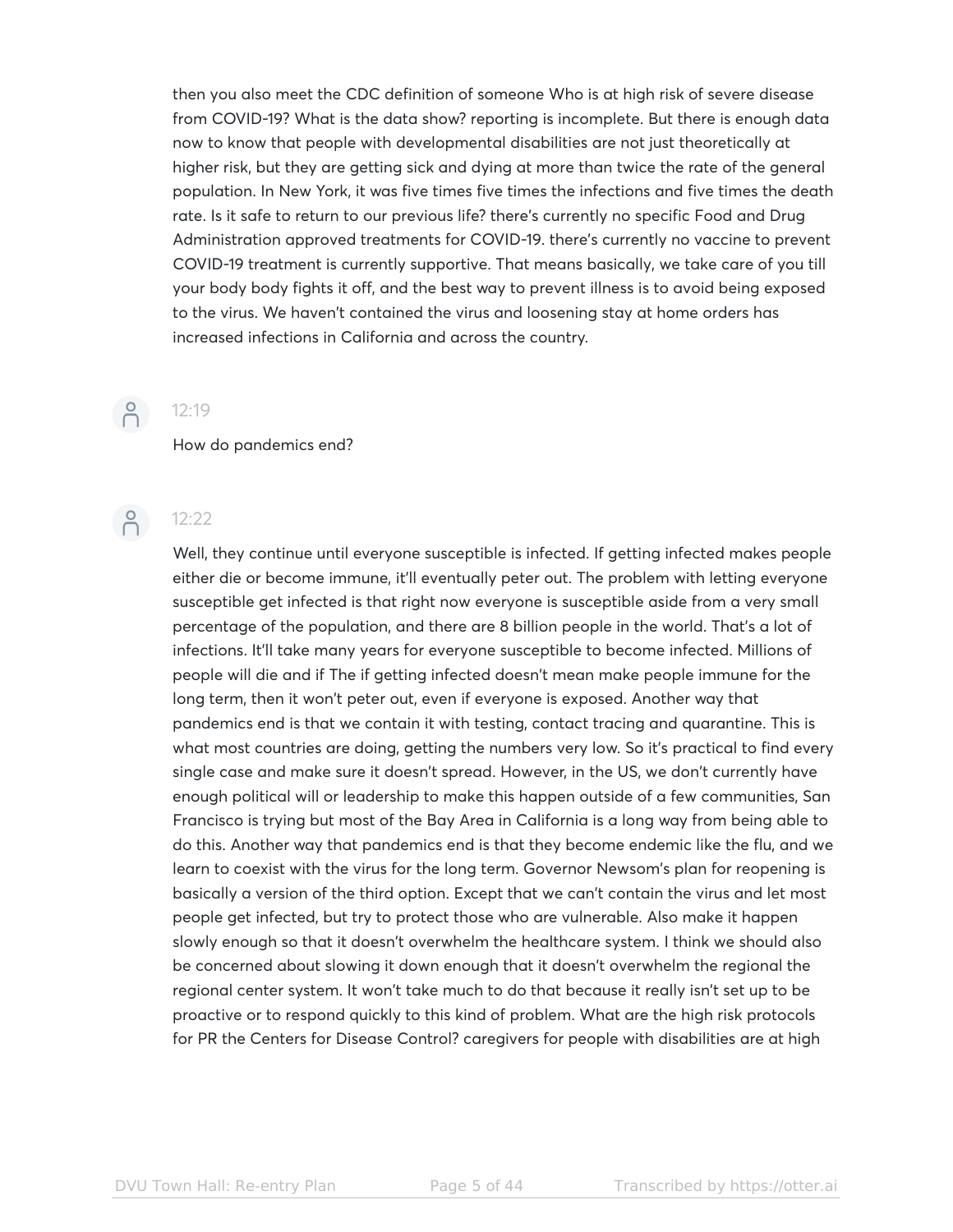risk of getting exposed on the job. direct support professionals and family members who provide care are considered to be in the same general risk category is health care professionals, when they're providing care for someone who's been exposed or diagnosed to COVID. caregivers are essential for the health and well being of the people they serve. If there's a potential that a caregiver may be splashed or sprayed with bodily fluids, use a face mask eye protection, disposable gloves and gown. Wear gloves when touching a client or a family member, launder clothes and hot water and practice every day prevention actions with clients, even if they don't have suspected or confirmed COVID. reopening plans for reopening programs should be based on high risk protocols. Not on the stages and protocols designed for the general population, the Department of Developmental Services and the regional centers. Proposed plans are based on guidelines for the general population rather than for those who are at high risk.

### 16:01

 $\bigcap_{i=1}^{\infty}$ 

So what are these everyday prevention actions that we should be doing? Even, that we should be doing even if the people we're serving have not been exposed to, to COVID as far as we know or don't don't have any symptoms, you're probably all aware by now that the best ways to prevent COVID-19 and what's recommended is physical distancing, and isolating, wearing cloth face coverings, covering your mouth and nose with a cough or sneeze throwing it. The the cover with in the trash and washing cans and cleaning and disinfecting and hand washing and using sanitizers. The Centers for Disease Control has put out recommendations that acknowledge that people with developmental disabilities have difficulty with all of these of the things physical distancing, they may need reminders and supervision cloth face masks, they may need exceptions covering their mouth. When they sneeze, visual and verbal reminders may be needed. cleaning and disinfection may not may be a challenge. If there are sensory or respiratory issues like lung issues, people having reactions to the cleaning fumes, and hand washing and sanitizer may need assistance or supervision.



## $n = 17:31$

In terms of made face masks,



### $2^{\circ}$  17:34

this these may be difficult for people with sensory cognitive or behavioral issues. cloth face coverings are not recommended for children under two or anyone who has breathing, trouble breathing or is unconscious, incapacitated, or can't remove the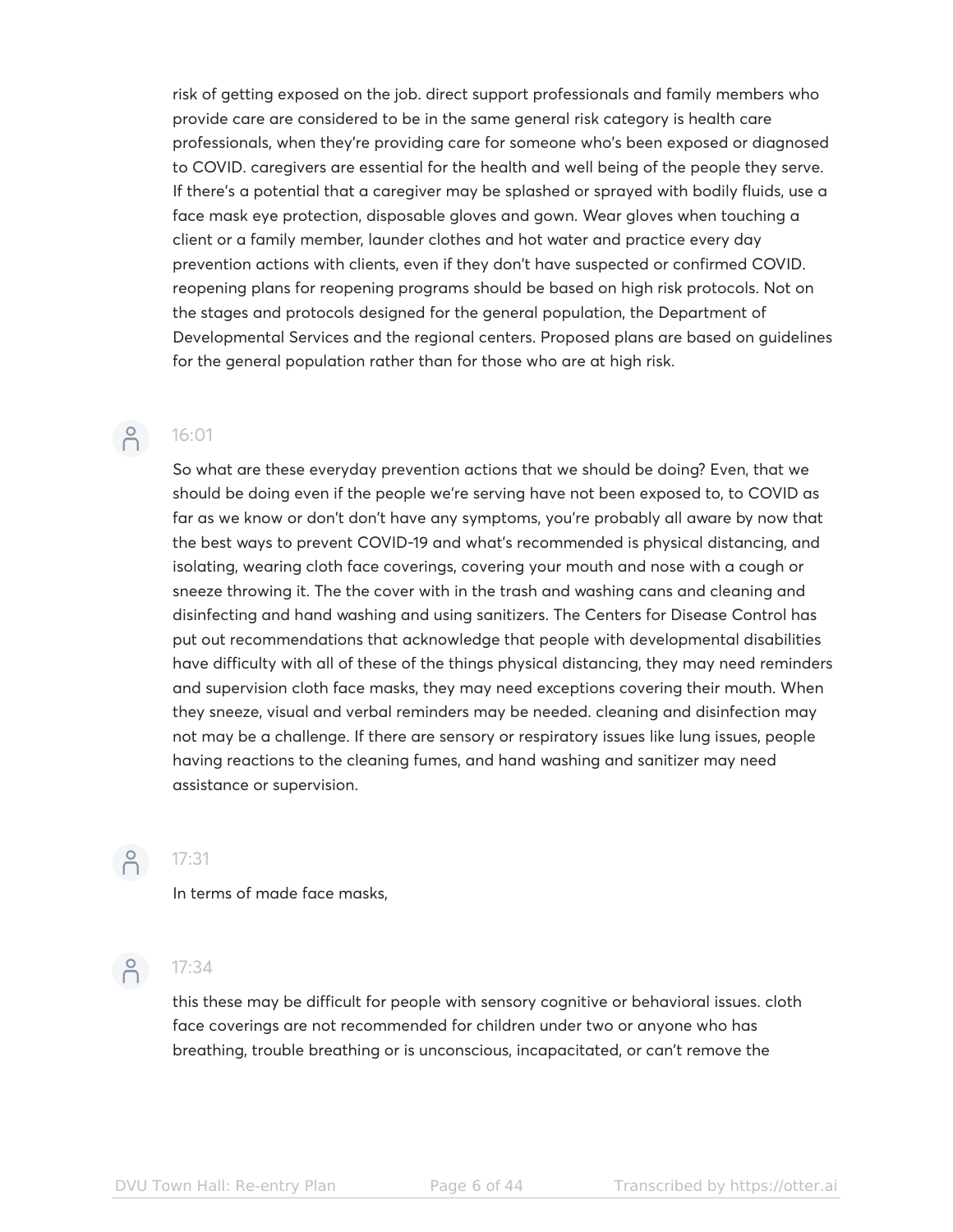covering without help. cloth face coverings are not personal protective equipment for use with someone who's sick They should not be worn in place of the appropriate medical masks, gowns, gloves and eye protection that are necessary for people who have known or suspected COVID. So in a nutshell, the CDC high risk guidelines are, are this, don't get sick, you're at high risk, and so are the people who serve you. There's not much we can do if you get sick. people with developmental disabilities aren't necessarily at higher risk than others, unless they have the characteristics of people with developmental disabilities. People who serve people with developmental disabilities should follow all the guidelines except we recognize that many of them can't, but don't get sick. The guidelines are confusing because they recommend people with developmental disabilities do things to protect themselves and caregivers, that they acknowledge that most people with developmental disabilities can't actually safely do, such as wear a mask and maintain a six foot distance. It isn't surprising that service providers and disability agencies are confused because there's so much doublespeak in the official documents. These are very confusing ways to say that people with developmental disabilities are at high risk. And the what the Department of Developmental Services and regional centers are proposing are to try to define some people with developmental disabilities as low risk but it's important to realize that that's not consistent with the data that's not consistent with the CDC guidelines and that all regional center clients are high risk regardless of their age or their medical conditions. So how do you assess the risk of any service that's being offered? To you, when considering the risk of any proposed activity or setting here things you should consider. Remember that even if you're willing to take risk for yourself, the people who you expose won't just be strangers. There'll be people, the people closest to you, the people who you love and the people who depend on the most. So the question the relevant questions are, how many close contacts will it add to my life? The people who are considered close contacts are people who you would be within six feet of for more than 15 minutes. Are those close contacts following everyday prevention measures strictly and limiting their contacts? Will I know who the people I'm in close contact with are if they get exposed or if I get exposed so that we can be informed and quarantine or isolate? Can I do everyday prevention measures and follow them strictly? Is the ventilation in the place? I'll be good. How long will my close contacts be the more time the more risk? So 15 minutes is safer than an hour, for example, and one hour is safer than six hours? Who will like suppose if infected and what will the consequences be? And do I have a safe and reliable plan for when I'm exposed? So what does this mean for day programs or other site based programs? Bottom line, programs that primarily serve people with developmental disabilities cannot safely run indoor programs with group activities. Bottom line, doing so is against medical advice. According to the Centers for Disease Control. The situation unfortunately is unlikely to improve in the next few years. If we proceed with opening day programs, it's going to be a disaster for our community. Day Program, participants and staff will get exposed and will in turn exposed family roommates, residential service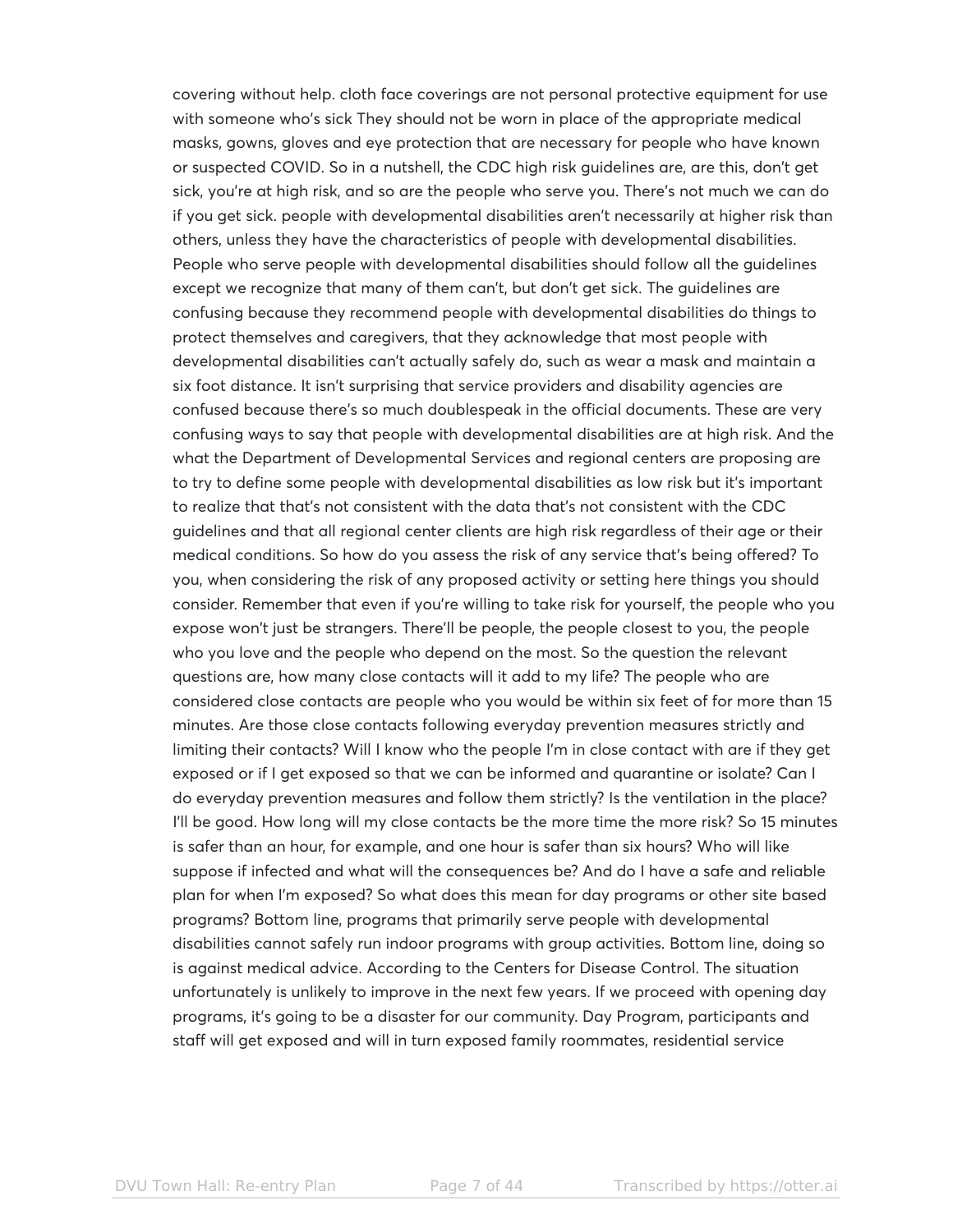providers and regional centers will be overwhelmed with needs that they don't have the capacity to meet. Hospitals and skilled nursing homes are not safe backup plans.

# $\bigcap^{\circ}$

### 22:29

So what are safer alternatives? I wish we had time to talk more about the exciting possibilities for the future and the creative ways that people are adapting. And I think we should have another town hall to focus on what we can do moving forward. But some brief ideas are we can hire household members to provide service we can have a single consistent aid or a small team of AIDS provides service in our homes with precautions we can have a condition And aid take take you out into the community in private transportation, not public transportation. We can meet one on one outside and uncrowded places with precautions. We can take drives, we can do window and drive by visits. We can take virtual field trips, and we can participate in the exciting and growing online social, spiritual, educational and vocational work worlds, which offer a lot of opportunities for inclusion and doing things we've never done before. It's never been more available.

# $\beta$

# So



### 23:40

23:38

some of you may say yes, I know there are risks but I but I, I really want to go to my program and I want to take the risk anyhow. If you want to risk going to a day program, you will likely get exposed to COVID-19 and you need a solid plan for what you will do when that happens. Don't Count on the regional center day program or healthcare system to find a solution for you, it's unlikely they'll be able to do so in a timely manner. If you don't have a plan, it's likely you will expose others to the infection. And you may not have the care in place when you when you're ill. So ask how, how many additional close contacts you'll have and how to minimize them. A close contact again is anyone who is within six feet of you for 15 minutes or more as what procedures are in place to trace the contacts of every person in the program so that people in the program can quarantine, develop a plan to have a service provider or family member on call at all times, who will be able and willing to pick you up from the program if there's someone sick or an exposure that person will need to do to be willing to take care of somebody who may have been exposed to COVID-19 or who may have symptoms, they need to be able to pick you up within an hour of getting a call secure protective equipment. This is medical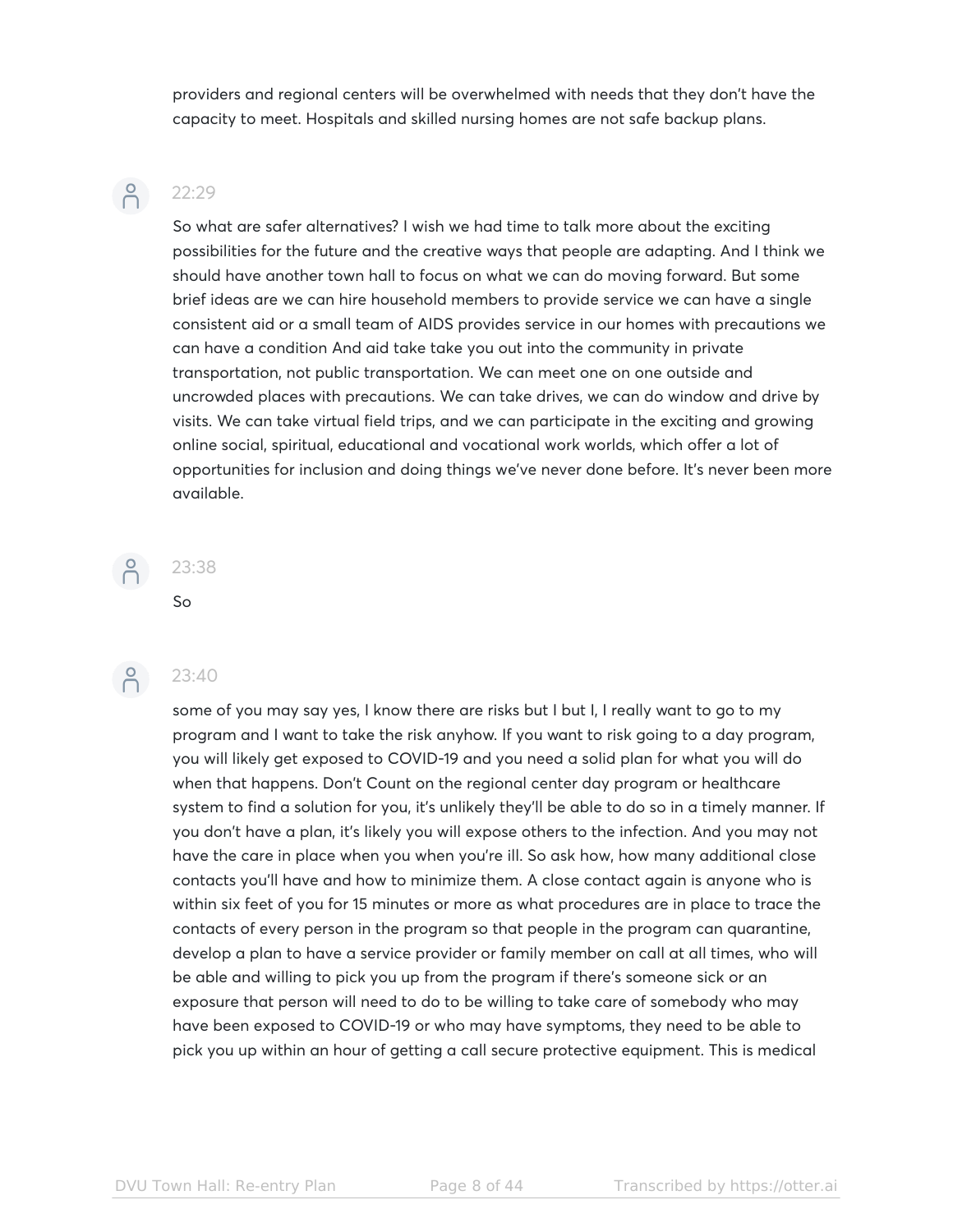medical masks, gloves, gowns and eye protection, private transportation, the safe place to go where you won't expose others. That that's available to you with without notice and make up a back, make a backup plan in case your service provider or a family member is unable to help because if you're sick or exposed, it's possible that the people in your household or the people that you rely on may have been exposed as well and may not be available to you. Here's my contact information. And I look forward to talking to you.

### Judy Mark 25:51

Thank you so much, Clarissa. Those were really was I was personally amazed by the incredible amount of information you were able to provide in such a short period of time and such important guidance, I think, from a healthcare professional that we should be getting as opposed to sometimes our political leaders who don't necessarily have the right lens to think about these things. Our next presenter is Lisa Locky, who is also first and foremost a parent to also an amazing young woman. And, but, but we asked her here as well, that she also has the hat of running a really wonderful community based a program that has particular interest in serving those individuals who have some really high needs. And I know that you've been struggling with how to help the families you serve and also to make sure you're protecting your staff, so as to make sure you're protecting your own child to participate in some of those activities. So Lisa, thank you so much for joining us.

### $\bigcap_{\alpha\in\mathbb{N}}$ 27:04

Thank you, Judy. And thank you, Dr. krupke. That was really as a parent and as a program director, that information was so important and so meaningful and timely because we are in the stage now of looking at what potential reentry or reengagement practices would be safe. But I am first and foremost, as Judy said, I have a 30 year old young lady, my daughter, Emily, who has a genetic disorder tuberous sclerosis, and a seizure disorder, developmental disability, as well as underlying health issues. She has a heart condition and takes medication that compromises her immune system. So we as a as a parent, as a family feel that we cannot be careful enough with Emily's care and her exposure to others. people in the community, she has essentially been, you know, mainly at home with us, she goes out for walks in the community, incredibly enough for us, she will wear a mask, she'll wear a cloth mask, which is amazing because she doesn't even like to wear a hat to protect her from the sun. And so that is a blessing for us that she is able to tolerate that. But we have been very carefully limiting her exposure to caregivers and really trying to make sure that she stays healthy. She's not able to follow a lot of the other safety protocols independently. She needs a lot of assistance to do that. So I understand as a parent of somebody who is at high, high, high risk, the fear that that people have around re engaging into the community. As a program director that is one of the biggest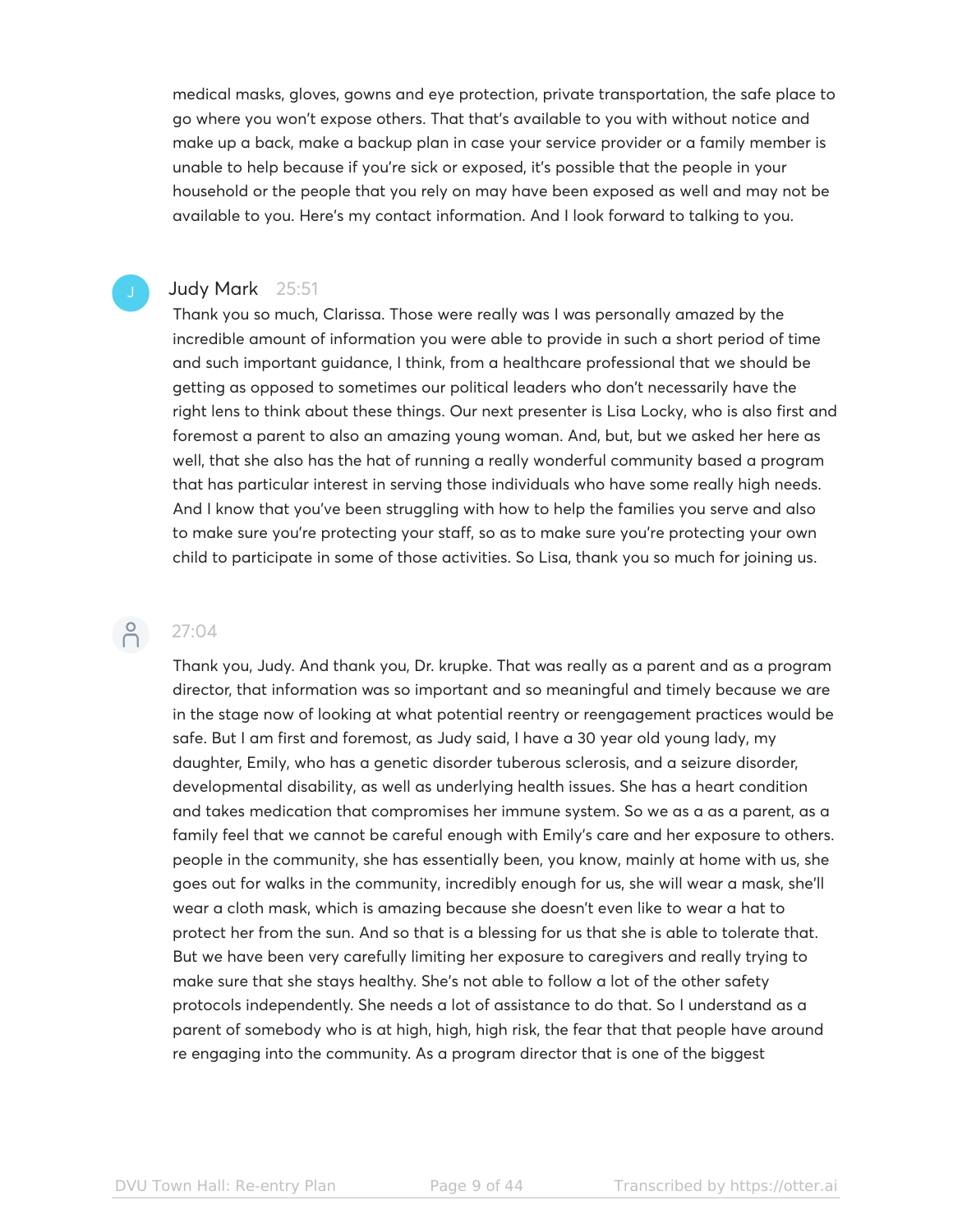challenges we moved from. We've always been a community based program and we've tried to provide individualized supports person centered planning and Person Centered ways of doing what we do in the community. But we don't have a center where we provide support, we are out, you know, the adults of the program, take public transportation under normal circumstances, they're out and about in the community, the whole time going to different public places. From the time that we got the safer at home directive, we switched to being able to provide in home supports for the adults in our program that requested that and many of them did. I know for me as a working parent, would not be able to do my job if I did not have somebody coming into the home to support Emily. And many, many, many of the adults in our program, they also they requested and they needed the support. We were fortunate enough to be able to provide enough staff to to give that support The individuals, and we've tried to be careful as we can about it. We have a way that staff does online, they do self checks every morning, before they go into the home of the adult that they're supporting. We keep track of that information. If somebody has symptoms, we have to take a pause on being able to provide support, we take into consideration the desires of the family, whether they want only one person and they're okay if they don't have a substitute staff person. So we've tried to and we've provided our staff with some of our families as well. We have provided them with P PE, so that everybody can be protected. And we've developed you know, guidelines soon, quickly, that we gave out to all of our clients and families and staff about what to do if they've been exposed to COVID-19 what to do if they feel symptoms. So we have done, you know, as much as we can, but it's still a very tricky situation. Anytime you have a staff person going to someone's home, you are also risking, you know who they are in contact with. So we have tried to manage that we've been super lucky that we have not had anybody in our program, who actually came down with COVID. We've had a few people that have been around others. And so we've been lucky with that. And we've been doing so we've been providing the In Home supports where there have been needed and as the you know, as everybody realized that this isn't going away anytime soon, we've had additional clients and families request in home support. So we've been able to bring staff in and and and provide that support. We've also done a lot of zoom meetings and zoom activities. We've done everything from music classes, art classes, virtual plays, Tour's trips to different places, we've been games online, everything that we can think of that would engage the participants in our program. And you know, some of them participate in every single event, some of them pick and choose which ones that they enjoy more on. And it has been successful to the extent that we have been able to stay connected as a community. And that's been really important for the mental well being of a lot of the adults that we're supporting, that they're able to see their friends, they're able to see staff, they can talk to one another, they feel that connection, because that is something that we also are looking at and take into consideration is what has been the impact on the adults that we support of being socially isolated to a greater degree than any of us could have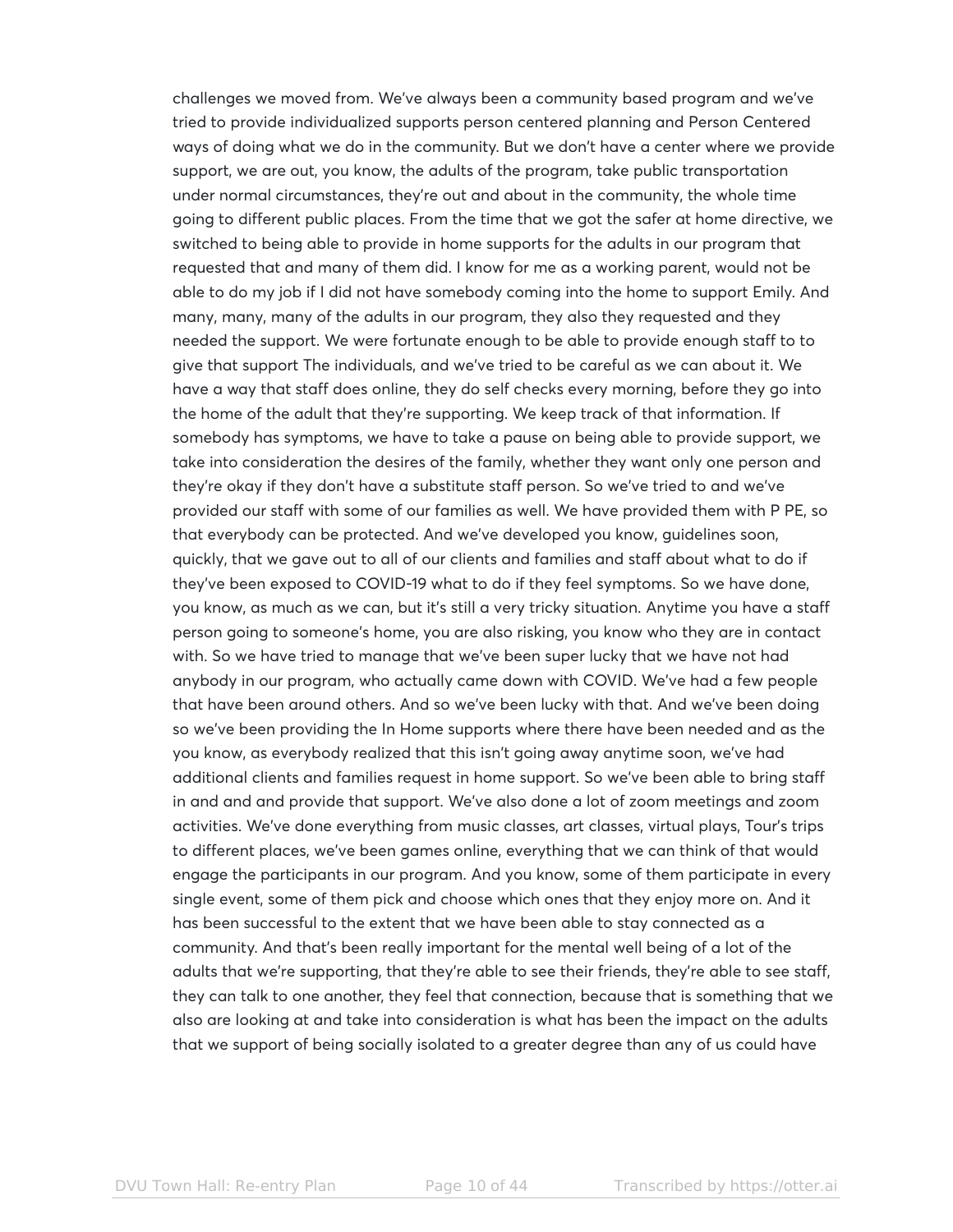imagined. So it's been really important to us that we make sure we are trying to keep that sense of community and and provide whatever supports we can to help with that. Interestingly enough, we have had some of the adults in our program with the lessening of some of the demands and the transitions and being out in the community, some of our clients have actually experienced a decrease in some of the anxieties that they might typically experience. Others have actually

# $\beta$

33:34

had an increase in those anxieties and frustrations, because they're not able to get into the community. We have had a few of the clients who were able to express it independently say, you know, COVID is over, we're done. We're going back to, you know, see our friends. So we're really at a point now we've done surveys with our clients and families and surveys with our staff to try to get an idea so We can plan going forward, who is comfortable resuming some kind of community activities? Do we have a small small group of no more than four to six clients and coaches that might want to meet at a park and stay six feet apart? But they're in an open environment? Do we we know for sure that nobody nobody in our program, we asked a question about public transportation. And really, nobody is comfortable with it. And I can completely understand that because I would not allow my daughter to get on a train or a bus, or even an access or a Lyft or Uber. And that puts an additional burden on our program, in terms of once we do start to make reentry plans, how will we transport adults into the community even if it's just to get out to go to the beach or to go to a park? A lot of the clients have been going for walks as my daughter has around their neighborhoods, but Now we're looking at, you know, are we able to safely get people to other locations that are a little further away. So we really are trying to take all that into consideration and we're trying to do it in a person centered way. We're listening to families, we're also listening to staff who have concerns as Dr. cryptokey was saying, they don't want to bring anything home to their kids or some of them live with elderly family members. So we want to be sensitive to everybody's health. That's the primary goal for us is to keep everybody safe to manage the the different challenges that come with the isolation and to try to figure out how as a program, when and how it's going to be safe to reengage to provide small groupings, not in an enclosed space, but just to allow for some type of reengagement with one another and how we're going to safely do that and what our program is going to look like. And we're, you know, trying to make plans that will be both short term and long term.

### Judy Mark 36:16

Much Lisa, that was really, really helpful. And you know, just really respect the fact that you're trying to do is provide service in so many different ways both individually as well in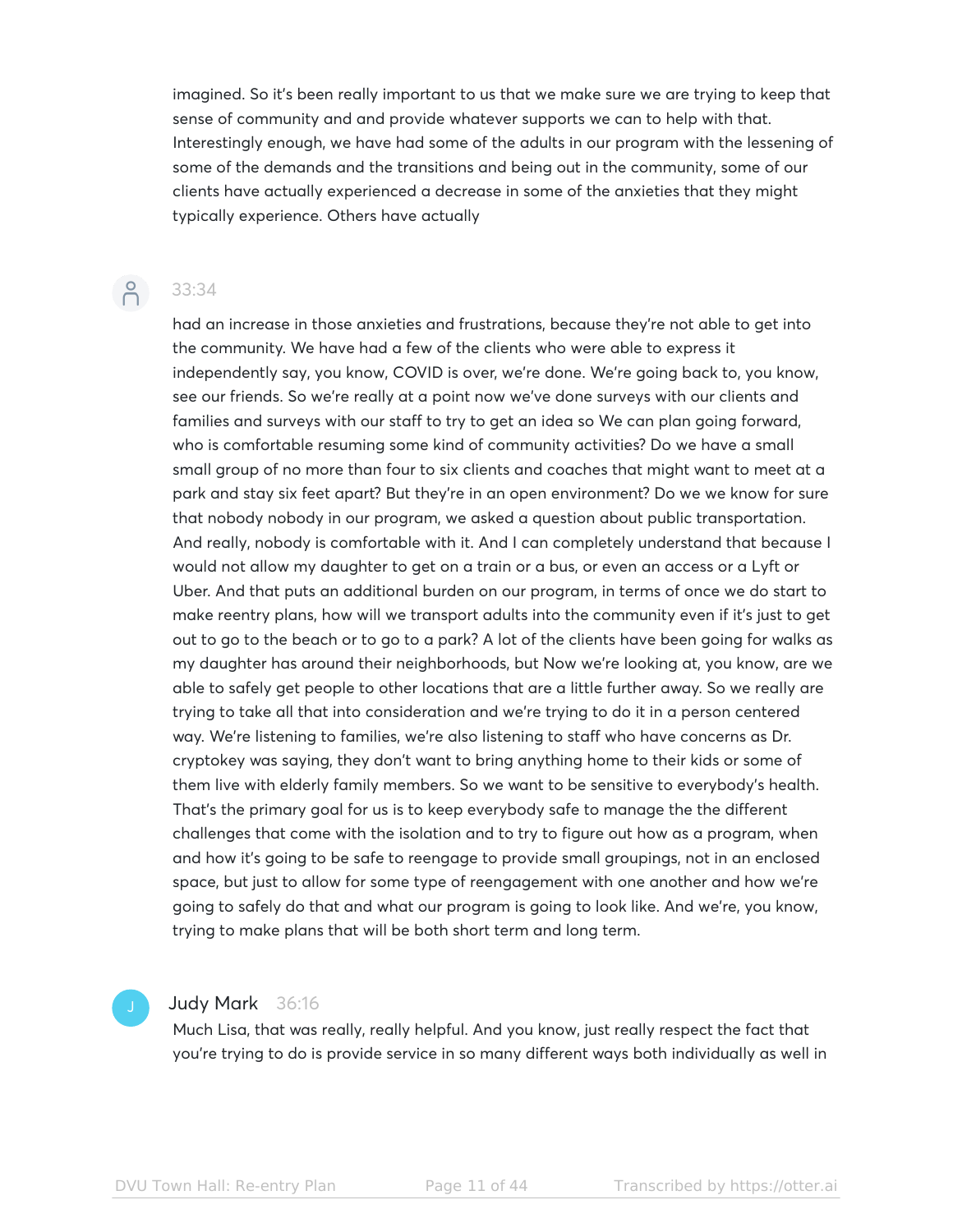in the home and as well as I remotely for those that doesn't work for everybody. We know that right. Thank you, our last presenter and then we're going to open it up to all of you who are who are watching. It's Eden wrap. Eden is a self advocate and she's on our board of directors, but that's just one of the many, many things that she's involved in, including she has a job and she has, which is she has a job and an essential place and she also So he is involved in many advocacy activities as well as her church and social activities. And so I had asked Eaton to tell us as a self advocate, who has been posting like amazing things on Facebook about things that you can do during the Coronavirus, stay at home order. How you know what she thinks of going back to work what she thinks of going back into group settings or church and you know any kind of worries that you may have about this so thank you for joining us Eden.

# $\beta$

### 37:31

Hi, my name is equipment do you say hi my name is Emma Matt, and I just turned 25 I am involved in my community, his friends and family. You are my thoughts because of my love for my parents to have health conditions and I now at that age when they are more vulnerable to COVID-19 I am hesitant in two places. For example, for right now, I am not taking public transportation to work for a while until Corona virus cases go down a lot. And depending on the vaccine, at at Mar pizza, we are a family and so we like to take care of each other. So they usually keep me behind the cannon maybe as much as possible. And we all wear masks to effort to intake temperatures before we clock in, and we wash our hands a lot. So I feel safe mostly, especially since my shift during pandemic under two ads at a time now that Diamond has started. They are scheduled like down in the lobby every 15 minutes during busy times and every 30 minutes. Because to me, like last month three to 5pm shift before me for COVID-19 the shift captains and coworkers will often tell me to go in the lobby, sanitizing tables, taking this to the back and wiping down the list where the trash is. I will often do that a lot. But because a coma night teen is kind of risky and concerning. So they don't have a new that much anymore because they want to protect me but say it They forget and they sent me to do that. I wouldn't want to have to wear a face shield over my mask. Not only to protect myself but also protect other people. Especially my parents who are at the age. So I would kind of look like a bandit I am not out in the lab. Me usually except for taking my 10 minute break and go to the back seeing a good avoid diamonds. So I don't have joined all How concerned are they you still have backups and sanitizing What? No, but now they decided to go to something stronger than Navin good bottle. This this task is important. But it is not but but it is not my job not like President Clinton don't fall in boxes or making sometimes bits as well unknown orders to many people acted a little older like my parents. So I'm not sure I would want to go back quite yet for service. I miss meaning with the young and now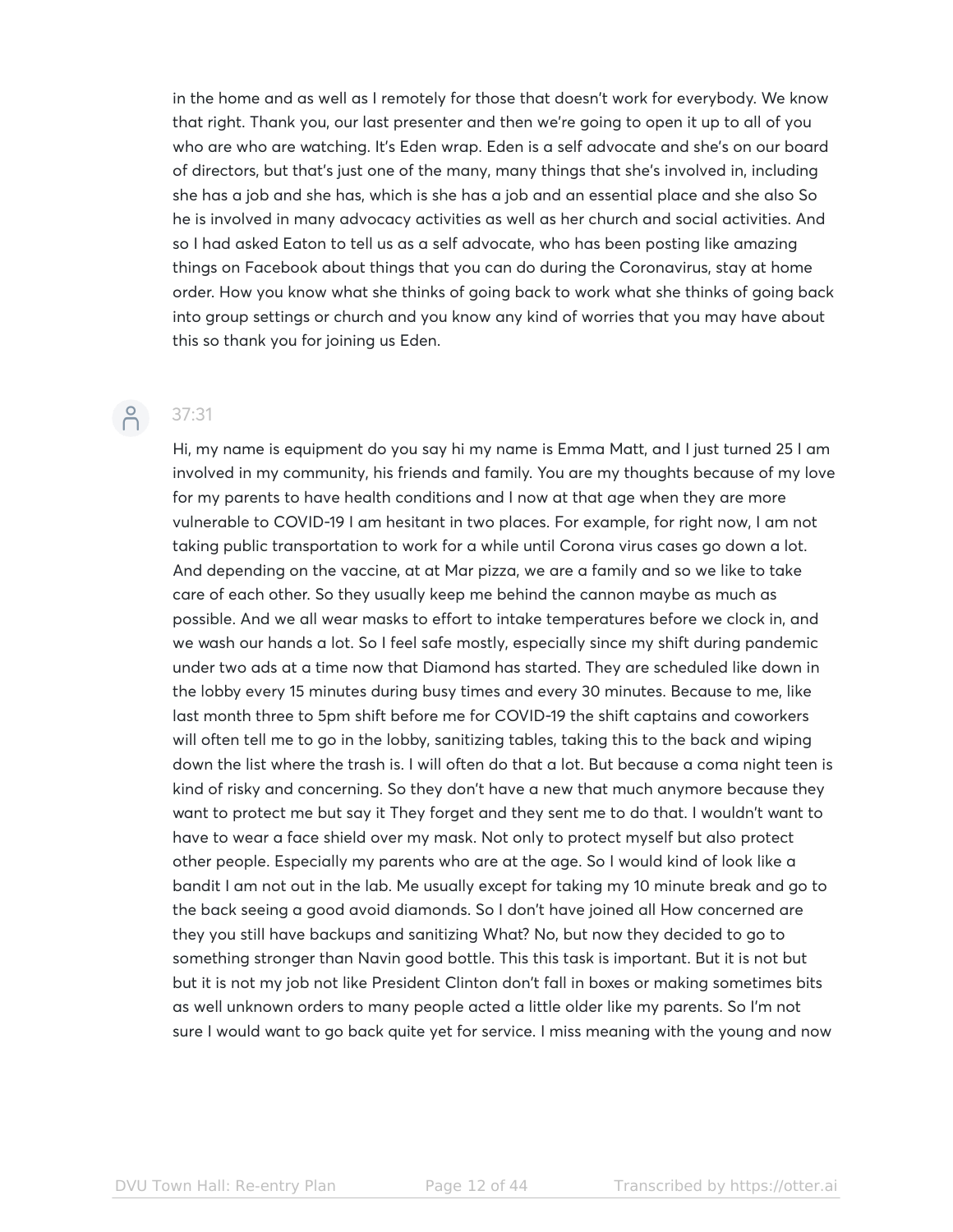move in person. But museum is they have an outdoor hang out with a six week nuisance in and when man I might think about it, but not is it eating or drinking with other people talking without Matt. So as much as important to me I want to be there for people I know I'm building on the eating is people and we will probably keep naming for Sunday worship and Bible study as an American Sign Language I would like to to meet again and it might be comfortable again pretty much ever Oh young and not like me to get it

## $\beta$

42:31

because when we moving on nine aching frustrating not me able to see into that into other sign makers about who I met small. I had a bad experience before until from now. So for now, I love American Sign Language make it a frustration and different perspectives of COVID-19 But so my man could have COVID-19. Without symptoms, then maybe I will pass. But if we could mean app I will shield and sit far apart Well, maybe two minute. Few minutes was developed as a musical exercise for seniors to help with the cognitive processing and motor planning 92 of her family by musical Connect, come through inclusion, have a vision and we're trying to bring it from Japan to also help people in the disability community. Me for COVID-19 we were meeting at the Japanese got to institute to teach seniors and I was getting trained I can help the disability community in the future, but the other students in the class See me is so the train is completely I kind of nervous returning because most of the students are a little older than my pant so I do not feel comfortable going back to training until in that scene shot and play. So my musical goal is on hold for now. Mainly I have no intention because I'm on one especially all the students and I don't want them to die. But my book club and community hang out. I have trouble with it because I was young and not laughing to get really sick come covenant team. But there is one member who is healthy, but men but manically sensitive, and so I am not sure I want him to come and participate So too as a member, I also happen to also have an age neck my parents, so I am not sure if they want their son or daughter to come. I don't mind the dining output to me is fine. Ever since matter pizza we open. I feel better about going out. I'm a little concerned about my mom coming with us because I don't want anything to happen to her. So if you hear me without eating out, if I were to attend to all my five minute musical training, I would have to wear both my mask and I face Georgia Tech them and myself is people out work for And asked me to do a lobby, then I would wear my face shield pass my mask. So not only will my parents be safe, and the people will be saved, face so this is important and outside this battery inside, but because I love my parents and don't want to hang out with a group of more than 10 people before the vaccine, thank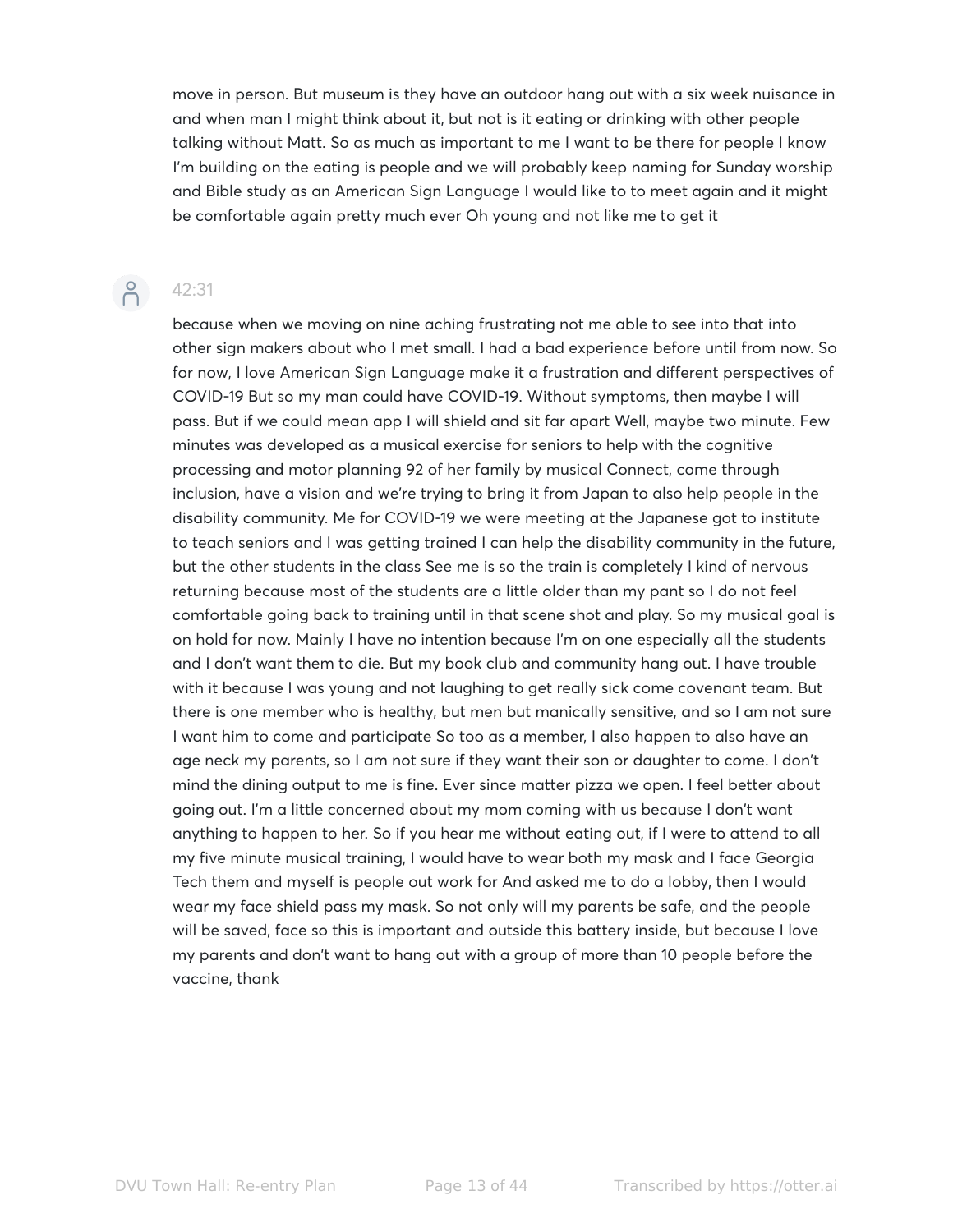### Judy Mark 46:31

thank you even that was amazing. All three presentations were incredible. And I hope gave those of you in the audience who are self advocates and family members, some things to think about as as you are trying to figure out what the risks are for moving forward in this in this community and they're in our country right now. So now we're really getting opportunities to self advocates and family members who are in our audience to weigh in. And you can do this in one of five ways. We actually have five ways. The first one is you could write something in the chat. And we've been monitoring that so far. That's honestly not my preferred way that you're doing it because the chat is constantly moving. The best thing to do in the chat are things like comments to our speakers, like everybody's praising you even for what a great job you did. If you have a very specific question for any of our presenters, you could put it in the q&a, which you'll find at the bottom of your screen. And that way, I can really monitor that. You can also raise your hand and what we're going to do is allow you to be a presenter to present your comment or your question you didn't if you have an opinion, we want to hear it. And when we see your hand raised, we'll call on you, and then our program assistant. And we'll be pulling you over to be a presenter. And once you make your comment, we're going to put you back in as an attendee, the last way that you can ask a question or make a comment is through Facebook. We're live on Facebook, and we have somebody monitoring the questions there. And we will go ahead and ask your questions or provide your comments from Facebook. The reason why we're going to verbally do this as much as possible is because there are some people who aren't who don't have access to what's being written. And so we want to be able to say it out loud. Not to mention that the recording of all of this is going to be going on our Coronavirus Resources website and they will not have access to any of the chats or comments. Speaking of that, if you would like more information on or see all of our previous webinars, this is I believe our 13th webinar we have been we started on March 19 and turned around very quickly. Probably Did a resource website and you can find that it's been in the chat but it's Disability Voices united.org backslash CV CV for Coronavirus. So what we're going to do is I'm going to start on Oh, let me I didn't tell you the fifth way. The fifth way is for our Spanish speakers who are listening in on a separate conference call line. At a certain point, I'm going to ask Lorna, our interpreter to unmute those phone lines and ask if there are any comments or questions from that line, and she will present them on our call and interpret them into English. Okay, so, so I think we're going to get started there with a number of questions. A lot of them are directed at you, Dr. krupke. But I will ask a couple of those and then we'll go to comments from the audience. I want to let everybody know that our priority is to get comments from self advocates and family members. If we get through all of those, and if you're a professional in our field, if you're a service provider, or work for a regional center or an agency, you know, we do want to hear from you. But our first priority is to hear from self advocates and family members. Okay, so to get started, um, let's start with one of our initial questions.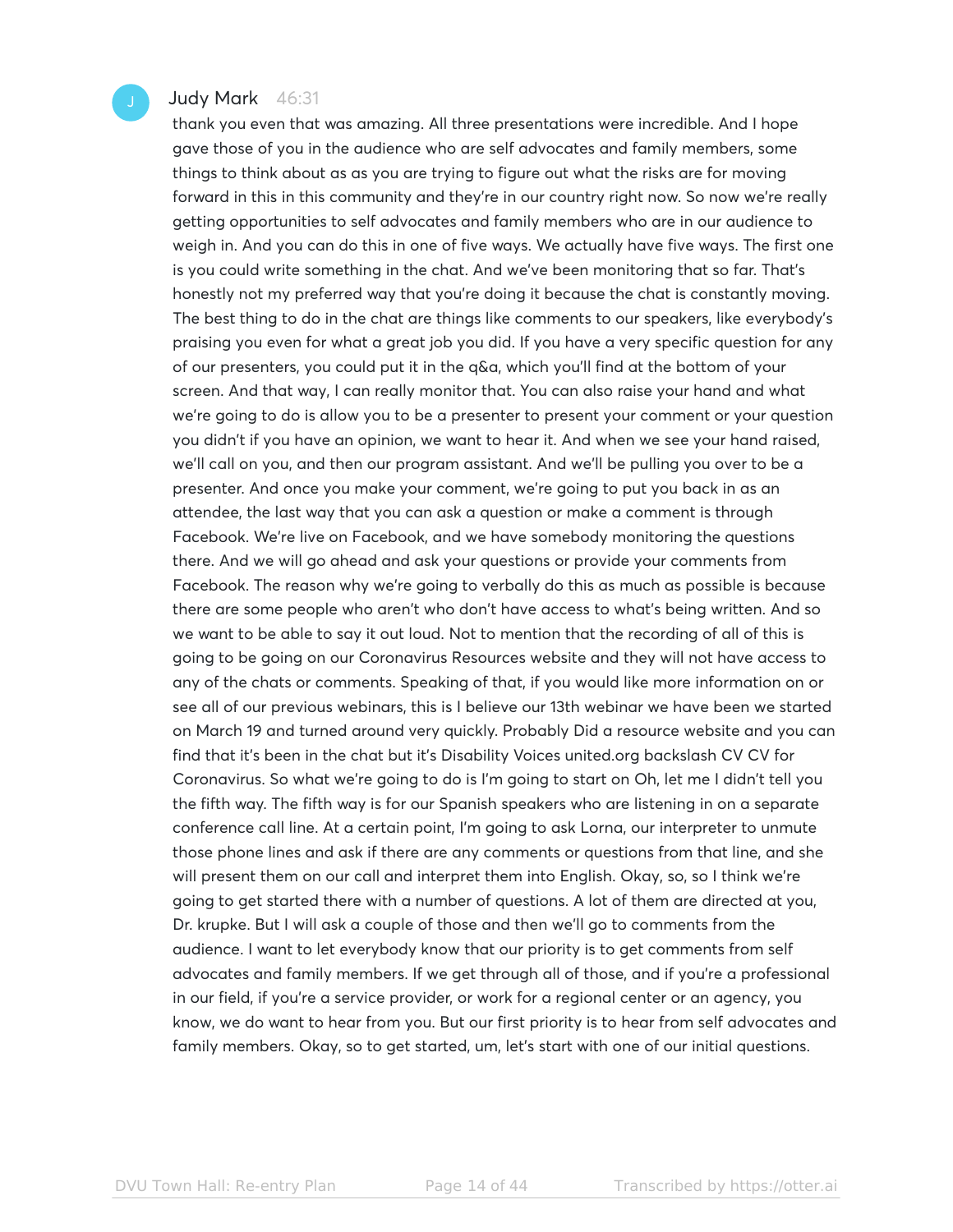Oh, I see that that Clarissa you may have been answering them. I'm going to go back because not everybody can see the QA and a lot of people are on the phone. So I'm going to go ahead and answer. I'm going to go ahead and read some of these questions, Clarissa so that you can answer them verbally. So one of our questions was asking about n 95 masks and would they be available for high risk individuals and staff? Could you please answer that?

### $\beta$ 50:58

Yes, access To to protective gear is, is still a problem even in hospital settings, the regional centers and State Council have secured a supplies so if you are taking care of someone sick or have a special need, you can go to your regional center or the State Council to ask for help securing some supplies. But we probably will not. I'm quite certain we won't have enough to do that for everybody for routine care and most of that equipment will have to be reserved for people who are sick even though others would certainly benefit from it.

### Judy Mark 51:42

And is it correct that with an N 95 mask, it needs to be specially fitted for you to make it actually work well.

### $\bigcap^{\circ}$ 51:51

It'll certainly work better. Yes, they are sized and you have to wear them correctly and consistently. You have to take them on and off. safely so yes, you do need medical training in order to safely put on the equipment and take it off without contaminating yourself and and to use it wisely. But even hospitals are still reusing and 95 masks and doing other things to preserve their supply because there isn't enough. Thank you.

### Judy Mark 52:25

Another question is How is the risk level presented by staff itself staff who may be working with multiple individuals, or multiple agencies, including skilled nursing facilities or who live in a large household has very level of occurence to precautions?

## 6 52:43

That is a really good question. If you're going to a site based day program, you may not have access to that information so you have a lot more control over who you hire, and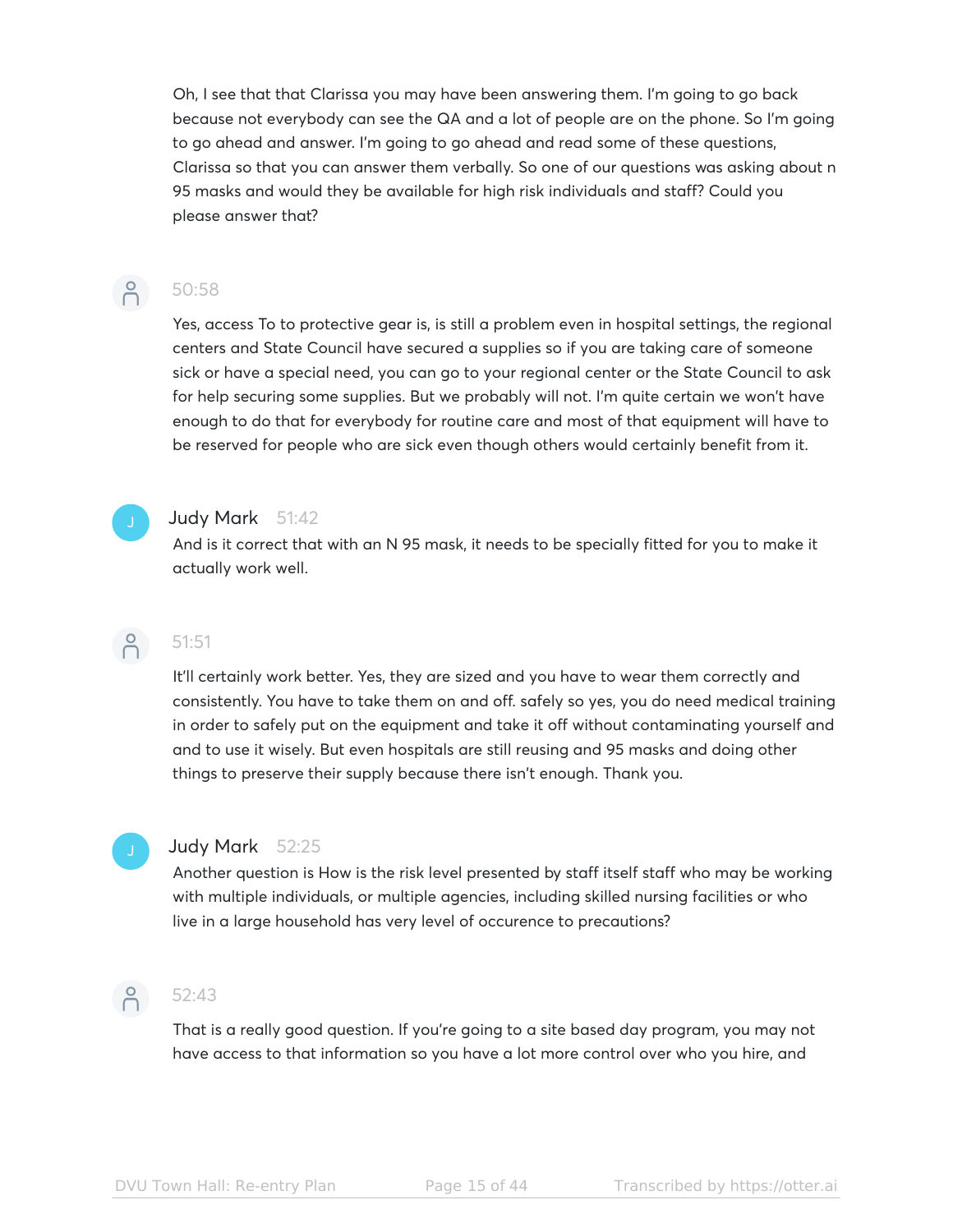asking questions about their their behavior. Their And the risk factors if you hire people yourselves or if you work with the small agency. Also, some service providers may have policies. I know in many of the residential homes that I provide, they're not allowing staff to moonlight in hospitals, for example, and are paying attention to that, that type of risk in their in their staffing and are not offering hours to people who are taking, taking more risks, but you have very little control if you're going to a large program.

### Judy Mark 53:35

Okay, and I'm going to take one more question and then I'm going to go to a comment from the audience. What if we were in a county with a low number of cases?

### $\beta$ 53:47

The problem is that certainly lower numbers makes everybody say first so the more we all stay at home and protect our community, the safer is for everybody and especially people who are vulnerable. But the problem is that it takes a while for people to get symptoms get tested, have those numbers reported. And it usually people have the virus for several weeks before they're sick enough to need hospitalization. So there could be a very big outbreak that you don't know about. And the data that we have represents what was going on in the community two or three or four weeks ago, for example, what happened on Memorial Day and what happened at the protests is just being reflected in the numbers now.

### Judy Mark 54:46

Thank you. Karissa. All right. So we're going to take a first comment or question from an audience member, Yunus. So Ed, can you please bring us in from The attendees into the into a panelists. This will just take a moment and she will be joining us. Eunice Hi, you can unmute yourself units and you can even put on your video. Hi, Eunice. I have a comment or a question.



### 55:20

Yes, I am. I'm so thankful for all of this information that you guys are giving us. Especially you know, in my case I am alone. I take care of my granddaughter. So I'm brilliant risk. And this is why from the beginning when all of this started on the on the 16 I just did not send Jasmine to the center my den director center. And they keep telling me that they're going to open by AI, especially now after listening to Dr. cripple about that, you know, caregivers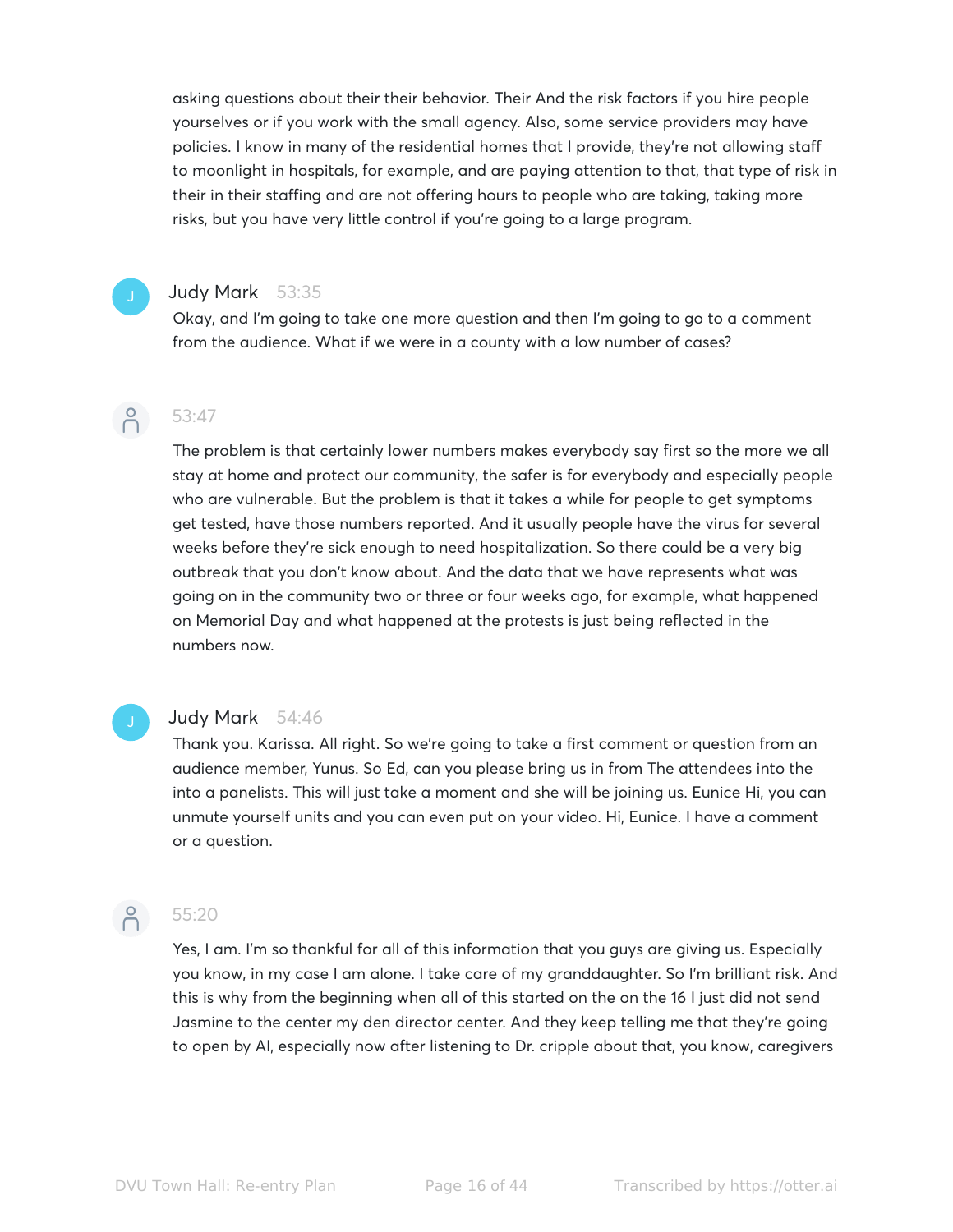and I am address and just me surgery. Word condition. I don't think that I will be happy sending her at all this year. I don't think so. Because it is not safe. And you know she had difficulties with the, with the math even though she keep it but she is very sensory oriented girl. And you know, I don't know the other ones at the center how far they're going to be. And it's very hard because they said that the place where she is, is in the second floor and is full of people and people are worse and Jasmine. I don't know why they keep her there because they say the behaviors but she does not have that many in the past two years there. So that was at the beginning when she was adjusting. So I think that I hope that I the regional center will support me with with this, that I don't think that we are ready For Jasmin to go back is going to start all over the adjustment for her when she gets back. So she's going to probably have behaviors people are going to be grabbing her, or her grandma is, you know, to hold her down because what she does she she's so injured herself when she's upset. And you know, she's going to bring bring it here and Amal and I'm the only one that they care of her. So I'm really, really now more frightened to send her there after listening to Dr. cripple, because of all the problems they don't have, like, Who's going to take care? I told them about the physical distance, who's going to keep them away from Jasmine? She needs to if she goes there, she needs to have an aid. Yeah, but um, but they say oh, no, we cannot have to put them in the house. Have an aide somebody that will be able to keep the other people away from her to be able to make sure that she keep the mask on, to be able to contact to go wash your hands and all of that Jenny's a very smart girl and you just need to prompt her and she just do it. But if there are other people around how you're going to avoid it if there is only three days and it's about 25 people so



### 58:27

it's very stressful. It's very, very stressful.



### 58:33

And all of that but you know I prefer not to send her I prepare for a



### Judy Mark 58:41

unit we feel the stress you're under the pressure under and and it's what we hear a Disability Voices United have been hearing from many people you're not alone in this. You know, we believe that that your your granddaughter should be getting some some level of supports. services but just not in a group setting. And, you know, if we can be of any help to ensure that you are getting the support you need for your granddaughter, please reach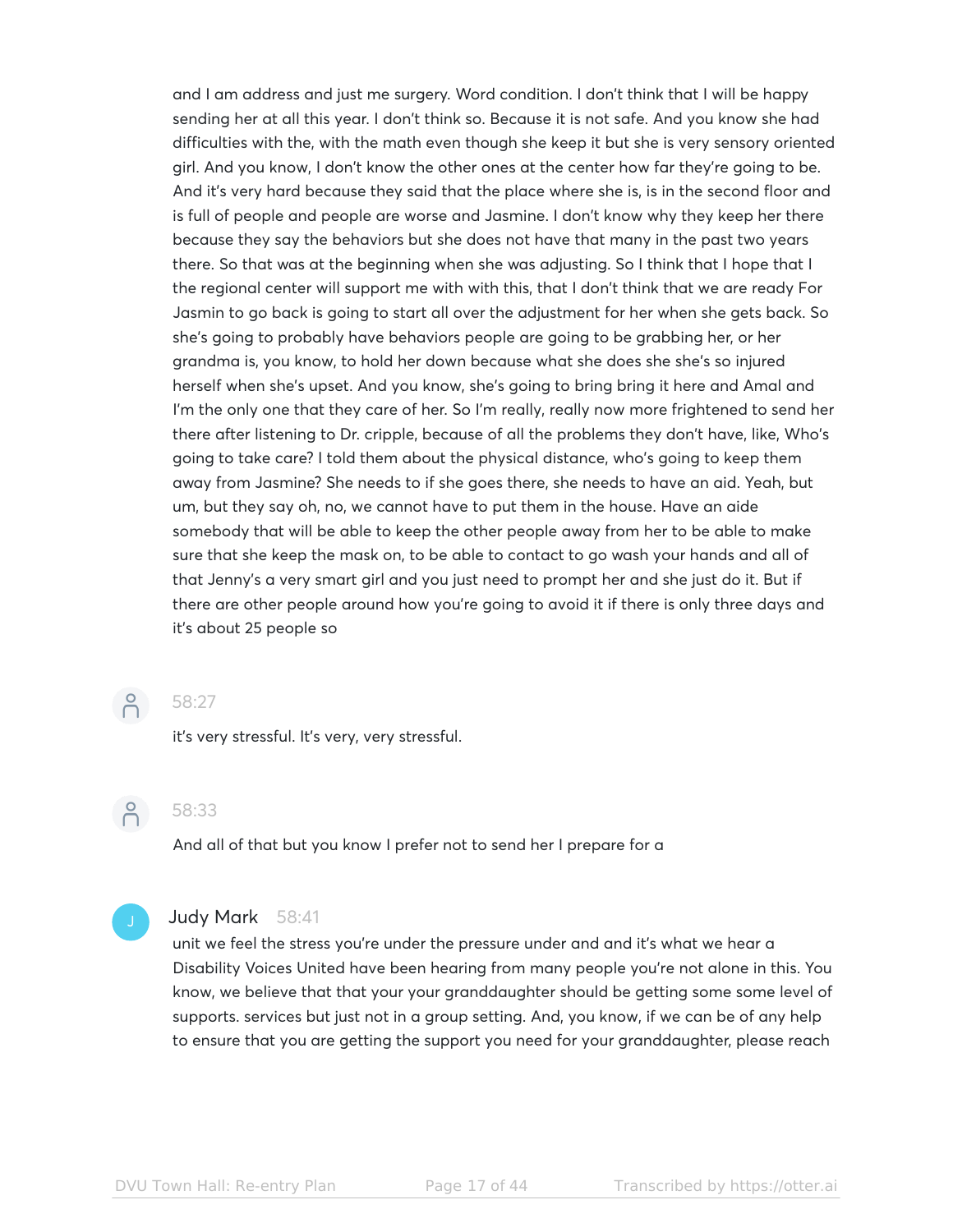out to us because we want to try to be helpful. I, I know I met you just yesterday and I hope that I hope that we can be helpful to you, but especially as your granddaughter starts to enter the self determination program, which will open up a lot of opportunities for her to have more individualized.

### $\bigcap$

## 59:27

Yes. And talking about that real quick on how can I keep the people she had one person working for her for the past like 12 years, 12 or 13 years now. And she worked for an agency that is paid by the regional center, then orange triangle regional center, how can I keep those three girls that no Jasmine? Because it's been so hard because it's super hard to train other people because yelling is unbearable. So that's this big problems. So now they know her very well. How can I keep them if I go in? So determination? Can I still keep them?

### Judy Mark 1:00:07

Yes, you can. And what I'd like to do is maybe to talk to you after this offline and help guide you. And we can also do that through some of our SDP Connect calls. Okay, get you connected. So let's say that I'm going to have to move on to our next caller. But thank you, Judy, so much. Thank you so much that your your comments are heard loud and clear. They really, thank you. Thank you. I'm going to go now to another question from online that we've received on in our QA. What health monitoring tools should be used at home to assess the status of individuals with the inability to directly report symptoms.



### 1:00:54

That one's for me.



### $-2$  1:00:56

So okay, so



## $-21:00:58$

So certainly People who can't report symptoms should be we should be monitoring their their contacts and their risks and exposures. We should also be monitoring their temperature. We should be monitoring any symptom like sneezes or coughs that they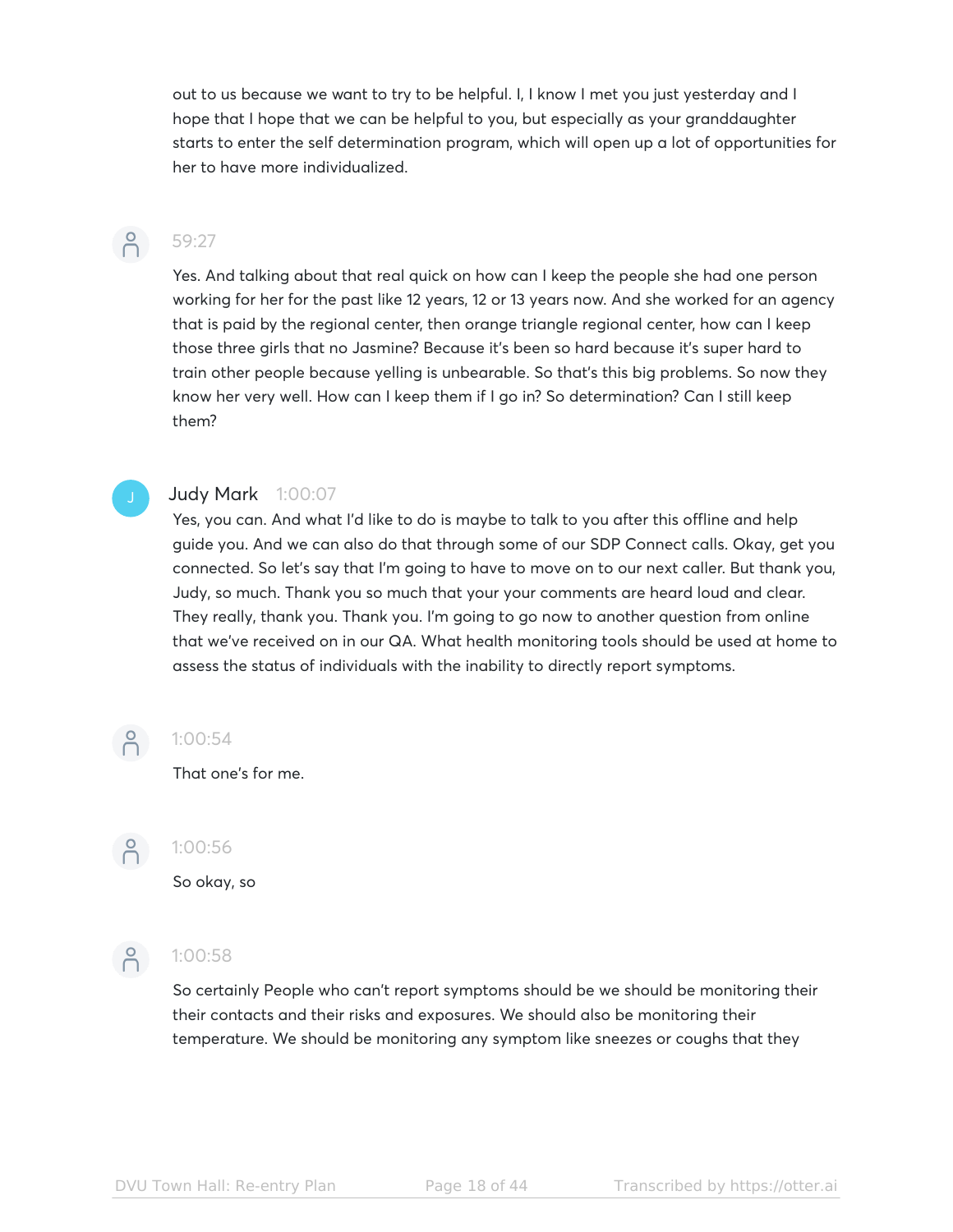might have. But the reality is that things that they only they can report like I can't, I've lost my sense of smell, or other symptoms. We can assume that people who have difficulty communicating their symptoms are we're going to recognize COVID late and then they will probably when they don't have symptoms or when they have symptoms that they can't report expose other people to the virus and that's part of why people with developmental disabilities and their caregivers are at higher risk because we are going to recognize COVID late in them where we may not recognize it at all and there's not there aren't perfect solutions for that.

### Judy Mark 1:02:02

Thank you. One more question is trying to ask you examples of things and whether there'll be safe or not Dr. krupke. So Georgia is asking about her son who's living with her, and they've not been out but they do invite one or two people at a time to enter through the back gate and socially distance on the patio. Her son sits in a wheelchair with a seatbelt does not move around. And another option is, is it safe to go to somebody else's backyard pool and swim? She said she would swim with her son, I have another supports person to sit on deck and social distance throughout. I mean, are these kinds of small, you know, one household to another, where you're seeing socially distant and seeing outside the entire time? Would you consider that a safe activity?

### $-2$ :02:53

We need to think about in terms of risk reduction, that what you described is certainly dramatically safer than going to a site based day program or vocational program because it's outside because there's limited number of people because the people are in the so called social circle. There's no risk from the pool itself. This virus is it's transmitted through through the air and coughs and sneezes, it's not transmitted through water so you're not going to get it from swimming in the same pool. You if you got within six feet of somebody, when you're swimming and coughed or sneezed or smoke or then potentially you could get it that way. But if somebody is on on the deck and you're in the water, then there's very little and it's outdoors where there's good ventilation that is, on the scale of activities. You can do a very safe one and and doing something in someone's yard really depends on how, how well people do the social distancing and whether they can wear masks or not. And it's certainly a lot safer to meet someone in outside in your yard than it is to meet them in your home. Fewer people is better than more people, people in your household is safer than adding adding new household contacts. So I think what you described sounds like the type of thing that we should be moving towards. Because people do need opportunities to build and maintain their circle of support, to get to exercise to have sunshine to to see the people they love and isolation and isolation and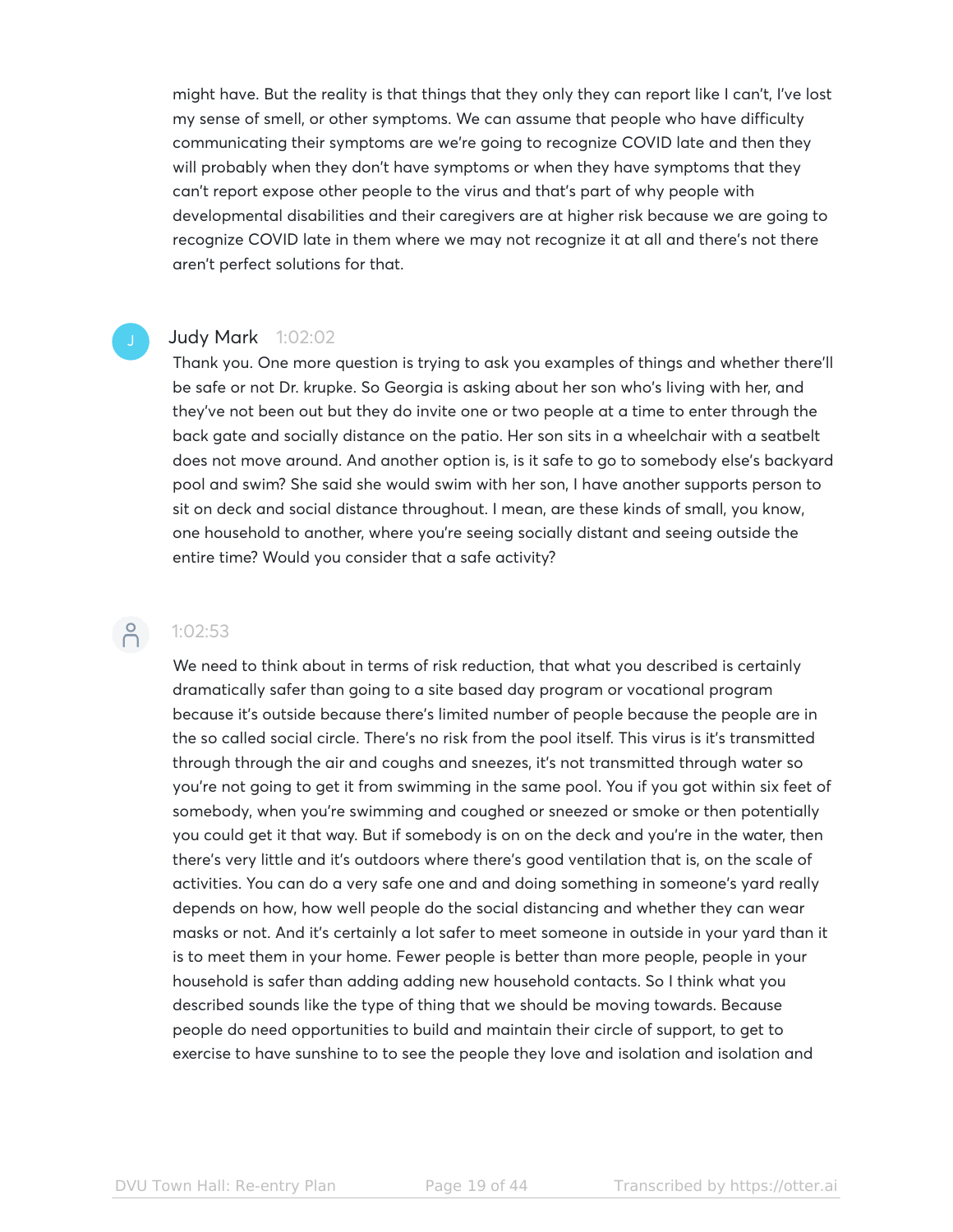for not having healthy lifestyle has its own health risks as well. So that that sounds like the kind of compromise that makes sense.

### Judy Mark 1:04:57

Thank you. I'm wondering if I can turn to Lisa for a moment. Because I know that your your day program is providing some of those opportunities as well. Do you want to give an example of how you're doing it?



### $-2$  1:05:08

Sure. So we are, again with the consent of the individuals their informed consent, because we know many of the people that we support are also struggle with communication. We are starting to look at small groupings. For example, a group of four to six would meet at a park, staying six feet apart in the outdoors or go on a hike together but staying six feet apart. We do support many individuals who require hands on physical support for a lot of their needs. So that I think that that had come up as a as a question. So for example, My daughter is one of them. She requires a maximum physical support for a lot of her daily living needs and her hygiene needs. So as long as she's wearing a mask and the caregivers are wearing a mask, gloves and people are washing hands. We feel that, you know, we have to take into account the needs of the the support needs of the individual. And then and then as Dr. Creepy was saying, trying to minimize the risk, so we are not allowing and won't for some time allow larger gatherings. We won't be gathering indoors we are fortunately we're moving into summer so the weather should work in our favor. Except if it gets super hot, but that's as a program. That's what we're trying to do. Can we have Is it safe to have a group of four to six and I mean, four to six people, not four to six clients with all their staff, but four to six people meet in an outdoor location where they are able to safely socially distance. And then the other consideration is, are those individuals people who will be able to wear a mask one of the in our survey we've asked questions not just who the adults that we're supporting the self advocates, if they'll wear a mask But are they comfortable with their staff person wearing a mask because for some of the adults in our program, they are not always comfortable being near somebody who is wearing a mask. So all of those as we plan and as we try to work on on the the reengagement and the re entry plans, all of that are, those are all the things that we're trying to take into consideration, keeping everybody safe trying to recognize and deal with the psychological and emotional, you know, issues that come with being so isolated and not being able to get back to any semblance of a typical schedule. We actually do it came up earlier about a job. I think even you were talking about that. We actually do have one young man who has been able to continue, he works at a he works at mud pizza, but he is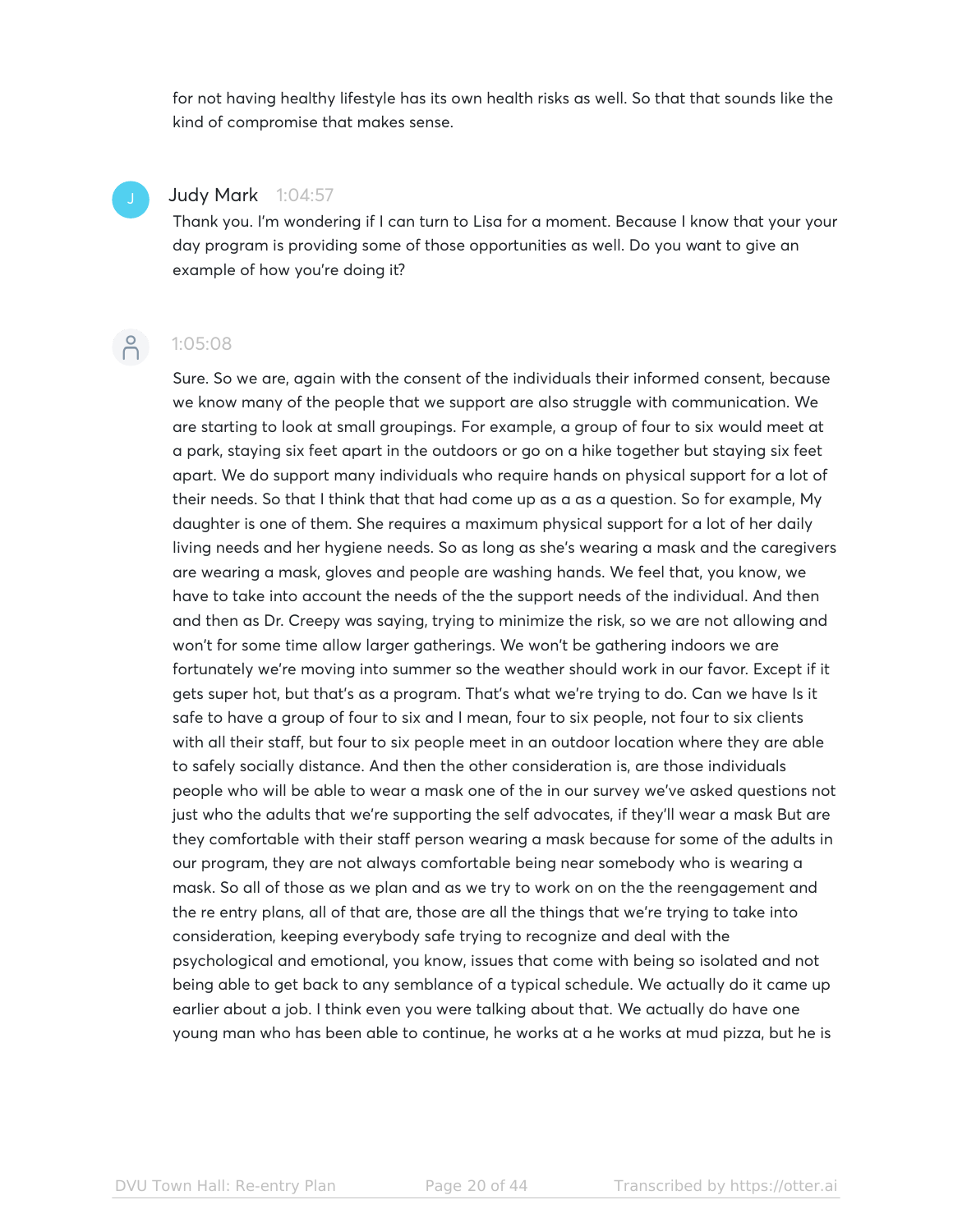able to wear a mask and gloves and his staff that support him. So he's been able to keep his job during this whole time, which he's been very happy about. But they're not doing in in a mud pizza has just been for takeout and delivery. So he's able to go in where his mask where his gloves, practices, safe hygiene practices. But most of the adults that we support that have jobs in the community that most of those jobs have they've been furloughed from those.



### 1:08:27

Thank you.

### Judy Mark 1:08:29

Okay, I'm going to ask Linda green to come in and make her comment. So Linda, when Ed brings you in? Just take a moment to bring her in. And remember everyone that you can continue to make your comments on Facebook or through the q&a or through the chat. Hi, Linda. Welcome to commoner question. Yes, I do. So what I run is I'm in the Bay Area, and I run A nonprofit for sports and recreation. Now we have been closed doing zoom, we do dance and we do sports programs and everything for the kids. I also teach programs for the downside your connection, and they were at my dance school. So I want to know are there safety protocols out there for the sports and recreation programs because here that we are running, you know, classes in a dance school. Even though it's a family dance school, we've shut down now they're telling us countywide that gyms can open July 1, but beyond that a large portion of our clientele pretty much half of them are have a special needs population. How do we go about doing something like that? And I of course am looking at the special needs population, their safety. So is there any safety protocols in place on how to, you know, safely reintroduce programs For these individuals, thank you. Yeah, these cats, you know, we're doing zoom. I've retained a lot of students, but some of them because I also take students who need an all levels of support with minimal to full on hand support, and we take the challenges and everything. So some of these kids are getting tired of zoom after this many months, they aren't money to do it, you know. So it's like, and I'm also in special education. So the same thing, these kids are getting bored of doing their lessons on zoom. So I just want to know if anybody knew of any protocols or what, you know,

### $-2$  1:10:37

what did you do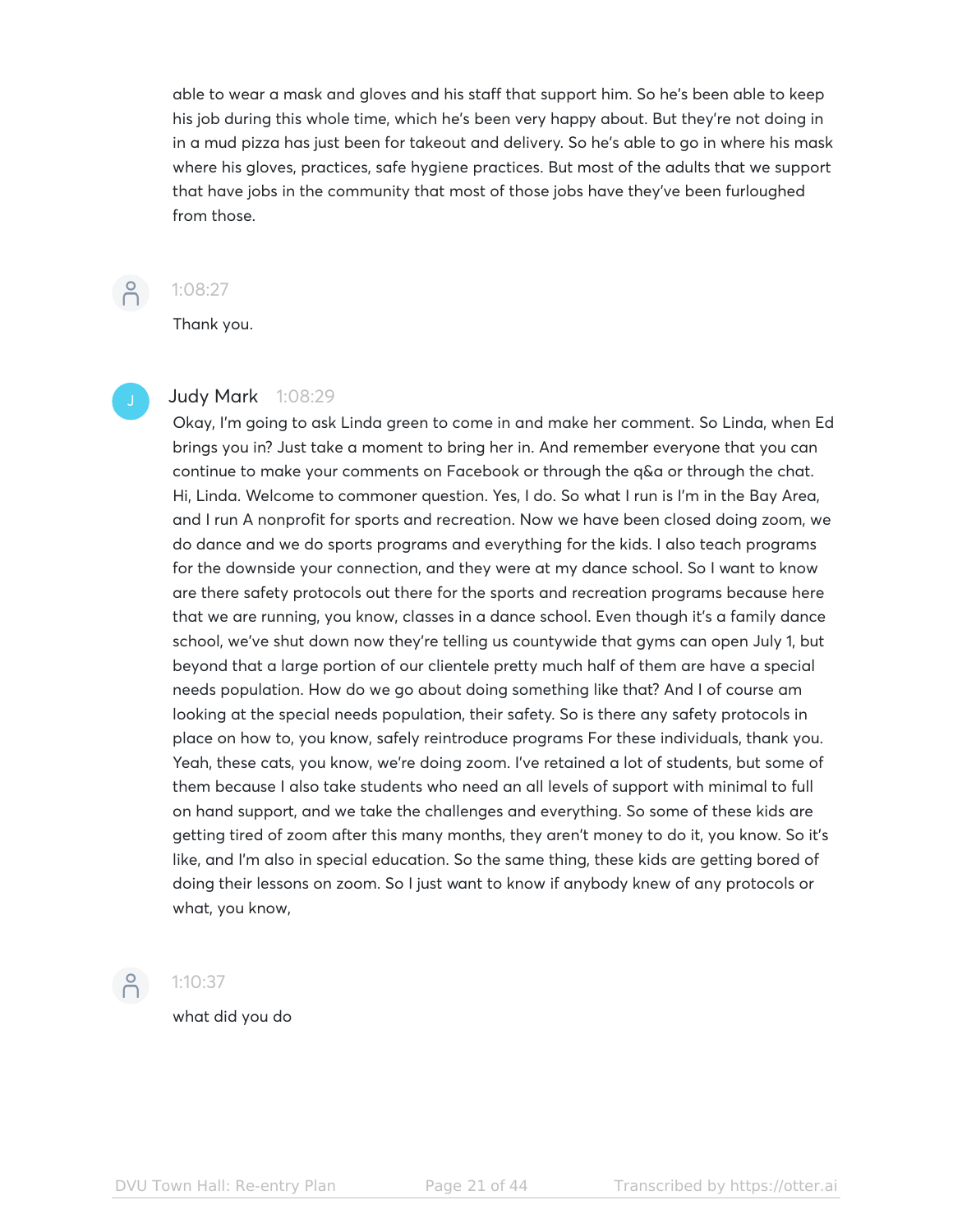### Judy Mark 1:10:39

that Thank you. I don't know if either Clarissa or Lisa want to try to



### 1:10:45

take that



### 1:10:48

person, but that that zoom might not be stimulating and people are sick of zoom.



# 1:10:53

No.



### Judy Mark 1:10:55

Living try to rephrase that. So it's not so much the can she go back to an interview First class, and what kind of protocols would that be? I'm assuming Linda you mean an in person class, right? indoors indoors and



### 1:11:08

multiple, multiple people?

# $\beta$

### 1:11:11

It It doesn't matter what you're doing, whether you're doing an art project or class or social skills, but what matters is how many close contacts are you introducing How good is the ventilation? How long is the contact? And those are really and can people do those protective measures? So if you can do a class where people can socially distance and where there's good ventilation, what what activity and you don't share objects and you know, if you can do something meaningful like that, then then that may be okay but you the essence of most of these programs is to Be able to get those hugs and to share objects and to get close to people that that's the whole point of these programs. And when you take that out, then you have to think, Okay, well, I have to wear a mask, I'm exposing myself to all this additional risk. And by by doing the protective measures, it's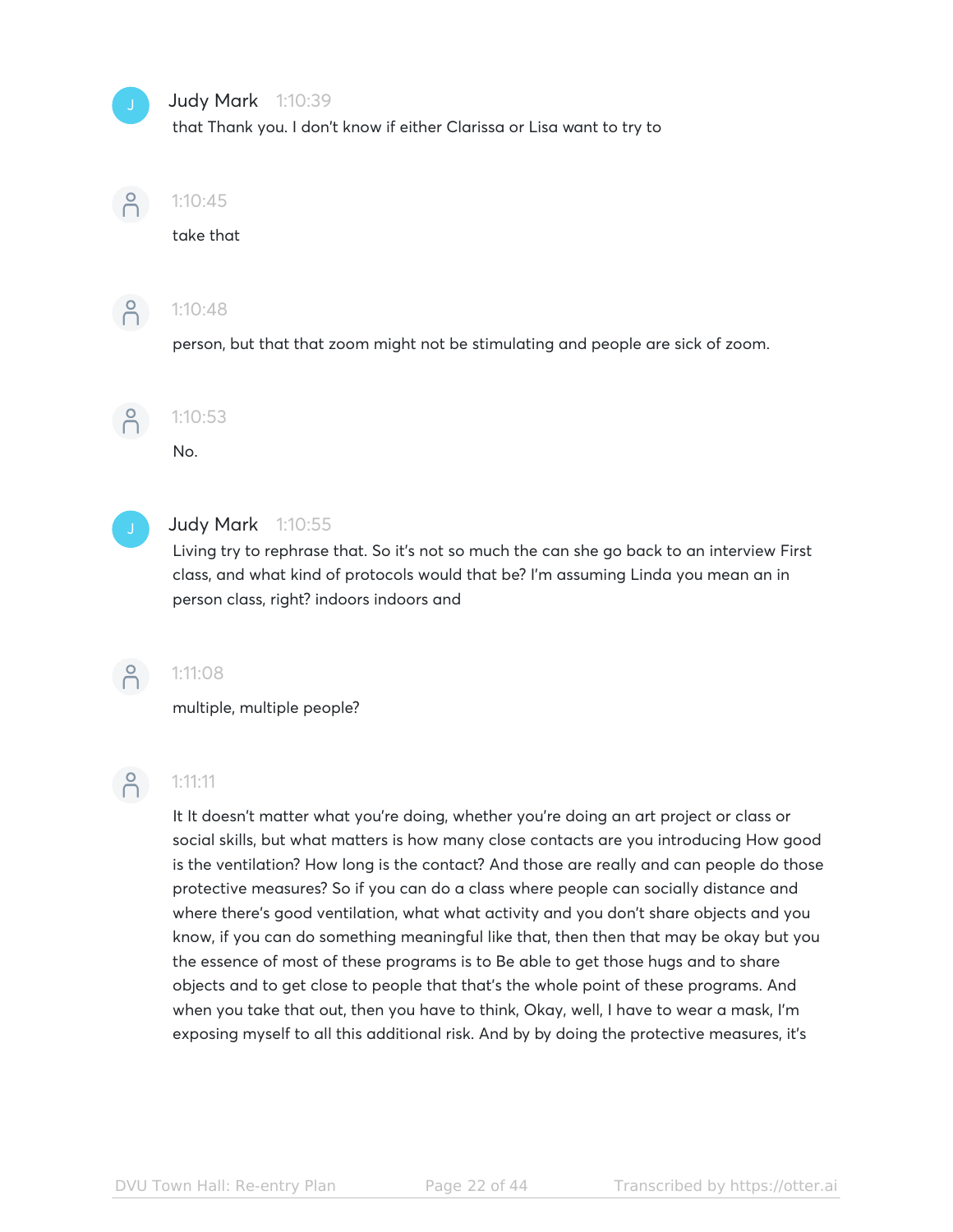just not that much fun. And I could have more fun at home with my, with my group or doing something one on one that I could in this environment with all these restrictions, so you have to compare not not just what it used to be like, but what it would have to be like now and see if you either if you're doing everything that you need to do, can you have a program that you actually want to attend or not? Or is it is it gonna lose? It's what what you liked about it.



### Judy Mark 1:12:53

Thank you, Clarissa.



### 1:12:54

I just wanted to say Linda I the zoom fatigue is absolutely real. There's also a, you know, a lot of the adults that we support need assistance to access, zoom or other types of online activities. So if they don't have somebody in the home that's able to support them. If a parent is working, you know that that can be challenging, too. So I just wanted to add that.

### Judy Mark 1:13:20

Thank you, Lisa. Once again, I want to tell everyone that you can ask your questions on Facebook, through the q&a in the chat or by raising your hand by going clicking on participant at the bottom and clicking on raise hand. But primarily, we are looking for comments and questions from self advocates and family members. While we love having service providers, regional center staff and others on our call, initially, we really do want to try to get these comments so that we can bring your concerns and questions to the Department of Developmental Services. Right now. I'd like I'm going to talk about something but I'd like to ask Lorna to Go to the Spanish speaking parents who are on the phone and ask if any of them have any questions. While she's doing that,



### 1:14:11

um, I



### **Judy Mark** 1:14:13

just wanted to tell everybody that there are alternative ways for you to receive services through participant directed services. We did a webinar on this and on self determination,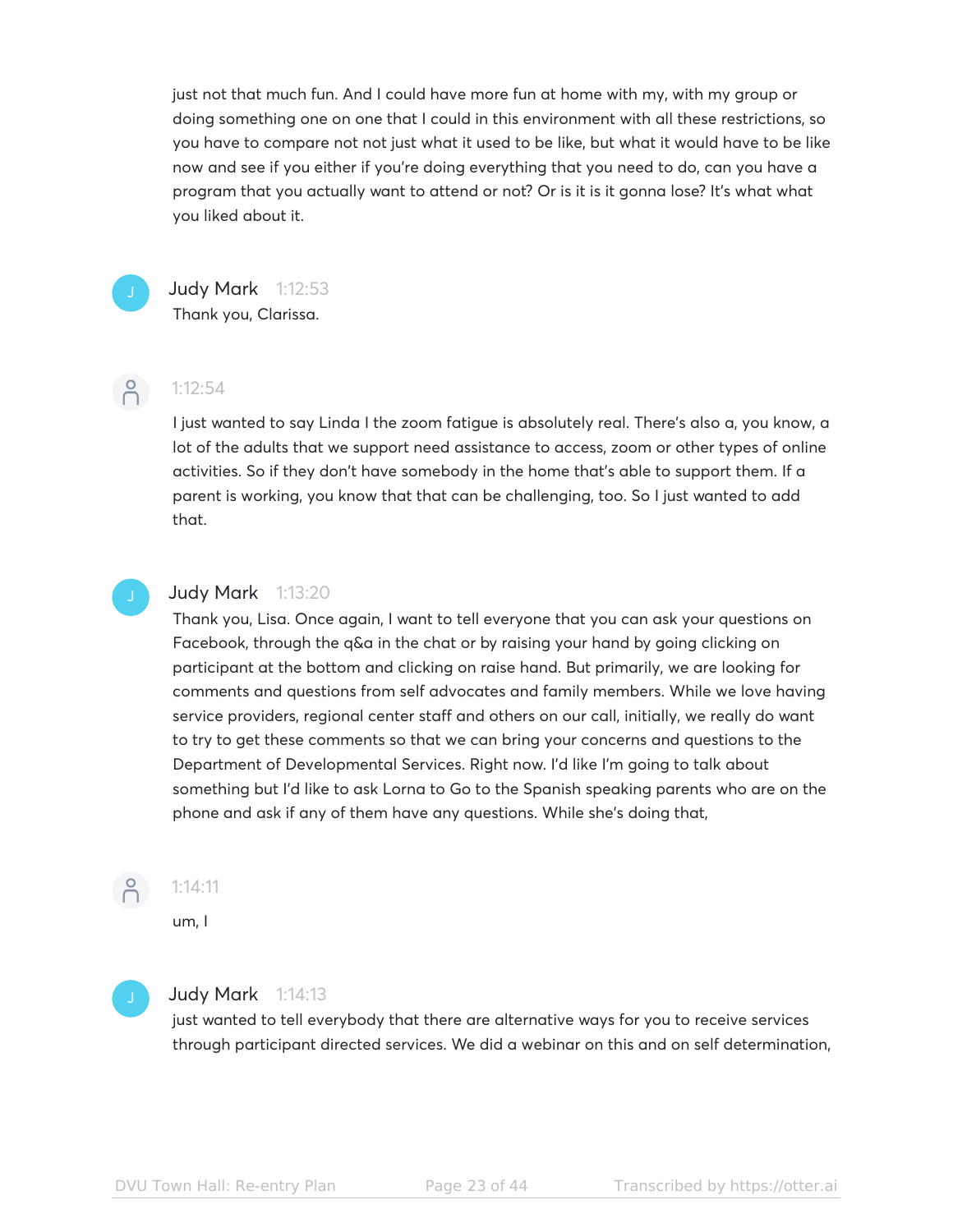I encourage you to look at our Coronavirus resource website. Sometimes having these individualized one to one supports, particularly by a person who's close to you, either in your household, or maybe a neighbor or a close friend or cousin, Aunt uncle, to provide these to provide these services so that you're really minimal, minimal minimum, what did I want to say minimizing the ability to have like x, you know, extend your extended contacts with the regular world. So I really encourage you To look that, look for participant directed services, ask your service coordinator if your service coordinator has never heard of participant directed services, there is very clear guidance on the DDS website and you can ask to speak to their supervisor and and if their supervisor hasn't heard of participant directed services. I think at that point, you can probably call the executive director of your regional center who definitely knows what they are. Um, so Lorna. Judy,

### Lorna Silva 1:15:28

I have three questions from a Spanish speaking parents. So I have first question from Lulu and she wrote it on the chat and there is a follow up question to that. So the first question is if a mother can choose a hospital where the child could go, assuming that there is a risk, Loma Prieta, Clara preguntas Korean chat, asking for clarification on the question



### 1:16:03

Thank you. Okay, so go ahead.



### Lorna Silva 1:16:06

Or if a person with special needs, if they need to go to the hospital if somebody with special needs, if they need to go to the hospital, or is there any type of restriction? Yeah, and



### Judy Mark 1:16:20

I think I think that she's specifically asking Dr. querque about the ability of the parent to be with their dragon in the hospital. So you talk about the directive.



### 1:16:31

Okay.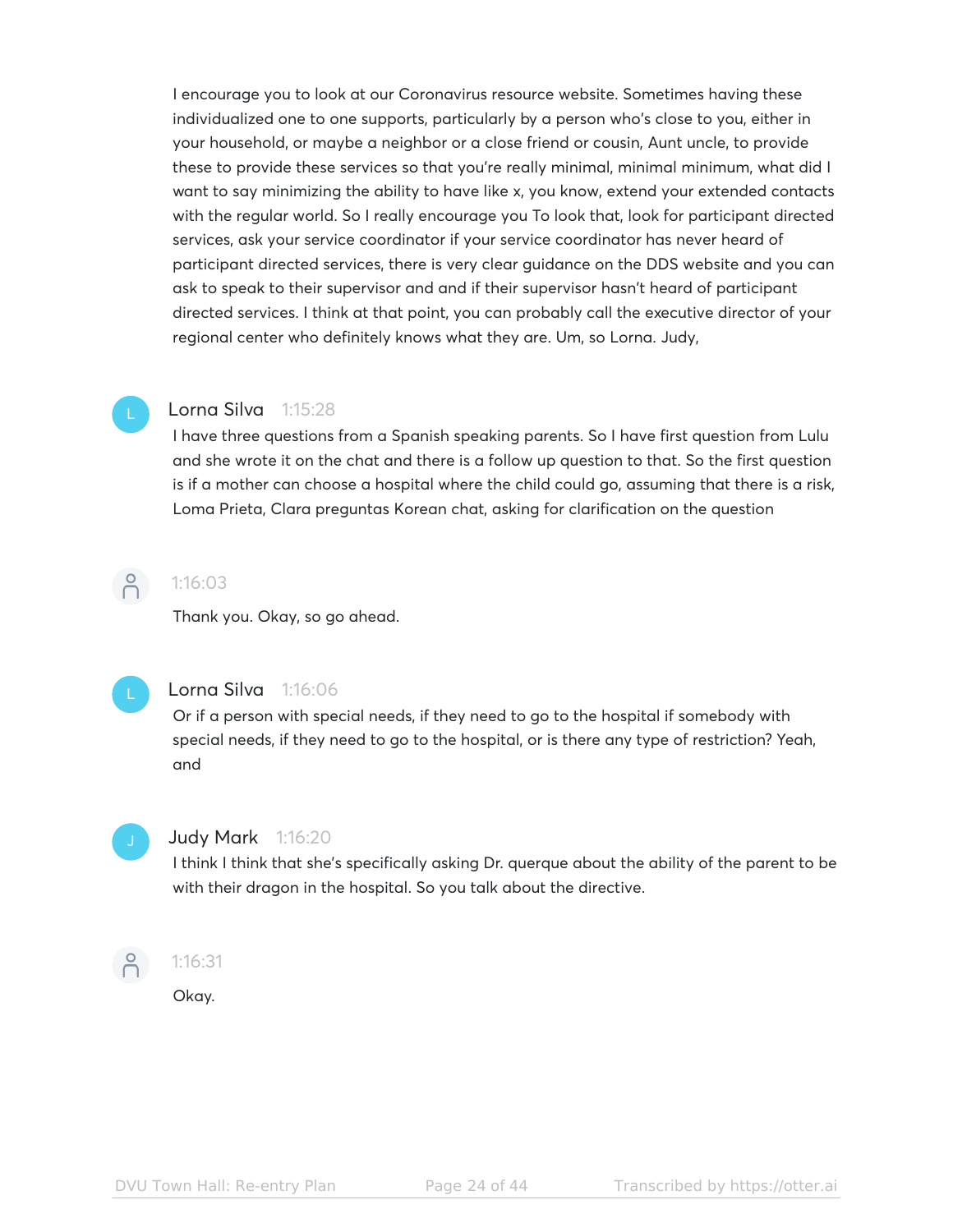

### 1:16:33

So,

### Lorna Silva 1:16:34

so Okay, going, actually, there is a little something, it's like the question is also specifically if the parent if our relative somebody is allowed to be with the, with the person with a disability being exposed, okay.



### 1:16:47

Yes, many hospitals have ballif have policies that limit visitors but exceptions can And should be made for people with disabilities who have difficulty communicating or who need other kinds of supports. And there has been some I didn't I'm pausing for translation if you



### Judy Mark 1:17:16

want. Oh, she's she's simultaneously translate Oh, oh,

### $\bigcap^{\circ}$ 1:17:20

okay, sorry. And, and there has been some legal work done on this by communication first, to ensure that people who need disability accommodations in the hospital from a familiar supporter can get them so there are new policies by Department of Health and Human Services saying that hospitals should make those adjustments. But realize if you're going into a hospital as a supporter, you you are someone who could potentially be exposed to COVID could expose others to COVID and and Well, that support is critically important. It's also critically important that you follow all directions and that you learn how to keep yourself and the person you're supporting safe and that you don't infect others or spread virus throughout the hospital.

### Judy Mark 1:18:17

Thank you so much. Yeah, that was a huge victory. I'm really pleased with that. I wanted to somebody had asked in the chat about the information on participant directed services, I put it in the chat. It's the plain language version that DDS has produced, which is really helpful. And you and there's more information. You should know that DDS has a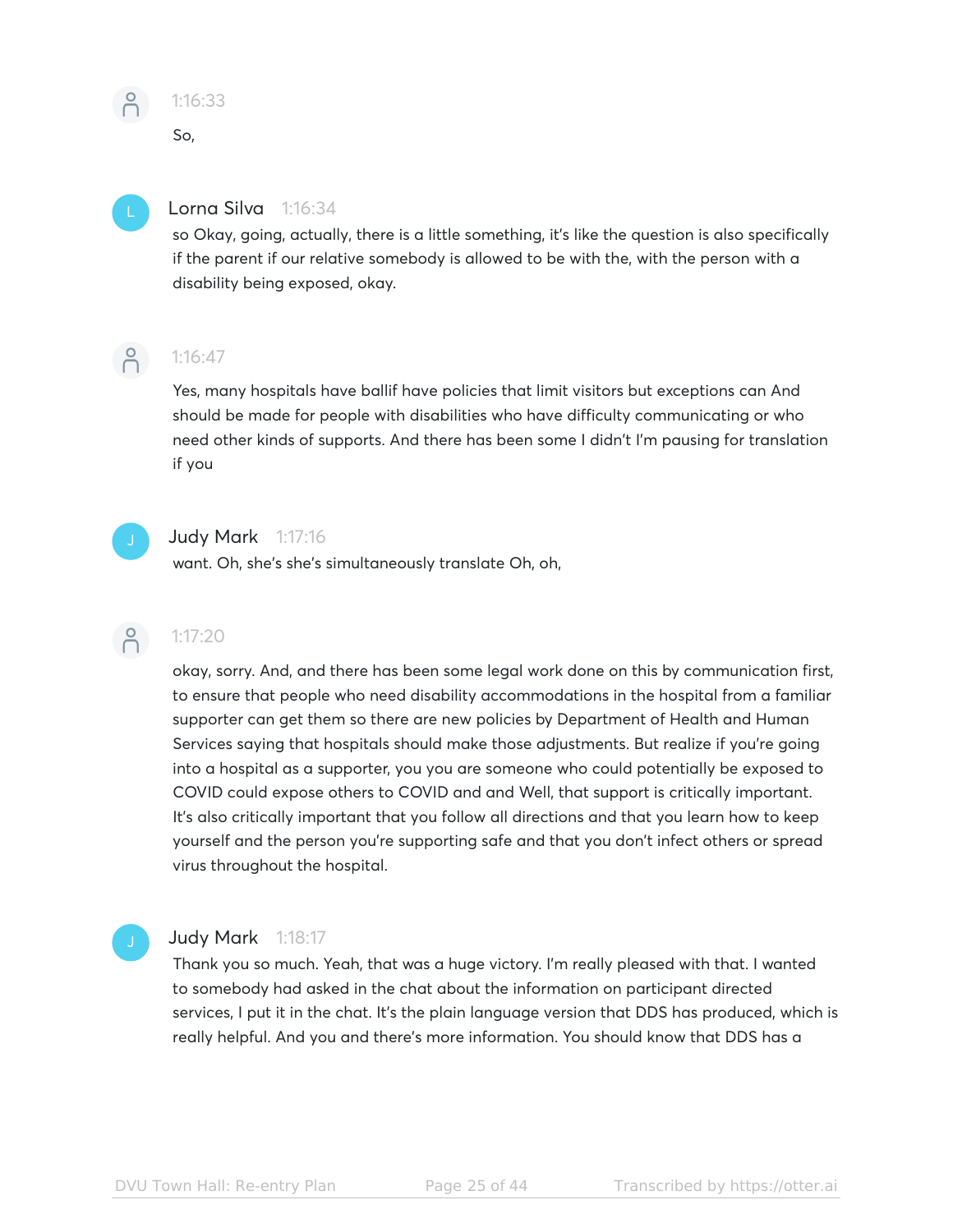whole section on Coronavirus on their website, offering all kinds of directions that they have provided to regional centers and the flexibility that they're giving to us as as individuals and families to be able to get the kind of services that we need during this time when when group programs are closed down. And so I think it's important for families to to look into the website and see what opportunities exist. And I'm going to go back to the q&a because there's just so many questions on there. Uh, if it's okay, here we go. When my son's day program has been meeting over zoom and doing breakout in smaller groups, I would not be comfortable for any other participation for my son until there is a vaccine. Do you know how long regional centers will be funding supporting this limited daycare funding? So I'll try to answer that because we don't know. What we do know is that real regional centers of the state of California has enabled regional centers to pay for the absences of people due to COVID-19 who participate in these group programs. And so therefore D programs at work programs and other congregate programs had been able to continue to Bill, even if they're not providing in person services or even providing full day program services. This has become problematic for a lot of people you should know it's become problematic because a number and I'm not including Lisa's program in this at all. But there are some programs that have not been providing services and yet continue to build. We know, we did a survey and spoke and got an over 450 respondents, half of them who who use congregate programs reported that they were receiving no services at this time, not even remotely. So, you know, that's obviously a problem. The state cannot continue to fund programs that are not providing the services. And so they now are saying how are we going to allow have these services provided so that so that programs can stay funded and but at the same time, people are getting served? So that's really what this reentry plan is trying to address. And obviously, you know, there's a lot of people including myself, who have very big concerns about going back to the way we were before in any kind of even in a modified way to have 510 15 people with staff in an enclosed setting with recirculated air. I personally don't see how that is feasible without taking an enormous risk and just accepting the fact that some that some if not all, people will get sick from doing that kind of activity. Okay, does anybody else want to so so to answer try to answer the question. We're not sure when things are gonna get back to normal here. I think it's impossible to predict. I



### $\binom{9}{0}$  1:21:50

fall I don't think it's



## $\binom{9}{1}$  1:21:53

I don't think it's that difficult to predict. I think what what we know now that we We didn't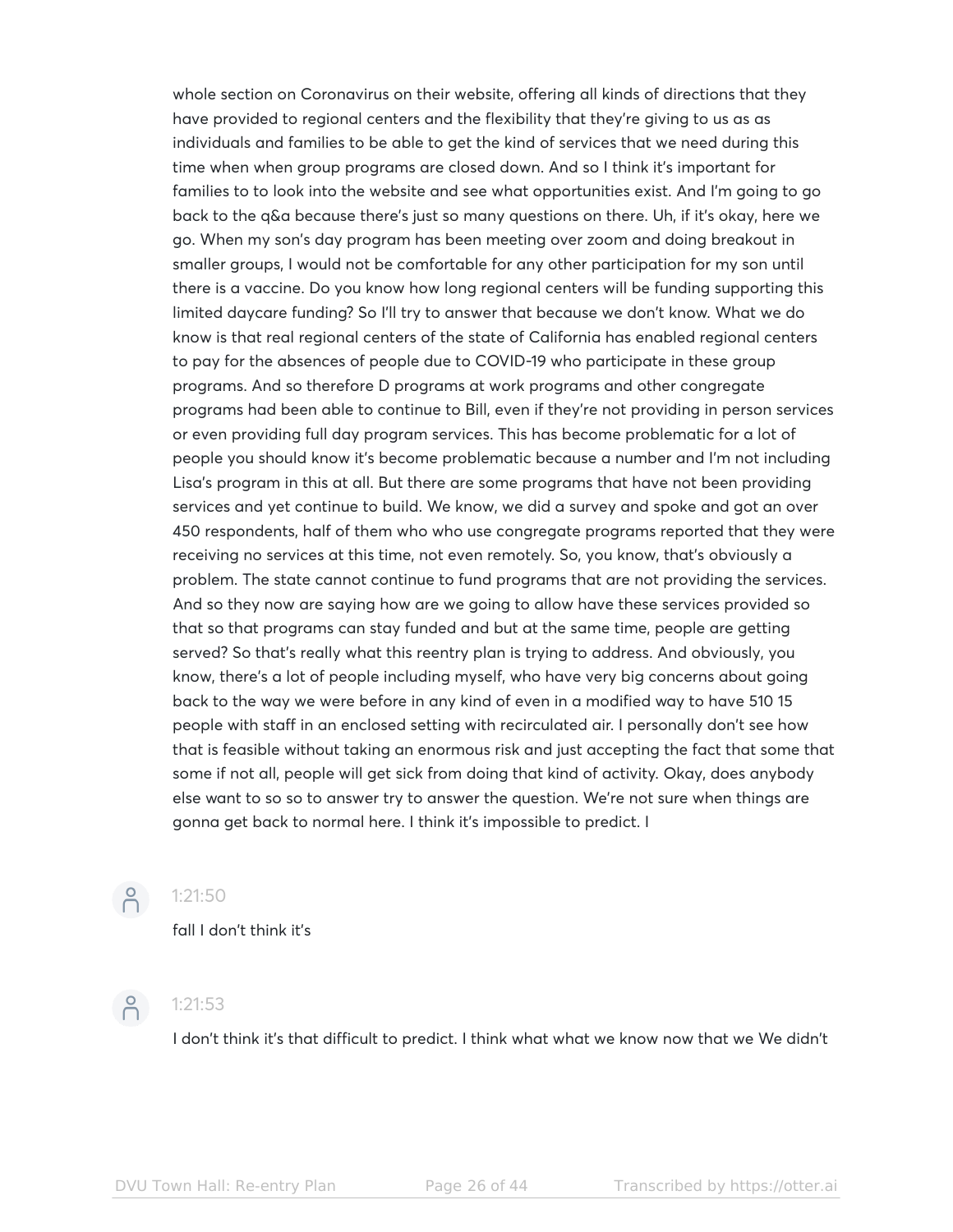know before is that it's not going to go back to normal. The the plan right now is that this virus is going to be with us for a long period of time. I can't tell you whether it's going to be many months or many years, but it's going to be with us for a long time. There may be a treatment or vaccine that comes along that makes it safer. But there's nothing that on the horizon that is likely to happen in the next 18 months, or, you know, 18 months, I would say would be the soonest it could possibly that could possibly happen and the barriers for happening that soon are great, so I wouldn't count on that happening. And so we what we really need to do is think about adjusting to living with this virus and figuring out how do we make good lives happen? Knowing that we have these constraints rather than hoping that in a number of weeks or months, we're going to be able To go back to our own lives because frankly, that's not realistic. Mm hmm. Thank you.

### Judy Mark 1:23:06

There's a wonderful question from a sibling and boy, we love siblings so much. We we do a lot of work in our organization with siblings. She is reporting that her brother is 60 years old and it is in between a rock and a hard place receives 24 hour supported living services through regional center vendor before COVID he was taken out to activities five days a week. Now he has no stimulation. And he is really suffering unable to use a computer. They do call him every day, but they she hasn't seen him in a long time because she's also in a vulnerable demographic. What kind of activities outside his home would be the least dangerous for him. There is a daily drive by for lunch by the senior center and I know So you started to respond, but I just want to say as a caregiver, to my son, and that is, to me, it's really outrageous that he's not being taken out every single day. He could go out seven days a week, there is community activities that you can do in a very safe way. My son has a one to one aide and he goes out all day, every day, seven days a week. And he's taking walks, he's going to parks, he's going to drive throughs and taking his drive through lunch and eating it in a park. He is the LA County libraries have reopened and you can order they haven't opened for indoor but you can order your books and DVDs and CDs online and you drive in and they bring out a bag with your books that you ordered. And then he gets to take those to a library or listen to those in the car. There's a lot of activities that exist that you can really have have a full for, you know, community experience without getting close to people and to do it safely, and the supported living provider the day program providers, this is the time for them to be stepping up and doing what, where is being done for my son? I don't know if Clarissa really sorry. He didn't want to, you know, respond to that.



### $\binom{9}{1}$  1:25:21

Yeah, for for the purposes of time we cut a couple slides where I went, when I went over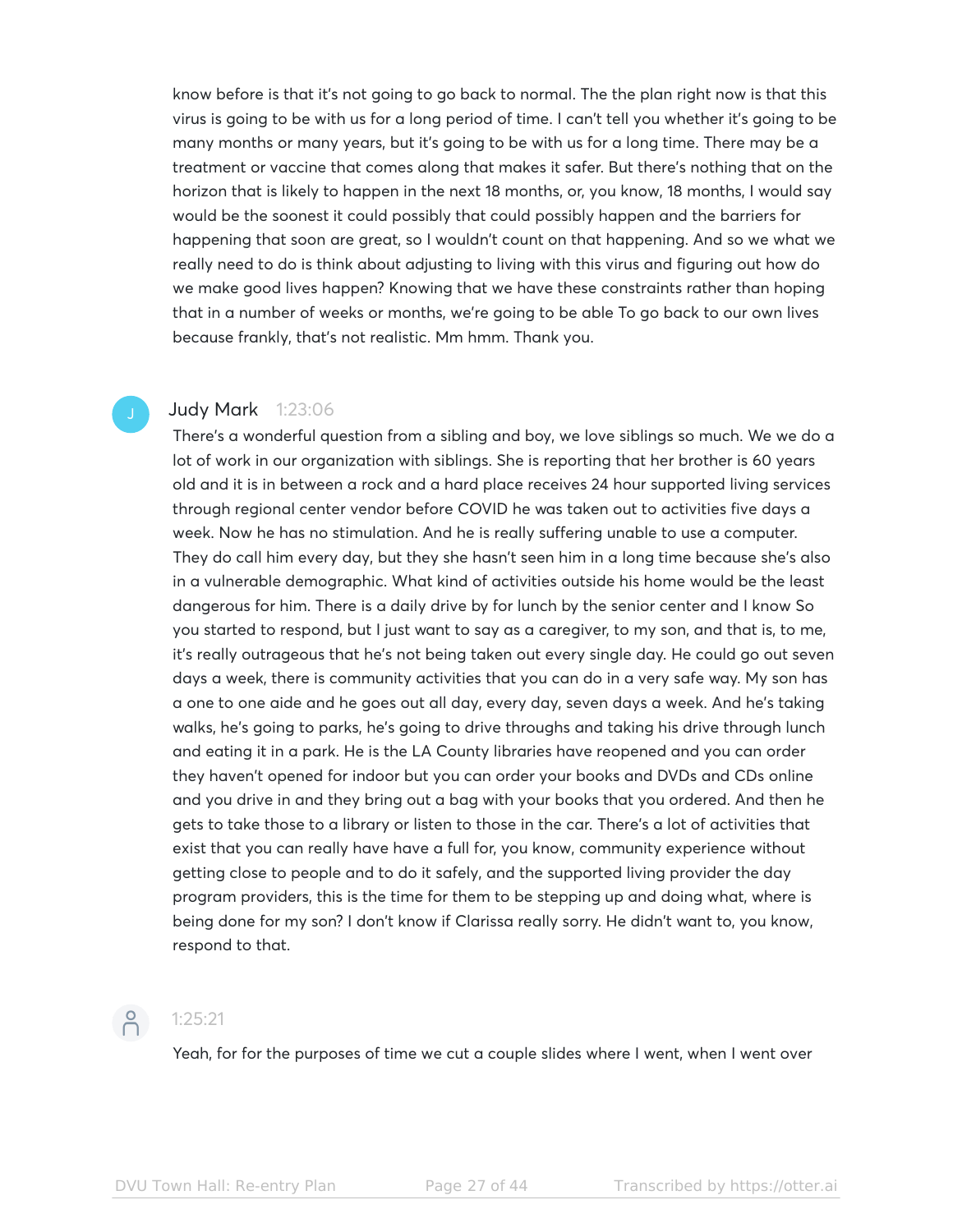some of the things we can do and I think we should have a whole town hall talking about this. Nobody should be stuck at home with a single parent and no other supports doing nothing that is unacceptable. That is unacceptable. Everybody needs social interaction inclusion with both disabled and non disabled people. They need sunlight they need exercise. They need to continue to learn they need opportunities. To to make a difference. Just to give you an idea, I serve people who have very high support needs and very high medical needs. And some of the just to give you there's so many ideas of what we can be doing that we really need to be focused on that right now. But just let me give you a few ideas a group of homes, put together a progressive dinner so that each home made one course of the meal they delivered. So one person made the appetizer one person made the vegetable one person when one homemade the the main course one person made the dessert and they delivered the different courses to each other and then they got on zoom and they all ate the same meal but in their own homes online. We we've had people in different homes making parts of a quilt We've had people doing cooking projects so that they so they, they made dog biscuits and then and this was done by putting the ingredients into a Ziploc bag and then hand over hand helping them to manipulate the the ingredients and then helping them to roll it out and and and press cookie cutters into it. And then they took the the items to the local shelter to feed dogs so they were able to do a service project that there's there's no reason why people need to be stuck at home bored with nothing to do if you don't have access to the internet and could could benefit from that and don't have access to the technology. That's a problem that we should be working on solving today for you call an IPP and say look, I am I can't. I can't tell the health with my doctor. I can't participate in The group in the the social programs that I want to participate in with this computer This is equipment I need adaptive equipment I need that's essential and and solve that problem today. We should not have people who don't have computers and internet access in our community at this point. It's in the central it's an it's an essential piece of equipment for accessing health care for accessing everything right now. So, I mean, those are just like a couple activities. Everybody's different and what they're interested in, but there's no reason why people need to be socially isolated. There's no reason why we can't find ways to maintain their family relationships and have FaceTime visits, zoom visits, backyard visits with family members. I had a patient of mine, my mother had cancer and was nearing death and and we did a number of things too. We decorated the car and made, made a nice card and drove it by so so he could see her and and she passed away and, and now and we were able to, to go to her, you know, make a safe way for for him to go to her funeral people, people don't need to be people. It's important that people are not stuck at home that that creates its own health risks. And it's important that people are not unobserved and that they maintain their circle of support. And if they don't have a circle of support that we build it so if you're a solo caregiver and you don't have anybody to help if you got sick, that's not a safe situation and you should be having an IPP right right now, right now, to solve that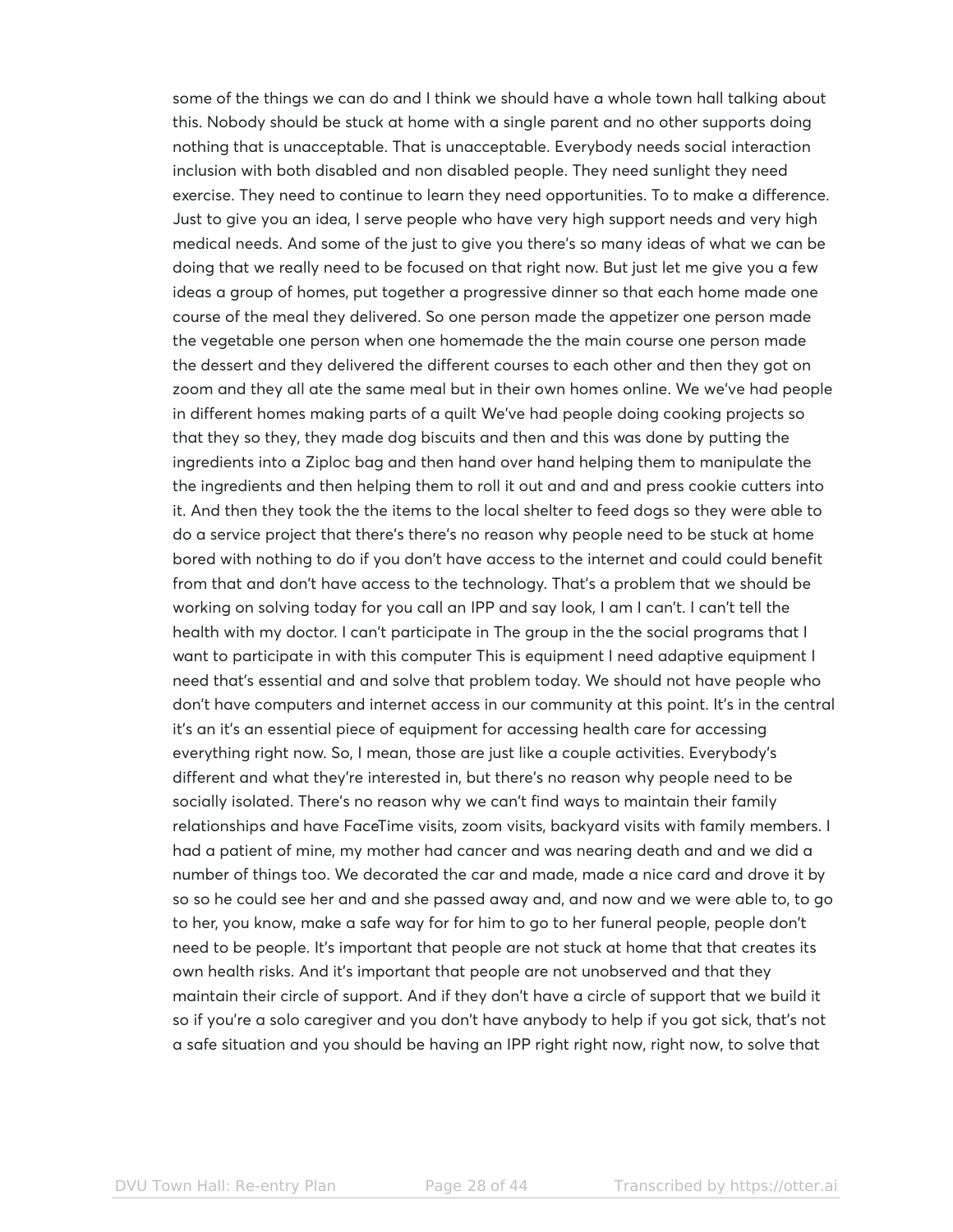problem so that you have an agency or a hired staff or another relative who's paid to provide you with some backup because that's that's not a safe situation for you. That's not a safe situation for the people in your life. And that doesn't

### $\bigcap^{\circ}$ 1:30:01

And I just wanted to add that you know, one of the challenges as a program running a community based program is trying to provide that so my daughter as well the the staff that work with her are able to take her out for drives, they go and they get, you know, food to go, they take her to the park or the beach to go for walks. And we have that happening with many of the adults that we're supporting. But it's an additional transportation cost because either you know, somehow the people who the staff that are driving the individuals they need to have their transport you know, their gas and mileage covered we as a program don't have enough vehicles to to provide for everybody that would want to get out and about if you know we have many staff people that actually don't have their own cars so they'll take a bus to get where they're going. Which is another question that we have on our surveys are you comfortable with the staff will work with the with your son or daughter or you as a client as a self advocate comfort? Trouble with you know, somebody who has to take public transportation to get to you. Also, you know, even if we were to go in groups, we would not be putting a lot of people back into those vehicles, where we used to, you know, drop people off in different areas, we could get seven or eight people in a vehicle, we will not be doing that any longer, we will have to be cleaning the vehicles, we have a protocol that we've developed for that. So those those are some challenges that we face as a day program, even when we're providing the in person in home support for the adults in the program. How do we get everybody out in the community, you know, recognizing that there is an additional cost to doing it with, you know, staff driving their vehicles or being able to provide program vehicles in instances where those are needed. So all of those are things that we're trying to figure out how we're going to work around that or get additional help for that.

### Judy Mark 1:31:59

Thank you. So much um, I'm gonna now



### P 1:32:03

um, Oh, go ahead even you know that I have down to demand that I'm 24 and even now I am home all day every day. I'm not isolated. Even though my parents at that age with a mobile mobile I, every day I would take I have a routine in the morning when I go out. I will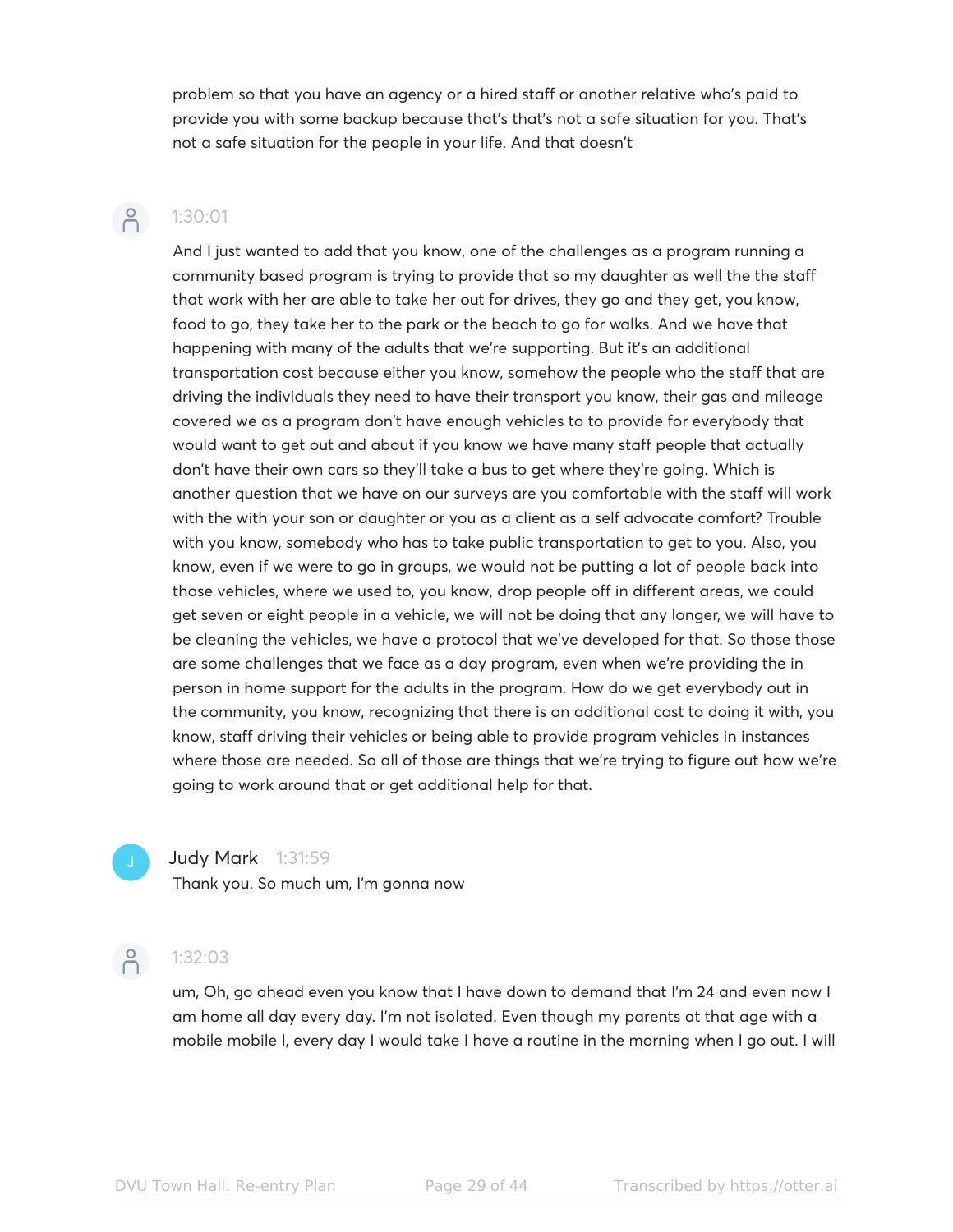have a morning walk and I have an evening walk in and it made me scary. It made me scary and not acceptable to be isolated in my life when I first found out about COVID-19 I was so angry. Maybe I thought I was so angry because I thought I was losing my family. I thought I was losing my friends. I thought that my life wouldn't mean the same anymore. But as the stay at home order and continued home, I'm out my mind my mind set things up. And I'm like, No, like, what can I do at home? That would not make me isolated. So every week, my mind fitness trainer would come to my backyard to have



### 1:33:43

fitness lessons. And then



## $-2$  1:33:47

we have piano lessons in Miami that



# $\overline{P}$  1:33:51

is that it all has to do with the mindset and how you think of it in another payment A lot of parents may are scared and they have this one mindset and so in may get to see the future. And so what is important is to think about, okay, how can I get my son and daughter and increases life with being at home, so not theirs when they said, but also, I know that I am getting back to work on Fridays my family would go out to have fun by themselves, and they wouldn't leave me. So it's important to have number one is to have a bite mindset. Number teams in mood and inclusion and loudness, everything is patience and time begins patience and time will allow people to get bought in my covenant.

### **Judy Mark** 1:35:12

I think everybody need I want to just Paul said, edits just what you said it and everybody needs to watch that. So hopefully everybody did. You're getting a lot of thank yous online. in the chat. Definitely you're the most popular in the chat. Sorry. Sorry, Clarissa and Lisa. I want to know ask Anna or Ana, I'm not sure how you say your name to be brought over ahead. Because she she put a question in the q&a, but also wants to ask, ask it through our chat. So go ahead, Anna. Hello. I'm Anna.



### 1:35:50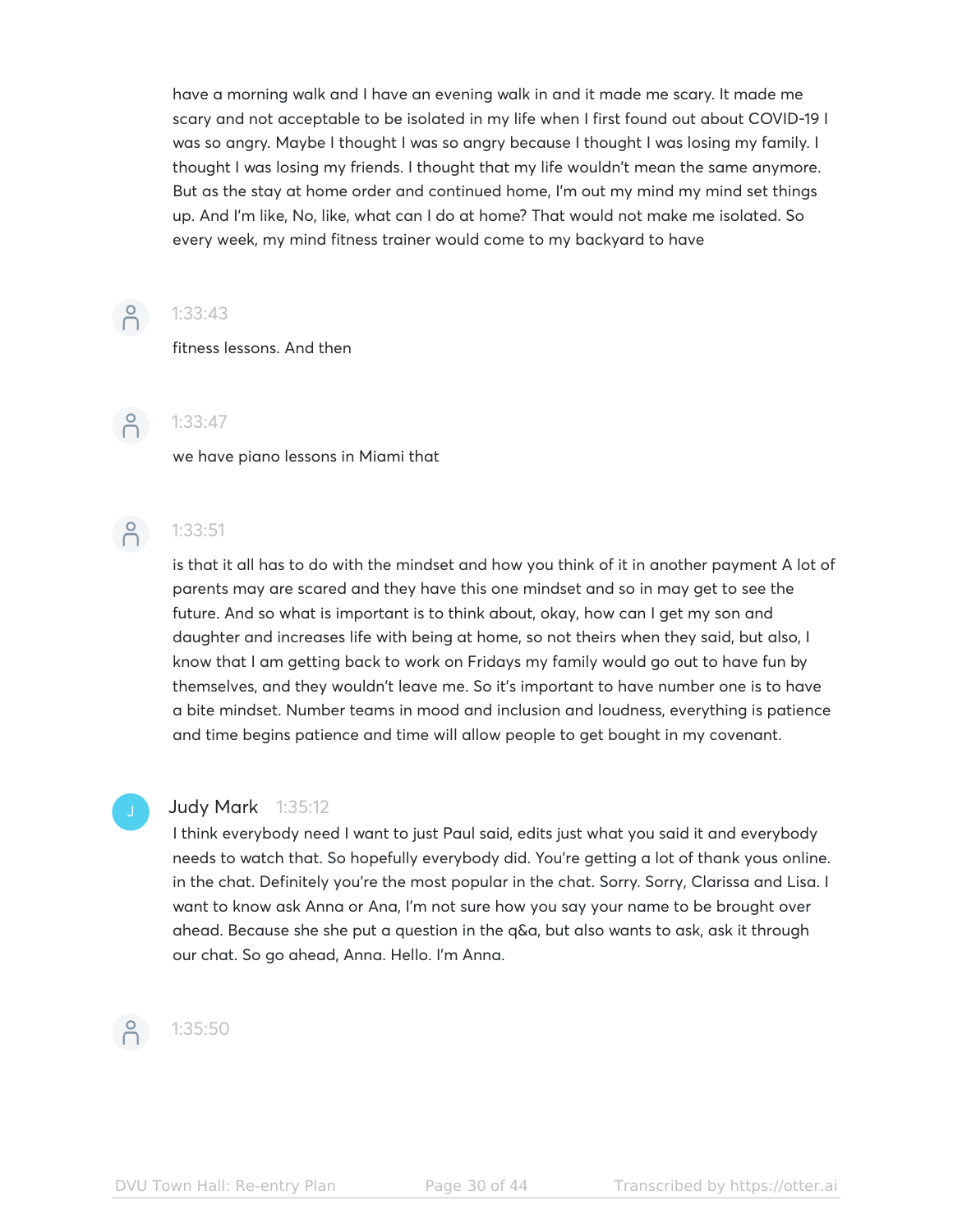Yes, I'm a parent. I'm here with my son Brian. He's 34. He's got severe autism, cerebral palsy. He's not verbal he has a host of things that he is but because of the autism piece very much into routine, and he was very happy in his day program because they he had a one on one there because he has some self injurious behaviors to here and there and buttons now since all this problem with a covert he's been here with me all the time. And I have absolutely because I'm an immigrant. He was born here in the US but I'm from somewhere else so my family's not here. I don't have any family my parents already passed away. I'm already on close to my 60 and, and I myself you know become more vulnerable to so he will not wear a mask and he would not want to, you know, interact much with me and we have computers we have a tablet, I have a phone I have all kinds of things to make and look at this. Look at that, but he's not really To that he's you know, cognitively he's like a one two year old. And he's just more like, concrete things. So, so far he hasn't seen anyone from the program and they've they've dropped things for him to do here, but nobody has really come in to see him. Exactly or anything I'm amazed to hear all the stories of some of you can have that for your daughters. I'm glad someone does you know, but other than that, you know, I'm he's it just says provider. So that is he's my job. I also had a part time job in the school district, but I'm here and he's lucky that because there are no school I can be here with him all the time. So I'm very dependent on that because you know, on the only one that makes the income and it's very hard, you know, if I miss some of that income, so I'm also so worried that when I do go back to work in if that he's not back in the programs, what am I going to do in that meantime? Because like I said, I'm the HSS worker, I can no longer you know, ask for from that end, you know, I cannot ask anyone to cover for him. But right now my biggest concern is that he's been here for over, like almost going on for months. And I can't take him out because he's, he goes, drops in the floor, he doesn't walk, walk because he has cerebral palsy. I mean, I could wheel him out, but because of the autism, he gets very upset and starts, you know, biting himself when I take him out, and he definitely won't want to do a mask. And so I'm just kind of stuck because I wish I wish he could with safety precautions, the program that like I said this for high behaviors, so they do he does have a one on one. And if they could arrange You know, for just taking him like you were mentioning, Judy, about your son being able to go out, you know, to, with somebody, you know, go off or to a park or something doesn't have to be big gatherings or anything. Something for him because I'm really, you know, a strength of seeing him like that, you know, and it's like,

### **Judy Mark** 1:39:27

I'm the only one for him. No, I feel for you, I really do and you're not alone. You there's a lot of families like, like you who this we're now in four months of having to do everything. We are the caregiver, the therapist, the nurse, the doctor, that everything for our child, And to me, that's not acceptable, that is not acceptable, that you are not getting the support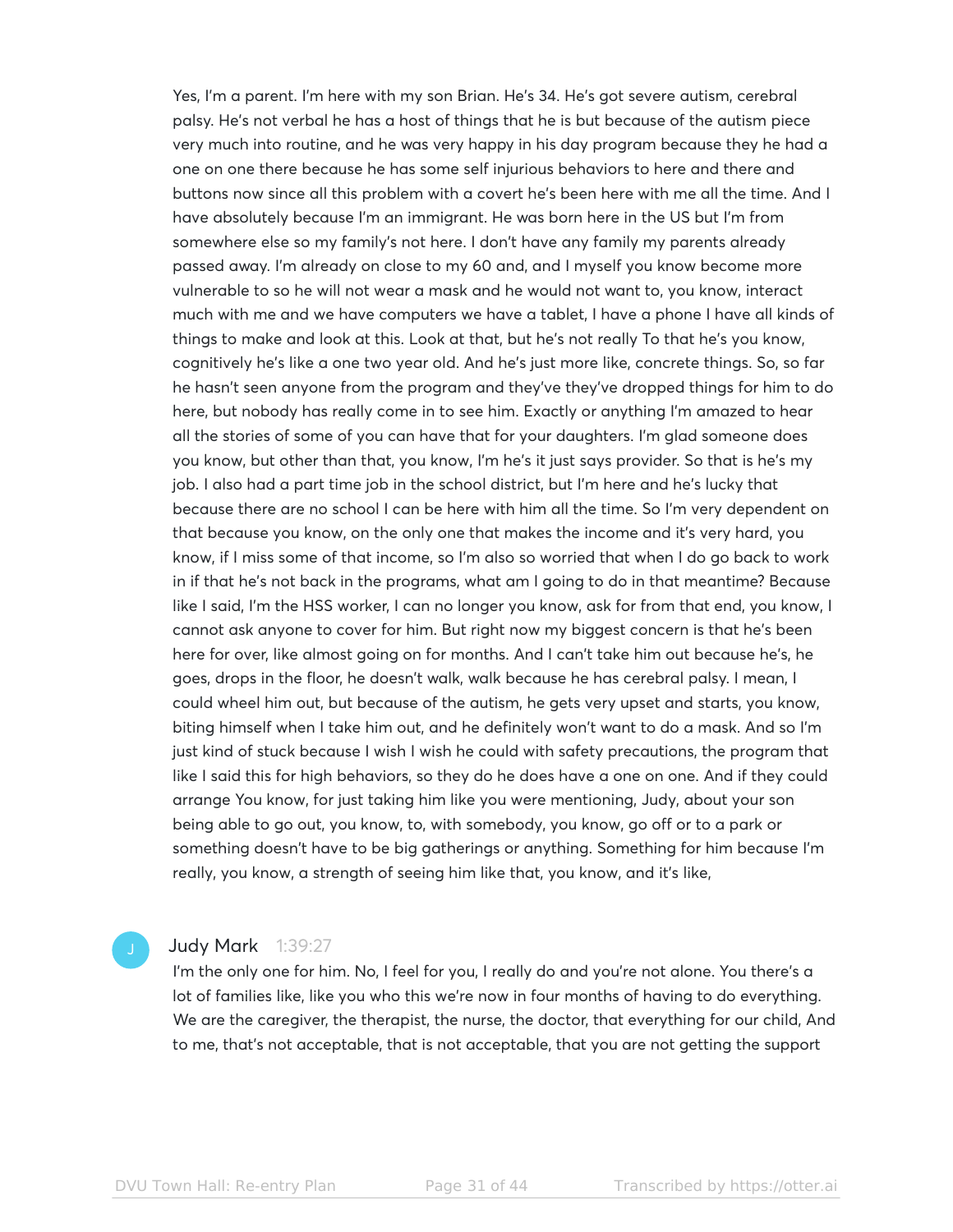that you need. So the first thing that I want you to do, the minute that this webinar is over is to call your service As coordinator at your regional center and tell that individual that you are not doing well that your child is not doing well. And that in particular, you want something called participant directed services, which is available to all people where you can hire people that you know and trust a cousin, a aunt, an uncle of sibling, a neighbor, fortunately, he doesn't have no buddy we have



### $-27$  1:40:27

nobody not having



## $-2$  1:40:31

no friends, no. Well, maybe I have coworkers but they're like, parent educators like myself, that work in the school district and you know,



### Judy Mark 1:40:42

we want to make some extra money. So,



## $-2$  1:40:46

or many and the person who used to who used to support him one on one needs a job. There's really no reason why you can't hire them.



## $-2$  1:40:56

You're all still getting paid from his program that he goes But probably leaving they've been including those that can follow up on su meetings and things. But mine doesn't. So there is no, you know, I have the biggest screen there. If I mean, but I can make him sit, but he just takes a look. And then he runs away. And so I yeah, and the regional center has given us a maximum of 40 hours in home.



## $\begin{pmatrix} 8 \\ 1 \end{pmatrix}$  1:41:28

You know, care, but the thing is there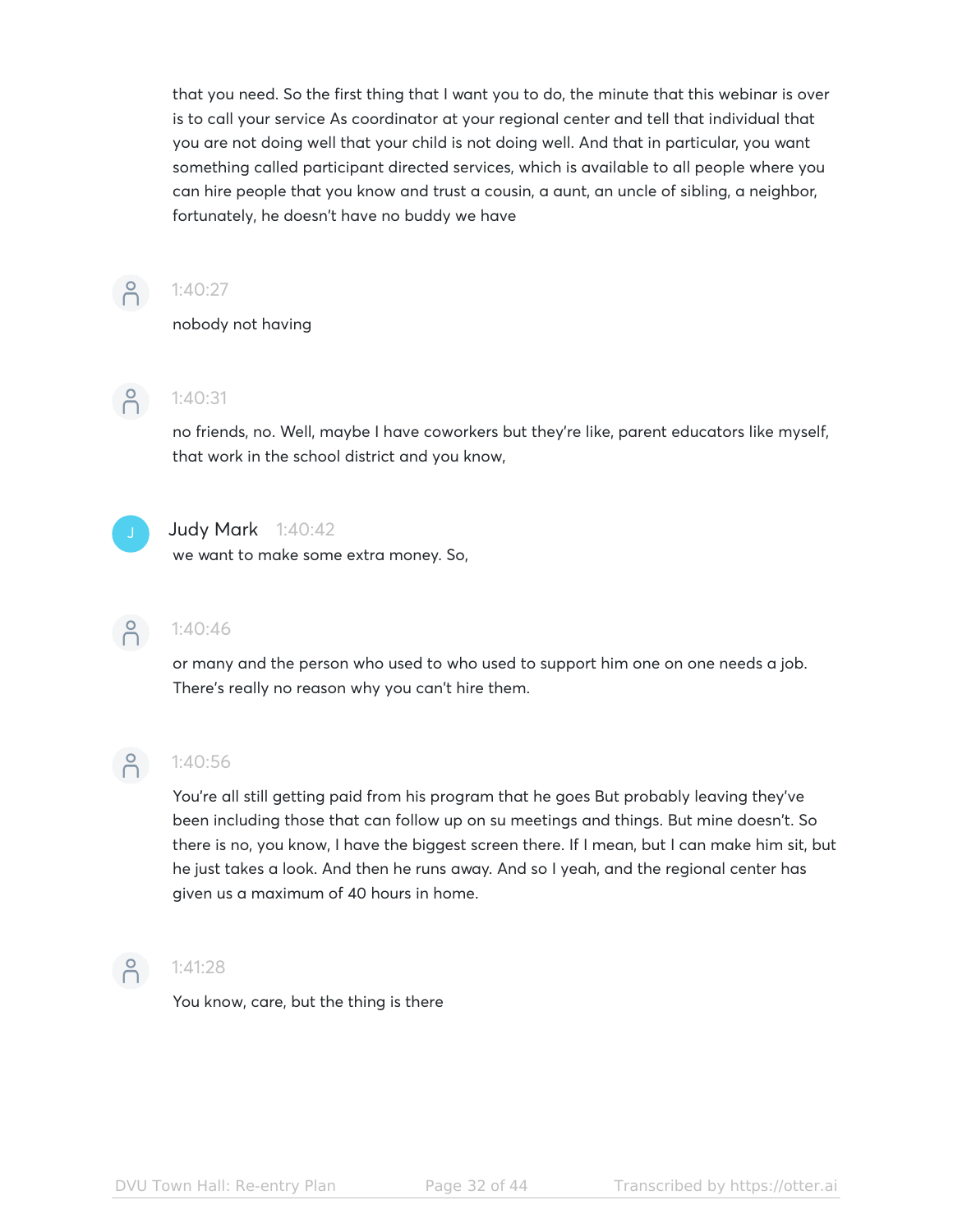

### Judy Mark 1:41:33

or is that per week? 40 hours,



### 1:41:35

40 hours every no for de for a quarter? I think



### **Judy Mark** 1:41:39

yeah, that's not there's no maximum. You're not getting anywhere close to the services that you could get on what I what I'd like to do,



### 1:41:49

Hannah is I'm



### Judy Mark 1:41:50

going to give you my personal email address privately in the chat. And you know, I'd like you to send me an email and I'll try to help you okay, because you You're not getting the kind of support that you really need. And there's a lot of community based organizations that also can



### 1:42:05

I just ask you which regional center you're in the East Bay region



### **Judy Mark** 1:42:10

and we know people in the East Bay too that will try to get you help.



### 1:42:14

Yeah, because I mean, somebody can come over but then is nothing for him. He's still laying in the floor, you know, on interested in everything is somebody just to watch like protective supervision kind of thing, but they won't interact with him like he needs to, you know, like, like he needs he will be so good if somebody could come like you're saying take him out to a park just for a little while he wants to do it but I can't always be doing that.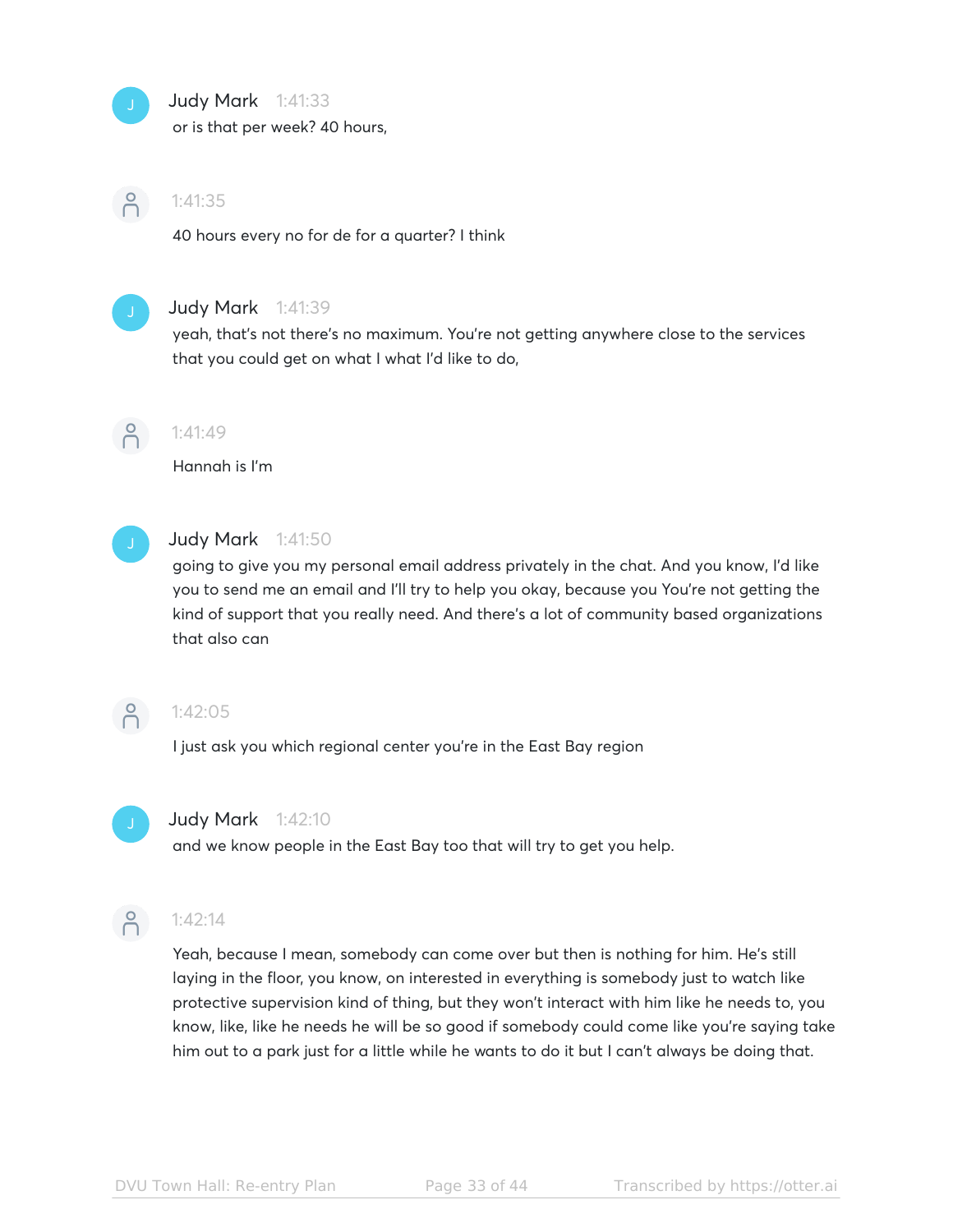I'm also scared if I get sick then that's it, because it's just me and him.

# $P$

### 1:42:47

Absolutely.



### $-2$ :42:48

You might consider also a lot of autistic people are thought to have significant intellectual disabilities because they don't speak but and and because they don't have good control of Their movement but actually but actually are understanding everything and doing anything I don't know. I don't know your your child but it may it may be because the level of the things that he's being exposed to are too basic for him not and and that trying to provide a higher level of of information and programming and whatnot instead of doing preschool stuff might make a big difference and he may have sensory issues which are making it difficult to go outside like bright sun may be difficult and so you might want to experiment with some different things like going out later in the day when the sun's not so bright or other other. We try to figure out why he doesn't want to go out what what is what's going on there and it may be sensory.

### Judy Mark 1:43:55

I'm going to now go to log back to Lorna, we have Another question from a Spanish speaking parent or a comment. And once again, you can ask your questions through the q&a. I'm going to ask your questions on Facebook.

### Lorna Silva 1:44:14

Okay, so I have a question from Judy and her question if you have an adult with a disability, and if that person is not able to follow, you know, the safety protocols is that person could be considered for liable, you know, if they become infected, or they infect somebody, is there any liability for that person?

### Judy Mark 1:44:33

So, first of all, no one really has a liability issue when it comes to COVID. I mean, there's actually even a question right now about how you could make companies who don't protect their workers liable. And there's some efforts by some Republicans in Congress to make them not liable if they do that, if it's, you know, neglect, but I really wouldn't worry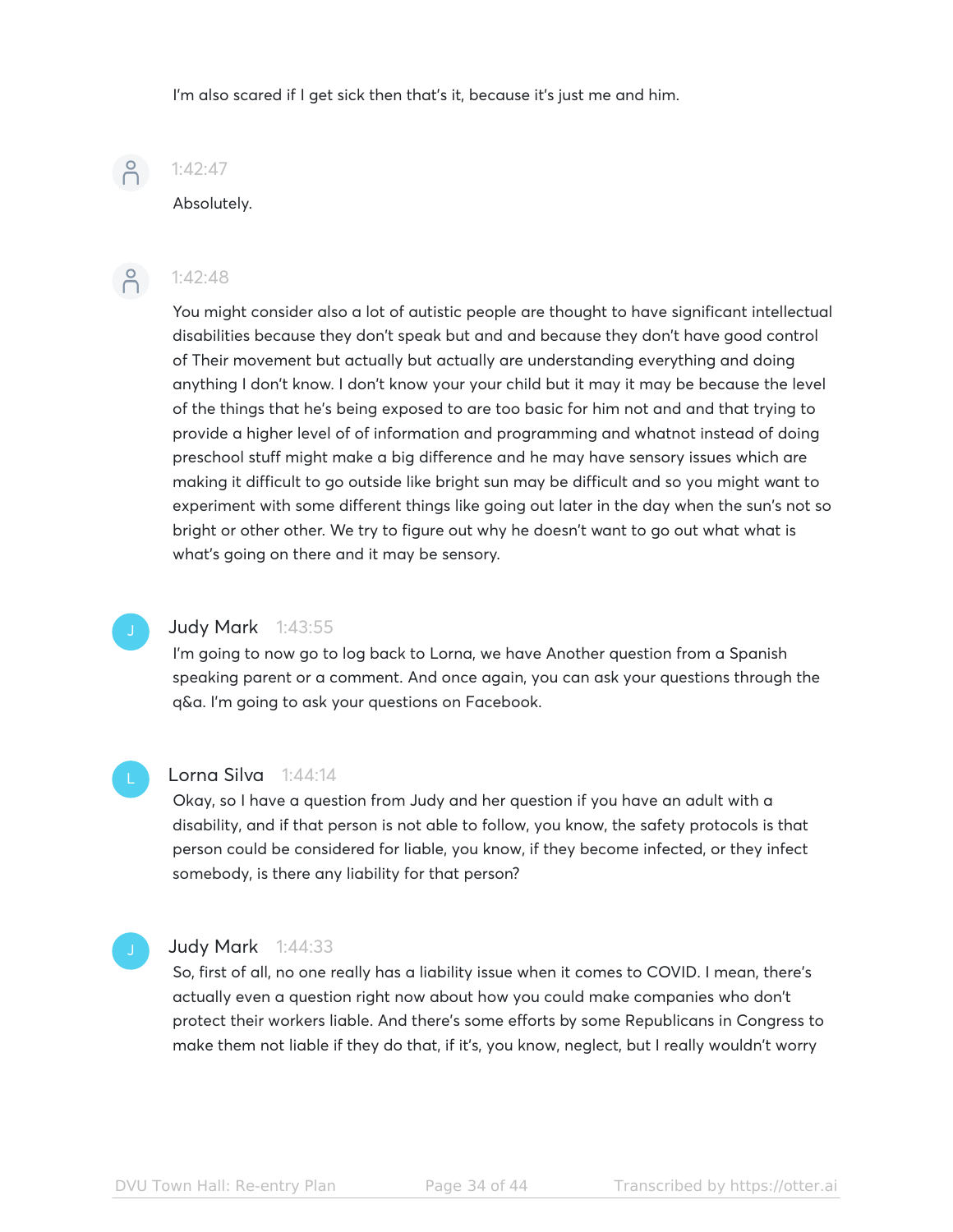about About a person individually being liable. That being said, if you are a person with a disability and cannot socially distance, meaning you have to have a one to one person supporting you, and you cannot wear a mask, you still have the right to be out in the community. The requirement that Governor Newsome made last week for people to wear masks had a very specific exemption for people with developmental disabilities who cannot wear a mask. So there, you know, if you want to be completely safe, let's say you're bringing this individual into a space where there might be some concerns. First of all, you shouldn't be bringing them indoors if they're not, if they're unable to wear a mask unless you know it is completely safe, which is hard to do. But if they're one of the things you might want to do, but I'll try to find it and put it in the chat is To print out the governor's the governor's requirement and and highlight that exemption for people with developmental disabilities, and just carry that with you, in case anyone says, I'm sorry, you're walking in this park, you should know your child should be wearing a mask, and you say they have a developmental disability. And here it is on paper. I'm hoping that you don't have to get to that point to do that, considering I walk around Manhattan Beach and I see all these like 20 somethings and teenagers who clearly do not have a disability who are running around in bikinis not wearing a mask, and nobody's asking them to produce any excuse for it. But, you know, certainly you can do that. And I'll try to get that information and put it out. It's already in there. Thank you. Ed has put the guidance in the chats for you to see and you know, see what page it's on. Um, Lorna Was there any other comments or question? From the Spanish line

### Lorna Silva 1:47:08

give me a moment I just asked them just a second.



### **Judy Mark** 1:47:12

I'm also going to say I see people's hands raised. And I know some of them and I love some of them. But I'm really trying right now to get people who are family members and self advocates. And once there are none of those left, then I will offer time for providers to speak.



### Lorna Silva 1:47:30

No more questions from the Spanish line. Thank you, Lorna. Appreciate



### **Judy Mark** 1:47:33

that. Um, okay, so going. I'm gonna I have a couple from the chat of people. Um, I, we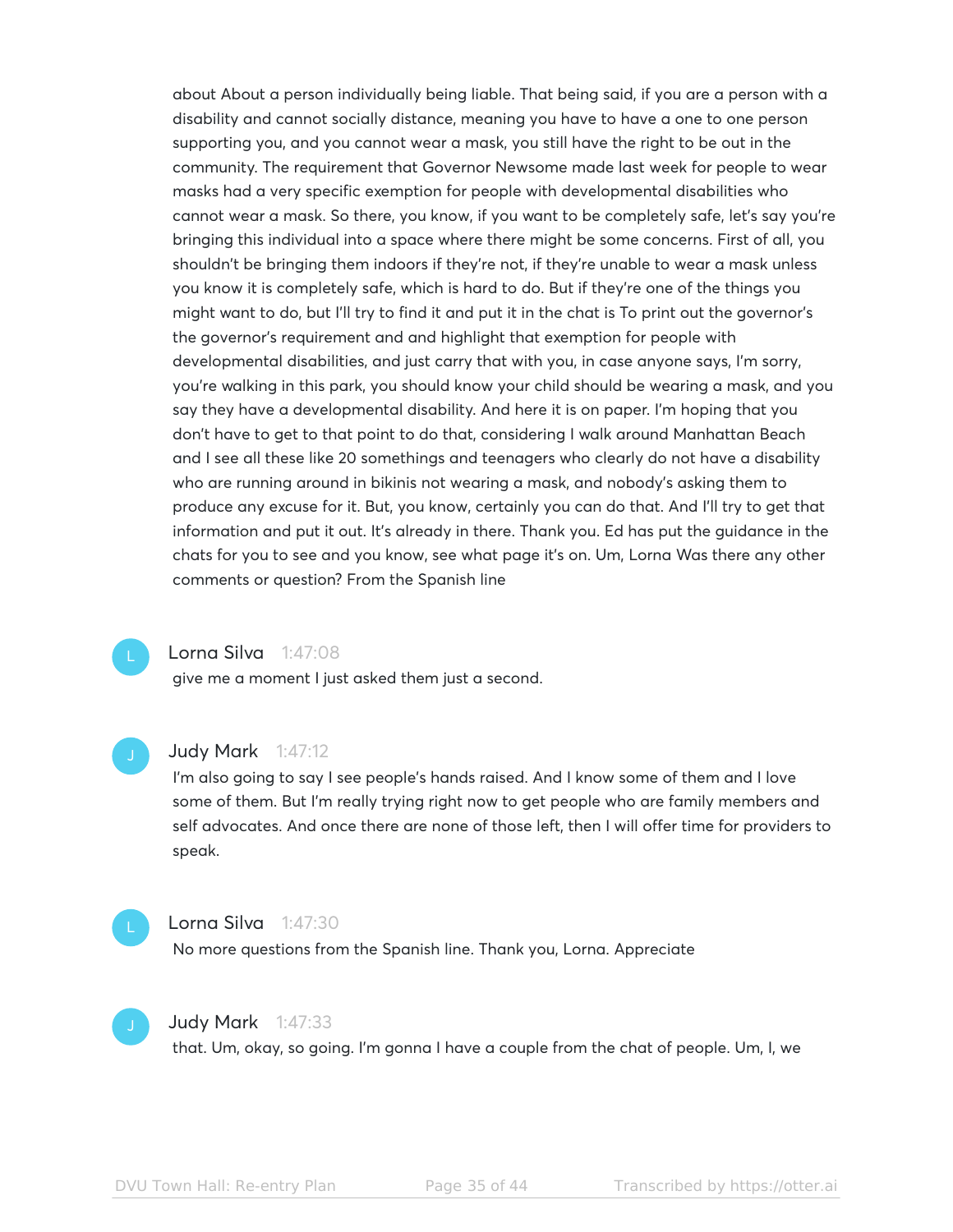Okay, so we have so many from the chat. Let me see if I can get a few um some of which we've already answered. So here's one that we just got in how do you? How do you just feel comfortable finding staff and using staff that is going to work with your child one to one. And so I can just I'll try to answer that first as a, as an individual who has been has has two staff working with our son who are not there simultaneously, so that they don't interact with each other. One of the things you heard Clarissa say is you want to have your circle as limited as possible. So there's somebody said to you, you have COVID today, how many people have you been in contact with that circle is as small as possible, right. So so we have a one of our staff tested positive for COVID. Very, very early, in late March very early in this pandemic, before anybody had access to mass or gloves or all those things that are now available. That you're hearing people passing out, we had none of that we had nothing. And it was quite a crisis for our family. And this is an individual that we totally trust and had a very small circle herself. But she had a roommate, and her roommate, um, brought in COVID into her she had one roommate, and that's it. That was her circle. And that roommate had a tiny cold. That was considered a tiny cold early on. Remember, this is March so people had colds back in March. And it Aggie never got tested and gave it to her. And I can tell you that she brought it into her home, she was with us 10 hours before her first symptom, which means she was definitely contagious and none of us were infected, because we were practicing, you know, hand washing, social distancing as much as possible, wiping down surfaces and this is what we have to practice. So even when we have a trusted person coming into our home, there still has to be constant hair. Washing and helping that person with a disability wash their hands with with soap and making sure they're doing it. But I may be closer Lisa Eden, how do you trust people who are coming into your home?

## $-2$  1:50:14

Well, anybody who comes into your home is introducing any any person that you get closer than six feet from for more than 15 minutes is introducing some risk to you to you and your family and to your household. I think that most of us are going to need to take some risk, there's not that and a need to balance the risk of having contact with somebody against the risk of not having contact with not having any contact. So if you know none of us will be healthy. If we stay home all the time. never see anybody. Never talk to anybody or health issues will be missed, we'll get out of shape, we'll, we'll we'll be lonely. We, you know, we're that that's a risk in and of itself. So so we probably all will need to take some risks, but there's a big risk, like going to an indoor place with to do group activities with a lot of other people who have difficulty doing precautions, that that's one type of risk or going to a concert in an enclosed arena with thousands of other people that that's a big risk. A little risk would be finding somebody that you trust that you that you are very honest with that you asked to be very honest with you, and that you try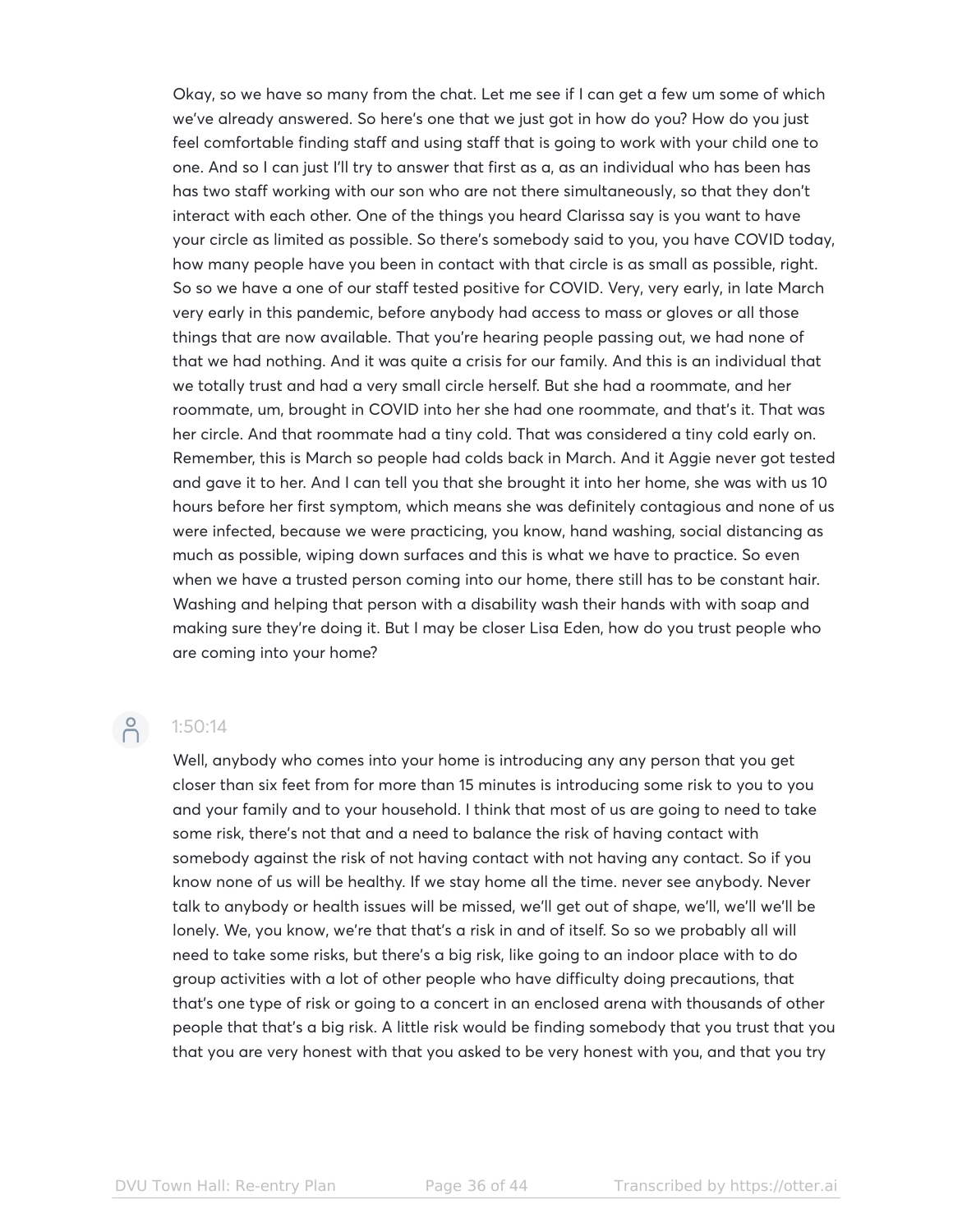to take care of each other as best you can. We're going to have to take some of those little risks, because this isn't going you know, it's one thing to have a very limited circle that only Include your household for a week or a month or a few months, but we none of us can do that safely for the long term and we need to plan for the long term. So we're going to have to take some little risks and and you know, you know what you're going for, and then you're just gonna have to use your, your social skills and your and your judgment



### $\bigcap_{1:52:27}$

and to decide to decide how to



## $-2$  1:52:31

how to take, you know how to take some, some level of risk. That's limited.



## $-2$ :52:38

And I just wanted to say as you know, all of that those were considerations that we took into account. When making the decision as a day program, are we going to provide those in home support for the self advocates, the adults that needed it, because we knew we were going to be introducing some additional risks into those homes and To those clients, but we felt that if we were honest with the families and the clients and that we were honest with staff, we've asked questions of people that we don't normally ask our staff, which is Who are you coming in contact with? How many people do you live with who those people come in contact with. But we understood and I understand as a parent, first and foremost, but also as a program director, that there are some limited risks that I need to take if I want to have the support that my daughter needs that I need as a parent to help out with my daughter. And we, you know, went back and forth a little bit as a program to try to decide Are we willing to take the risk and and just, you know, inform our participants and form the the families and the staff and to be able to provide those supports so that people don't end up in the situation where the adult is at home with one caregiver or a parent and has No other support. So I think you have to know the risks you have to try to minimize them. You have to you know, go with the protocols, the hand washing, hand sanitizing, we asked all of the families, if you're going to have a staff person, come into your home, set up a, you know, hand washing station, make sure that you're following protocols, we're asking our staff to follow, make sure as you know, families that you're being as careful as you can. But we just know that people there are a lot of people out there that needed that support. So we had to take that into account and and, you know, try to minimize the risk, but no, it is a little bit of a risk.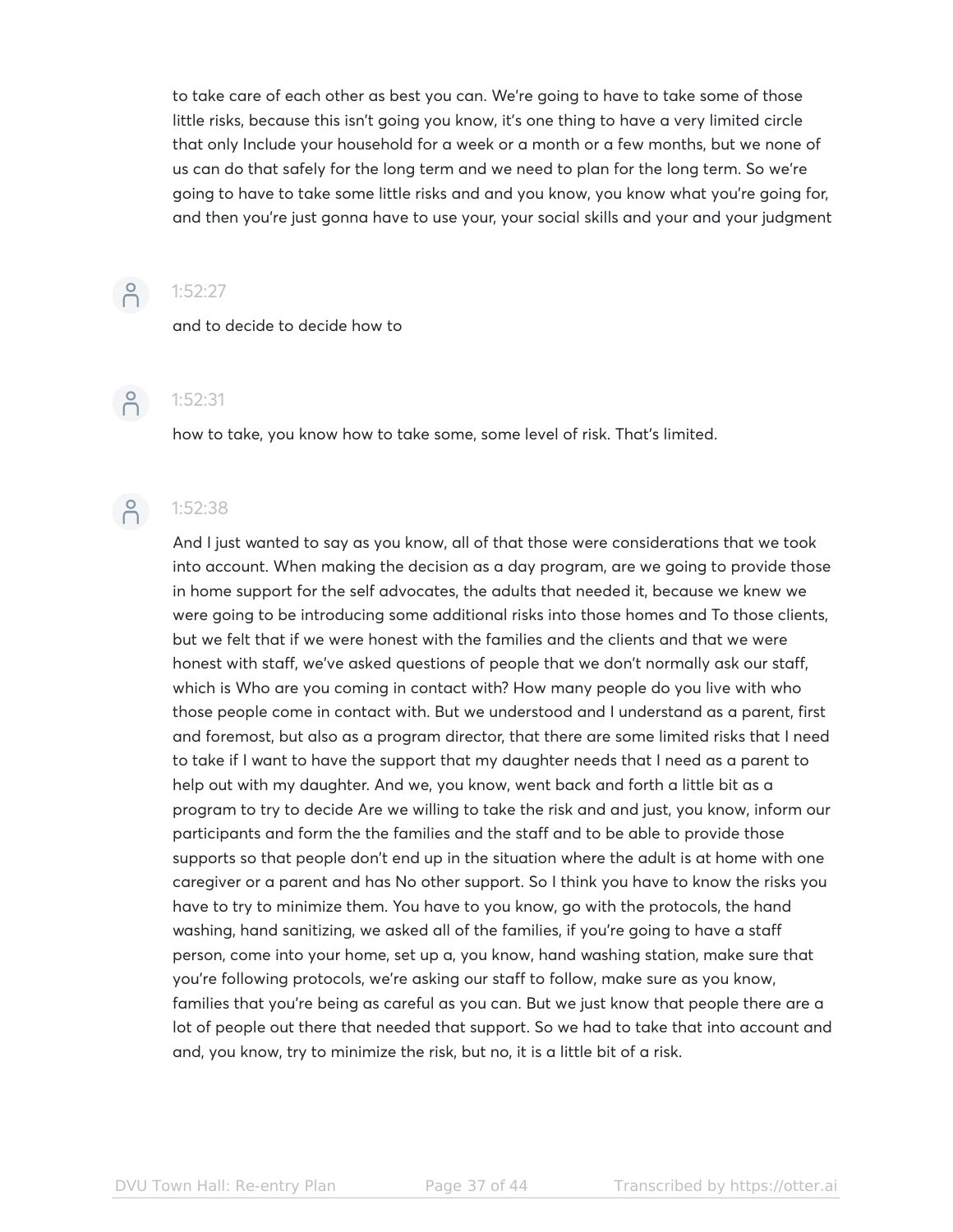

1:54:40

Thank you.



### Judy Mark 1:54:42

Um, okay, we're gonna go now to Mary Suarez. If you can bring her over, we only have a few more minutes. We might run a little bit late. Just because I'm going to add I'm going to bring in Mary and Celeste for their final comments. Go ahead, Mary. You have to unmute yourself, Mary. We cannot hear you. You're still muted Mary. Mary, are you there?



### 1:55:14

Okay.



### Judy Mark 1:55:15

Mary doesn't seem to be at her computer or phone right. The second. So let's let's pull in Celeste then and



### 1:55:23

please. Thanks, ed.



### Judy Mark 1:55:27

So let's did write a question in the in the q&a as well and I wanted her to be able to ask it in person.



### 1:55:33

Hi, Celeste, go ahead and then



### 1:55:35

unmute yourself.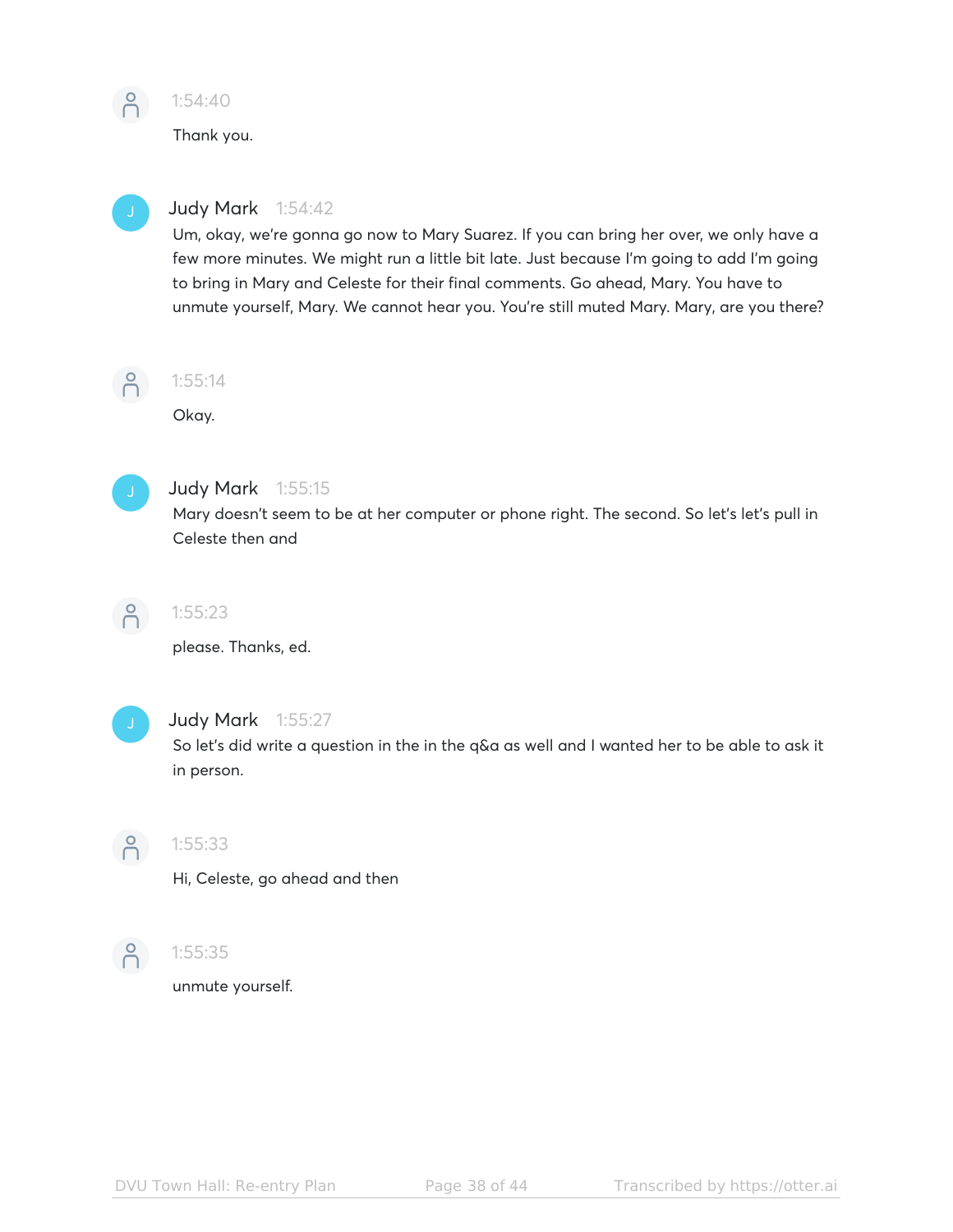

### **P** 1:55:38

Oh, I'm on zoom. Will it still come through?

 $\beta$ 

1:55:40

Yes. I we are hearing

Judy Mark 1:55:41 you loud and clear.

### $-2$  1:55:43

Okay, great. Well, I'm kind of concerned about a couple of things. Mostly, I thought a lot of today's talk would be about the status of reopening. And I'm not hearing a lot about that. My son is in a day program and this is day one. 101 and it's just as my husband is retired, I like Ana am a parent educator at the school. So I'm not currently working. But it feels like there's no talk about reopening. I was the one that put in the one section about, we have a small program 4000 square feet only 20, you know, under 25 clients, he needs to get back to some some socialization. And the regional center doesn't seem to have been talking to our program about this participate participant services that I'm hearing about. I'm concerned about in some cases, we've already spoke about isolation when we talked to Ana and I saw another question on there about that. I'm concerned and that unfortunately isn't the case in this situation. But with all of this going on the the care, giver, burnout and the abuse. There's a lot of things Anything needs to be addressed because not only are we talking about the risk of bringing our loved ones out into the community where the only person you can trust is yourself for protection, but we just we got to find a way to get this back in there and you do have to leave a little bit in his hands when you take the risk of your child returning. We've got a great program, I want to see a case by case basis. When it comes to reopening I would have sent my child back a month ago because like I said, 4000 square feet and only, you know, under 25 clients



1:57:38

but they



Judy Mark 1:57:39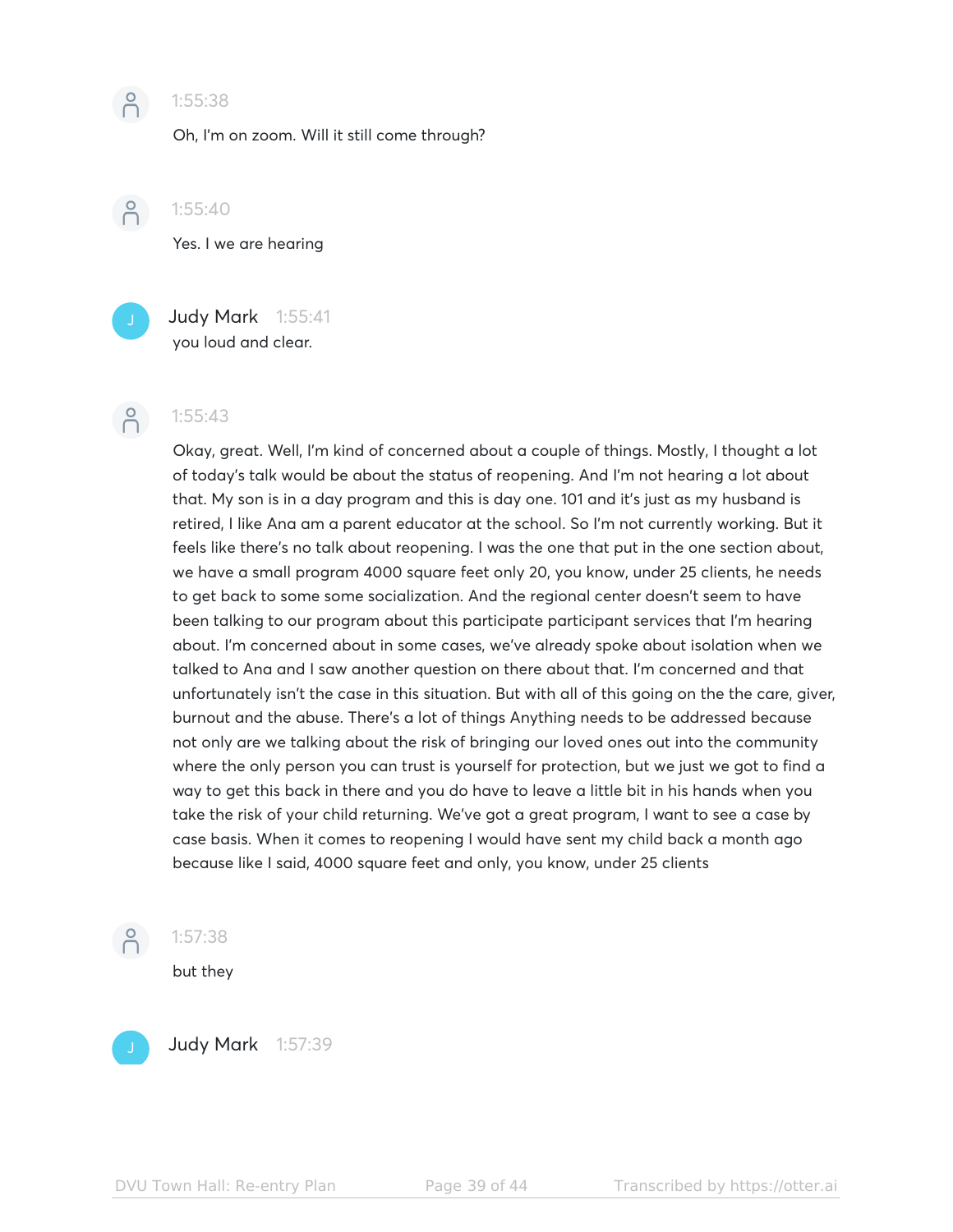were talking about reopening. So Celeste, thank you for that. Those are excellent questions. And once again, we are hearing this from a lot of families so you're not alone. Um, so where is the process reopening I so that I have no idea no, I'm going to answer it for you.



### 1:57:59

Okay, I was I was asking,



### $\begin{pmatrix} 0 \\ 0 \end{pmatrix}$  1:58:03

Hey, okay, so we're the process can we call?



# 1:58:07

Um, is that



### Judy Mark 1:58:10

is that the Department of Developmental Services, which is the state agency that funds regional centers,



### 1:58:17

is



### Judy Mark 1:58:18

is developed is doing outreach to service providers, to family members to self advocates, to regional center staff, to many different people to get our feedback and this is part of that we're getting feedback from all of you and we'll bring it to the department as they are developing their what they're calling re entry plan. I think they renamed it and I can't remember what they are calling it. But they are changing. The name used to be reopening and re entry and now it's something else. I put that information in the chat you'll you'll have to scroll back See in the chat, but there is I was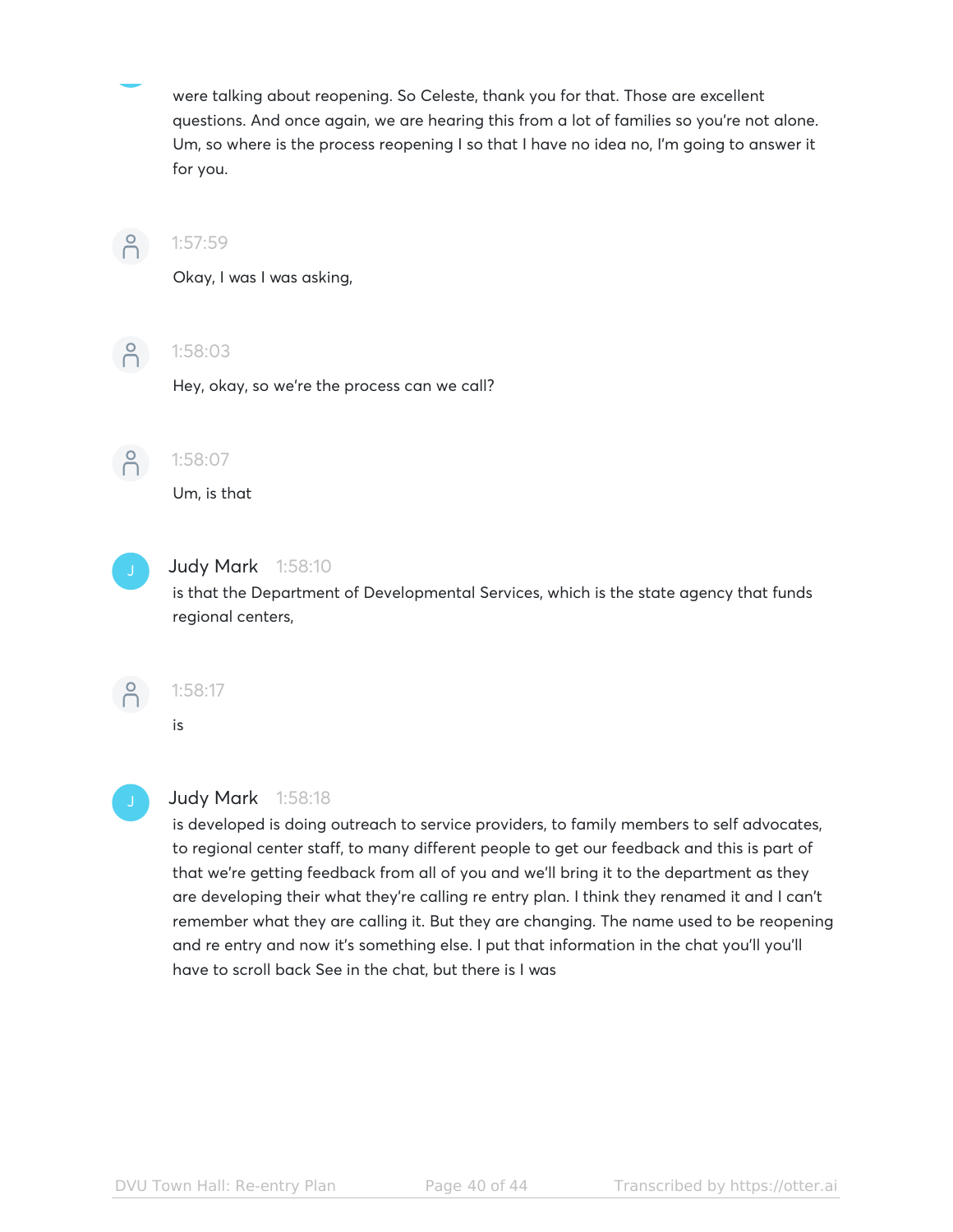

having trouble getting into the chat. That's okay. I'll poke around don't here's



### Judy Mark 1:59:06

what people should do is to go to the website eds.ca.gov and do a search for the the Disability Services Task Force or DS Task Force. So they have a task force made up of all these people around the state who are very active in different organizations, service providers, regional center staff, and others who sit on a big committee basically, and provide advice to DDS about a range of issues and this is one of them. And so they are right now reacting to a set of measures that DDS is proposing. These measures have not been decided upon. There's a lot of concerns still out there about some of these measures. But here's what I want to say to you Celeste.



### 1:59:58

It is unclear

### Judy Mark 2:00:00

exactly when de programs are going to be allowed to be reopened in a very modified way, there is not a single day program or any kind of congregate setting that meets in person in groups that will be able to reopen in the same way they were meeting before coding, that is just not going to happen and nobody should get their hopes up, then that is going to happen. DDS will not approve of that. The governor would not approve of that. It would be against lots of county measures as well. So if that is the case, then what is it that we can do that is different. And one of the things that you can do that is different is that the day programs these other kinds of in person programs can start to provide services in a different way in a person centered individualized way that is primarily outdoors that is safe, where you are only export each individual is only exposed to one staff and that it's limiting those risks. Another way, which I think is potentially a better and safer way to do it is to start utilizing selects you should when we get off the phone, call your service coordinator, and once again, ask for participant directed services. So I'm going to spend just one minute explaining that participant directed services have always existed. They're not new for COVID. They've always been there. It's just none of us have ever been told about that. What this does, it allows families or individuals to hire people of their own choice to provide support to them in the areas of respite, personal assistance, supported employment, and independent living services. There might be a sixth one is they Well, I can't remember. And so there are they're set. Um, there are the set services that people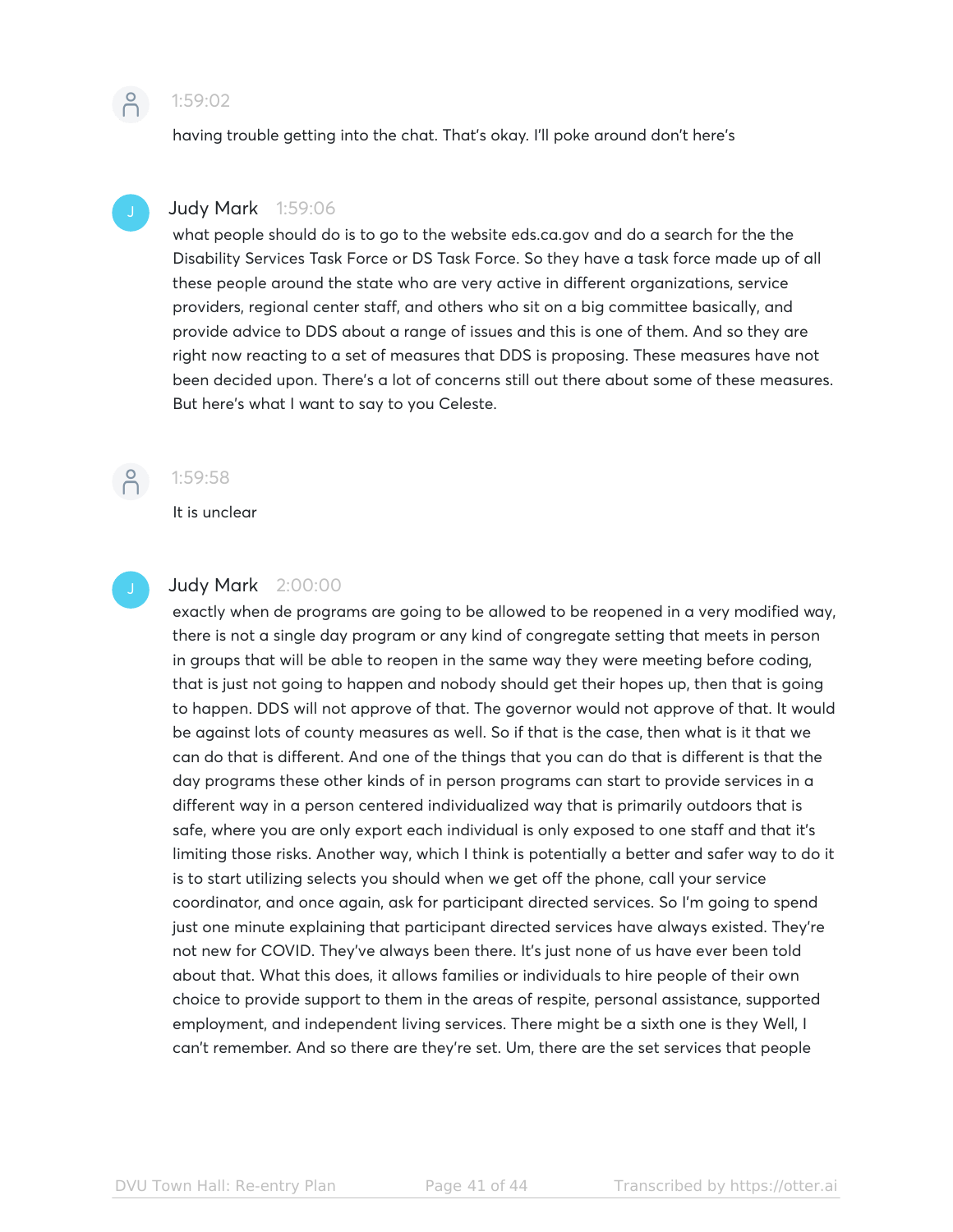can provide and you get to hire whoever You want whomever you want, as long as they you know, they have to pass some basic criminal background check, not fingerprinting, but you can hire whomever you may. And so it could be a sibling, a neighbor, a close friend, a paraprofessional, from the school, an aide from the day program who's out of work, there are so many people that you can hire to do these services. The problem is, and by the way, I should mention that is different than self determination. self determination is a program that you had to have been selected for for that because we're in our first three year phase in period. And that is, it gives you even more flexibility because you can pay people what you want, you can negotiate fees, you can hire lots of different kinds of cool people that are outside of the regular shirt traditional system. But that is different and you have to have been accepted into the self determination program, but for everyone else in the traditional system, because that's only for 2500 people. So for everybody else, you can use these participant directed services and people are not using them because they don't know about them. And there's there I put in the chat. There's some great plain language materials about it. We have it on our Coronavirus website, that you can find the information about this as well as on your service coordinator should know about it. And if your service coordinator said participant directed what, then ask for their supervisor and no supervisor should know about it. And if they don't know about it, go straight to your executive director. Because everybody should be trained on this and you have the you have access to it. And that person they don't make a lot. That's one of the problems that they're not going to make a huge amount of money. They do make above minimum wage, depending on which service it is. So you might be able to pay someone to help you. You know, maybe you are going to work and you need support or you have an internship or you just want somebody to go in the community and help you. It gives you so much flexibility and again Families a break, which is what they need right now. So absolutely. So I want to thank you, Celeste. And I want to just, we're going to have to wrap up because we're going over and I know that there's so many questions and comments that we didn't get to. But I, Clarissa, Lisa Eden, do any of you want to have a closing thought?

## $2:04:23$

Well, I just, you know, Group hug. This is this is really difficult to come to terms with what we have to deal with. And so this was the bad news day, but I'm hoping that the next town hall will be the good news day where we address some of these things. You know, what, what what we're doing now isn't working. And what we had before isn't coming back. So what can we do? And how can we do this? Well, how do we how do we reorganize His plans and service plans and use all those professionals who we need to, to enrich our lives. And I think there's a lot of potential there. And what we create when we're really creative, and we really think about what individuals need and what they want and what their ambitions are, what we create can definitely be better than what we're leaving behind. It's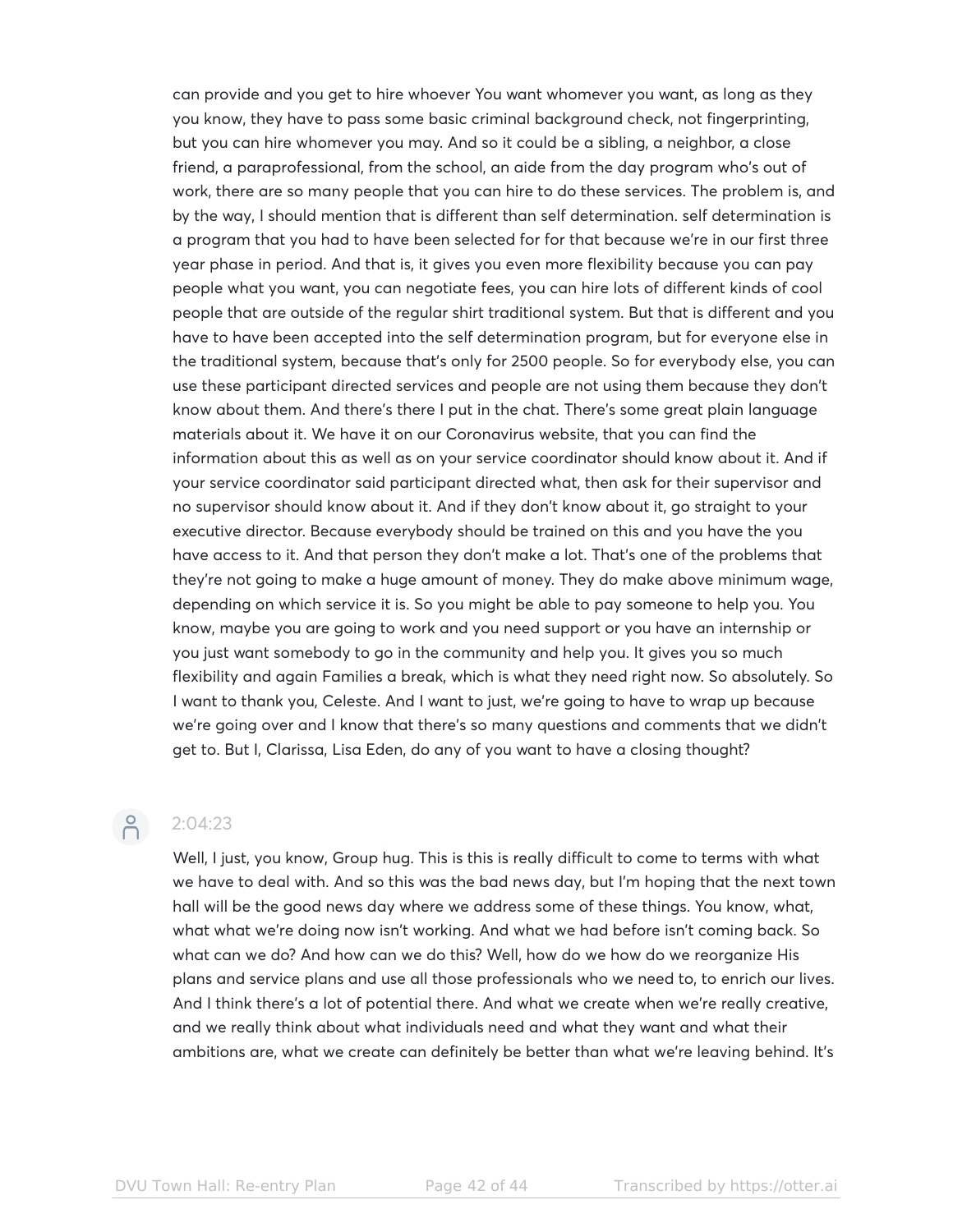just going to take, it's going to take a community and a lot of creativity and a lot of thought and and a lot of effort. And, but, but we're up for that. So let's do it.



### $2:05:42$

Yeah, I just wanted to add on to that. That's exactly it as a day program, a community based a program. We are spending a lot of time trying to reimagine and rework and reconfigure how we provide those services. It's going to be if anything even more more self advocacy and more person centered planning and more, helping the individuals advocate for what they need. But how does that work in terms of being able to get back into the community safely? So we're spending a lot of time talking about how we're going to do that.



### 2:06:18

Thank you, Lisa.

### Judy Mark 2:06:20

So I want to thank everybody. Once again, we record all of our webinars and they will be available on our Coronavirus Resources website. And, you know, please, please stay safe out there don't be taking risks, particularly with our community, we should not be taking risks. I just heard that there's another record setting day in the state of California for new cases and our hospitalizations are going up. And so your now is not the time to let the guard down. But that doesn't mean that we can't go out and we we as long as we go out safely where your mouth I forgot to mention that for those people with disabilities who can't wear a mask, that there are face shields that some people may be able to tolerate more. And that does help. It's not perfect, but it does help a lot. Those facials are available for free from the State Council on Developmental Disabilities. And some organizations such as Lisa's are also hand at handing out some of that equipment as well. So please come and your regional centers as well. So please get that equipment and get out there, take hikes, go for bike rides, go go into your local park, walk around your neighborhoods, walk around other people's neighborhoods, as long as you're staying safe and staying away from people that you don't know and that you don't trust. So I thank you all once again, and I hope you have a really good week. We'll be back next week. We will not be back next week with another webinar. It is July 4 week. So we are taking a one week break from our webinars but we will We'll be back the following week. And we are going to be talking about the re entry into education and employment for people who are who and how that looks for people with developmental disabilities, which has all kinds of